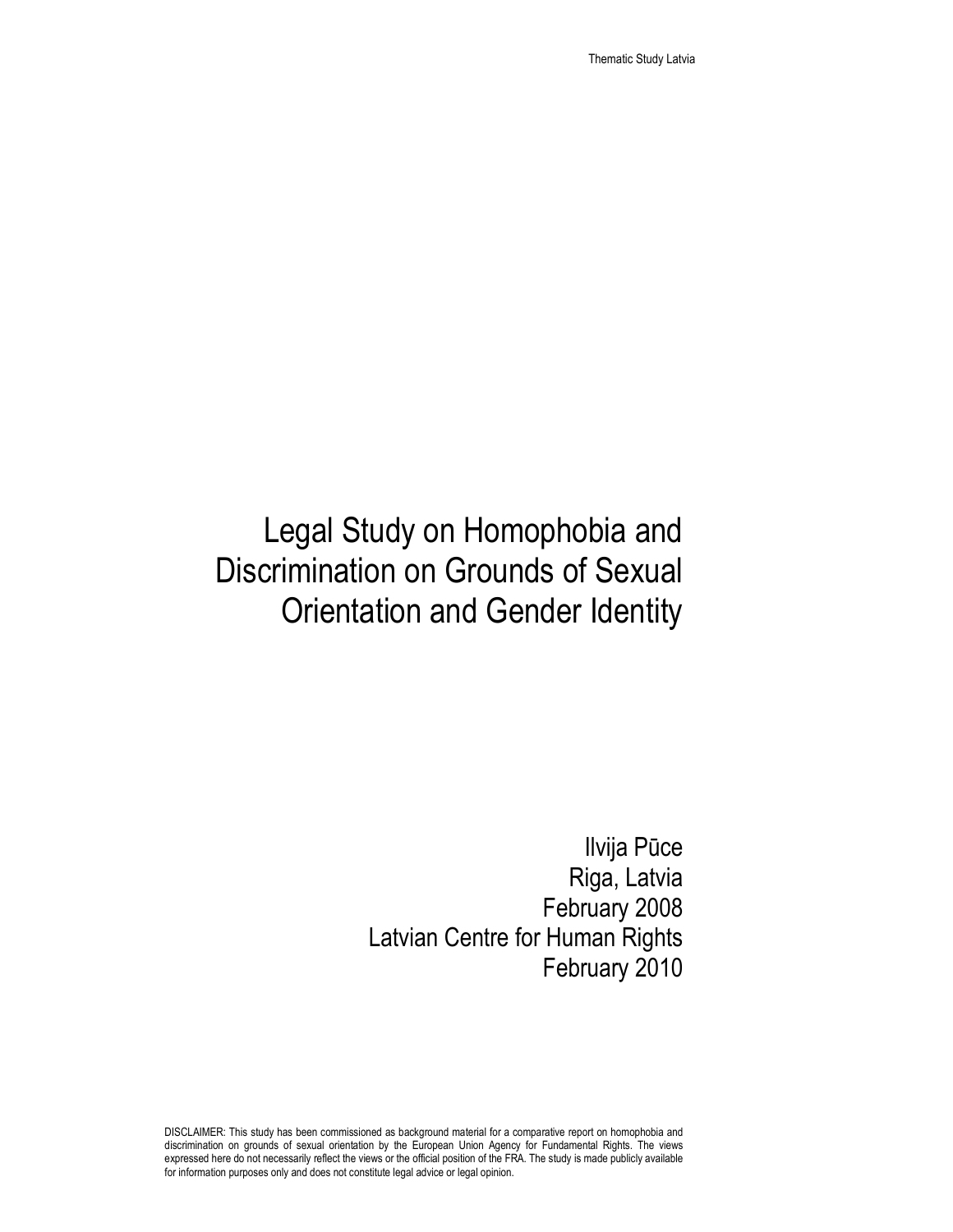# **Contents**

| А. | IMPLEMENTATION OF EMPLOYMENT DIRECTIVE 2000/78/EC 8 |                                                        |
|----|-----------------------------------------------------|--------------------------------------------------------|
|    | A.1.                                                | Legislative process of implementation of Employment    |
|    | A.2.                                                |                                                        |
|    | A.3.                                                | Out-of-court procedures in employment cases 16         |
| В. |                                                     |                                                        |
| C. |                                                     |                                                        |
| D. |                                                     |                                                        |
| Е. |                                                     |                                                        |
|    | E.1.                                                | E.1.1.<br>E.1.2.<br>E.1.3.<br>E.1.4.<br>E.1.5.         |
| F. |                                                     |                                                        |
|    | F.1.                                                | Amending the Criminal Law with anti-discrimination     |
|    | F.2.                                                | Hate crimes with a homophobic motivation37             |
|    | F.3.                                                | Non-criminal remedies against homophobic hate speech39 |
| G. |                                                     |                                                        |
|    | $G.1$ .                                             |                                                        |
|    |                                                     |                                                        |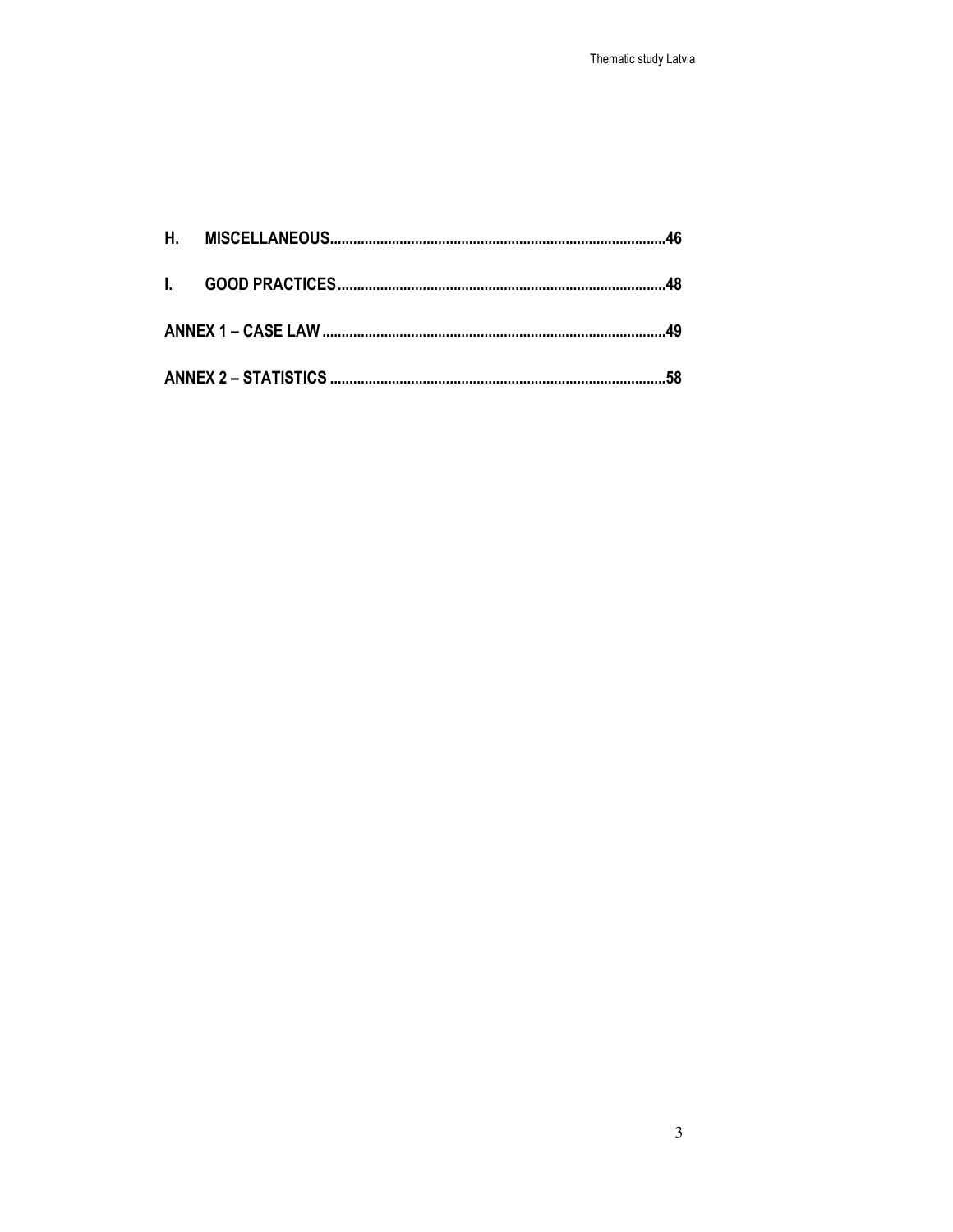## Executive summary

### Implementation of Employment Directive 2000/78/EC

Most main requirements of the Employment Directive 2000/78/EC have been implemented into the Latvian legislation; however, the provisions prohibiting discrimination on grounds of sexual orientation were adopted with notable reluctance.

The legislator has not gone beyond the minimum requirements of the Employment Directive 2000/78/EC, and discrimination on the ground of sexual orientation is explicitly forbidden only in employment, both in the private and in the public sectors, as well as in civil service.

Following the adoption of amendments to the Labour Law explicitly naming sexual orientation as a prohibited ground, and in conjunction with the mostly negative discussion on rights of homosexual persons, amendments to the Constitution of Latvia were adopted, defining that marriage is a union between a man and a woman.

To date, there is only one court case in Latvia on alleged discrimination on the ground of sexual orientation in a labour relationship, in the recruitment stage. Although the first instance court satisfied the plaintiff's claim, the appeal court and the court of cassation rejected it. This has now led to a communication being submitted to the UN Human Rights Committee.

The Ombudsman's Office has competence as the specialised body for implementing the principle of equal treatment overall. However, the statistics of the Ombudsman's Office on cases of alleged discrimination on the ground of sexual orientation do not clearly indicate in which spheres this form of discrimination is most widespread. In addition, the outcome of cases under review by the Ombudsman's Office is not fixed in its statistics.

In 2009, the effectiveness and even continued existence of the Ombudsman's institution came under threat due to internal conflict in the Office and cuts in the budget for 2010, which have significantly reduced the Office's capacity.

### Freedom of movement

As Latvia does not recognise same-sex marriage nor civil partnership registration, neither the partner him/herself nor other members of partner's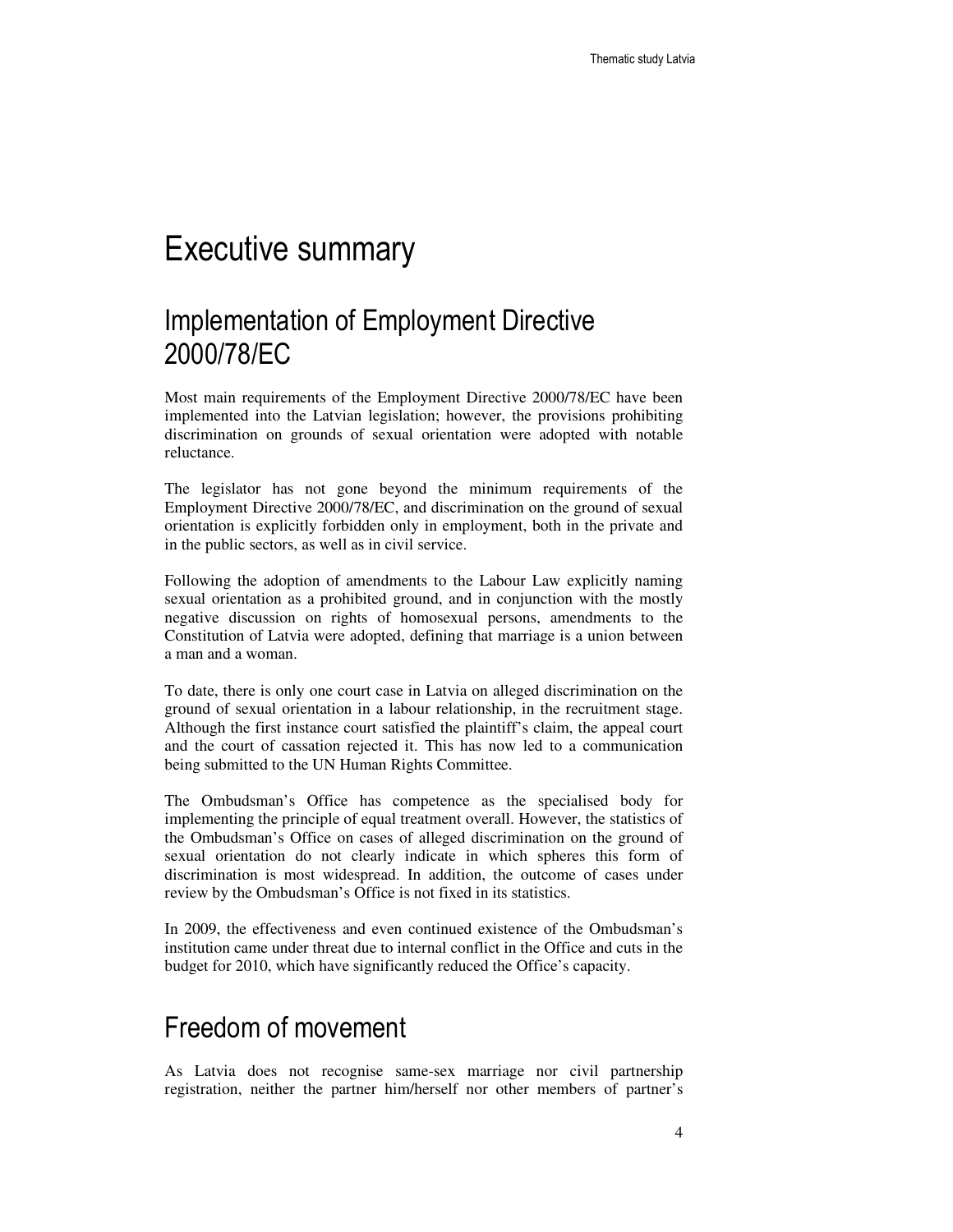family can benefit from the EU legislation with regard to the freedom of movement.

### Asylum and subsidiary protection

The refugee definition of Asylum Law in force until the adoption of the new Asylum Law in 2009 included persecution on grounds of membership of a particular social group as leading to the recognition of refugee status. The new Asylum Law adopted on 15 June 2009 now clarifies explicitly that the social group definition includes sexual orientation. Until January 2010, no asylum seeker had applied for asylum in Latvia on this basis.

### Family reunification

As Latvia does not recognise same-sex marriage nor the civil partnership registration, neither the partner him/herself nor other members of partner's family can benefit from the EU legislation with regard to the family reunification.

### Freedom of assembly

The first time a gay Pride parade was held in Latvia was in 2005, causing heated public and political debate. Since then various attitudes are expressed publicly every year concerning this event not only by groups of general population, but also by politicians and representatives of administrative power. However, slow progress is observed in the tone and content of the overwhelmingly negative discourse and policing of Pride marches. Despite several courts rulings revoking the ban on Pride, the right to organise such events continues to challenged by elected officials.

### Hate speech and criminal law

The Latvian Criminal Law does not contain provisions with regard to hate speech related to homophobia. Since amendments of 21.06.2007, the Criminal Law includes the prohibition of discrimination. However, only racial or ethnic identity are fixed as specified grounds, while a general reference to 'other prohibition of discrimination set by law' is included.

Since the Latvian Criminal Law does not define homophobic motivation as an aggravating circumstance, courts do not take homophobic motivation into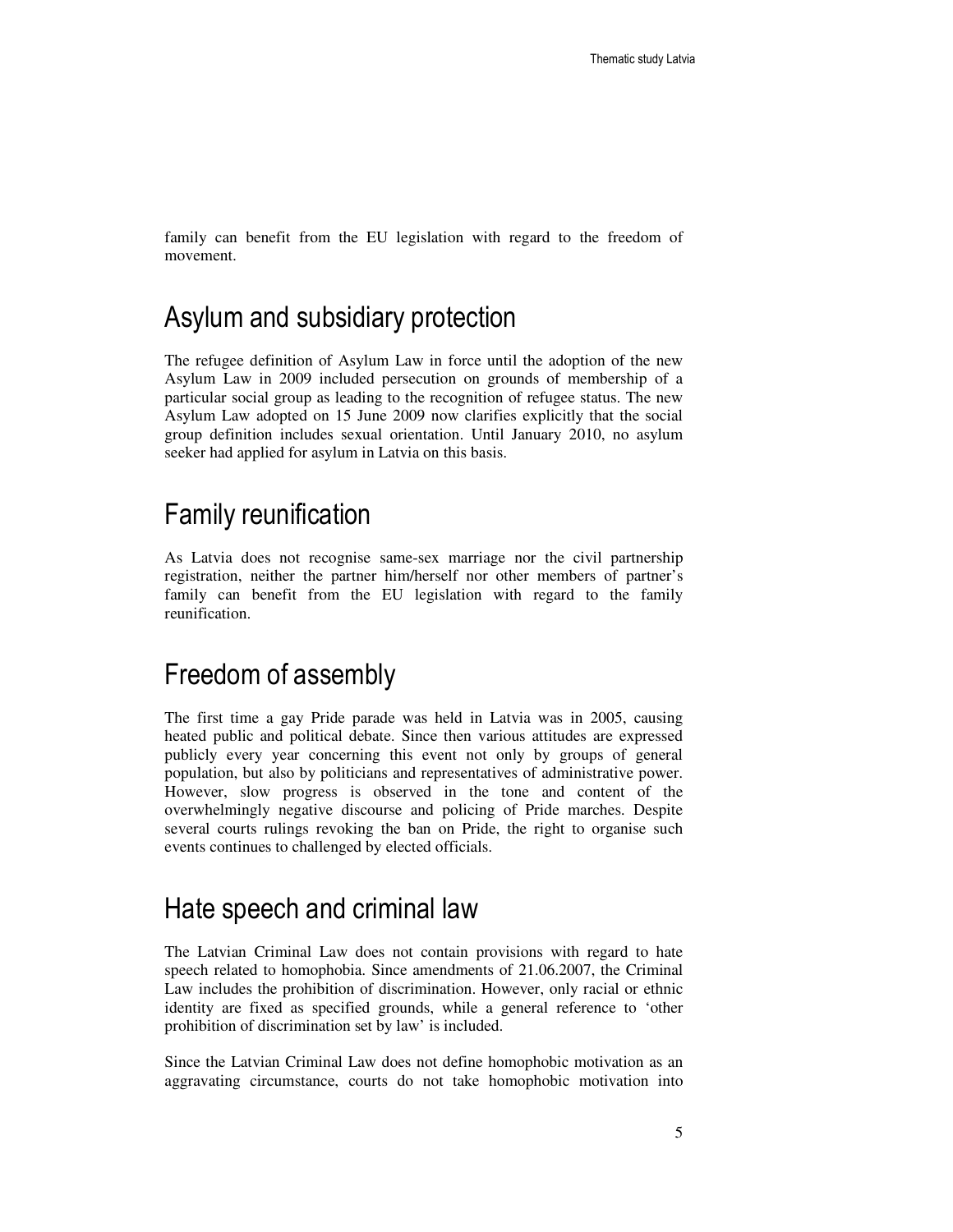account when deciding on merits and sentencing. Racist motivation remains the only hate motive included among aggravating circumstances, since 12.10.2006, when the Parliament adopted respective amendments to the Criminal Law.

### Transgender issues

There is no provision in Latvian legislation which could indicate whether discrimination of transgender people shall be dealt with as discrimination on the grounds of sexual orientation or as discrimination on the grounds of gender. However, following the judgement of Administrative court in all three instances in a case on the change of sex of a person in the birth register, it can be deduced that such discrimination will be more likely understood as discrimination on the grounds of gender.

Until recently the only Latvian legal provision indicating the possibility to change gender in a legal sense was Article 32 of the Civil Status Documents Law of 2005 on supplementing of the Birth Register. On 8 April 2009 the Saeima (parliament) adopted the Law on the Change of a Name, Surname and Ethnicity Entry, which now explicitly provides that the change of name and surname is permitted following gender reassignment. Amendments to Sexual and Reproductive Health Law and Civil Status Documents Law were approved by the Cabinet of Ministers in August 2009 aimed at eliminating legal gaps concerning gender reassignment, but were dismissed by the parliament as overly liberal and returned for elaboration to working group which drafted the amendments.

### **Miscellaneous**

In 2007, Centre for Protection of Consumer Rights concluded in one of its decisions that an advertisement which differentiated individuals on the grounds of sexual orientation and ethnicity was discriminatory and should be banned.

There is no definition of family in the Latvian law. The Latvian Civil Law provides that '(p)ersons who are not married to each other may not adopt one and the same child'. However, the Civil Law allows adoption not only to married couples but also for a single person. The procedures do not foresee considering sexual orientation among the factors analysed when establishing the suitability of the potential parent for adopting a child.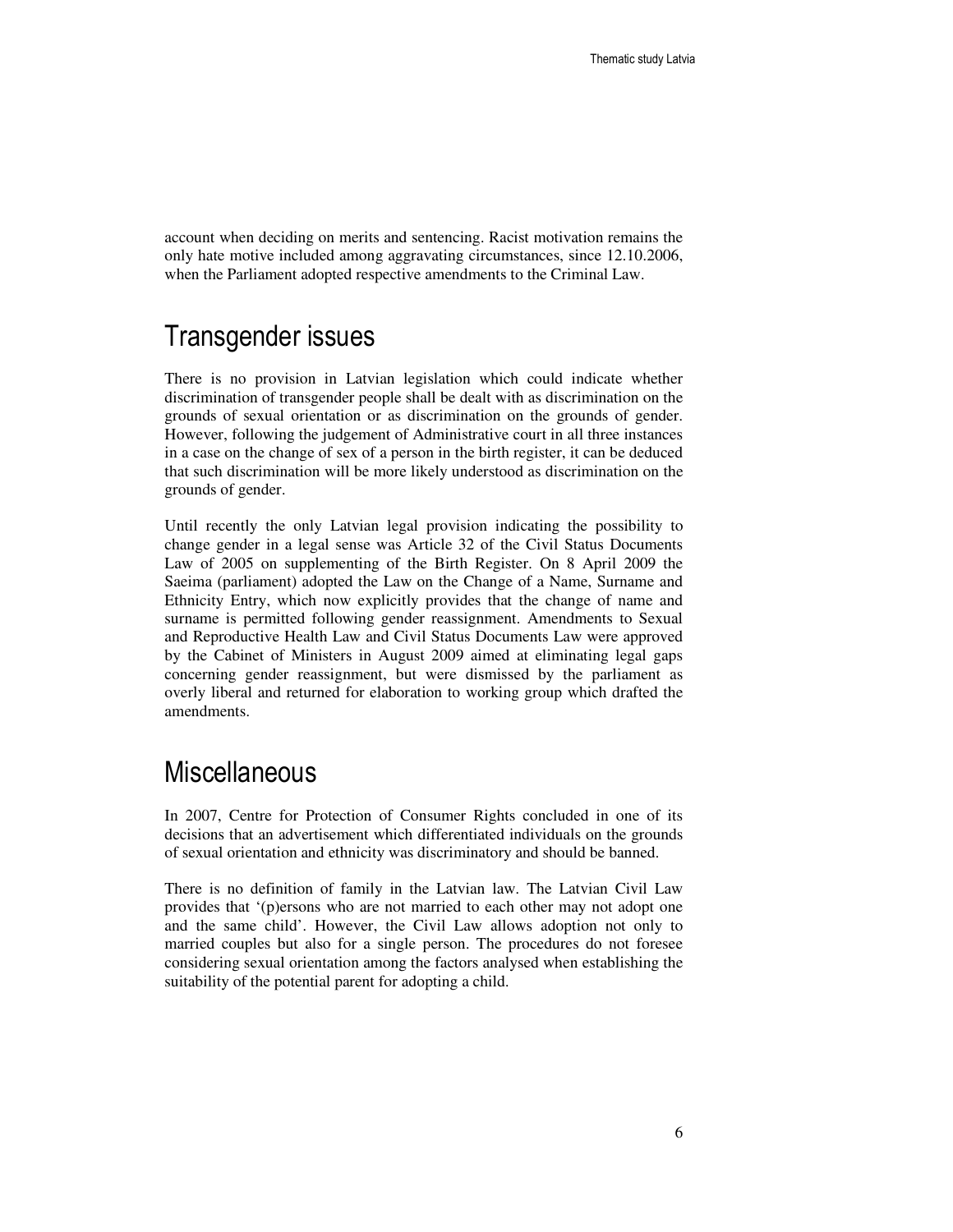## Good practices

There are no new legal provisions and legal interpretations in the Latvian legal system, which could be presented as good practice to tackle homophobia and/or discrimination on the ground of sexual orientation and/or of trans-gender people, which are innovative and could serve as models for other Member states and the European Union institutions in this context.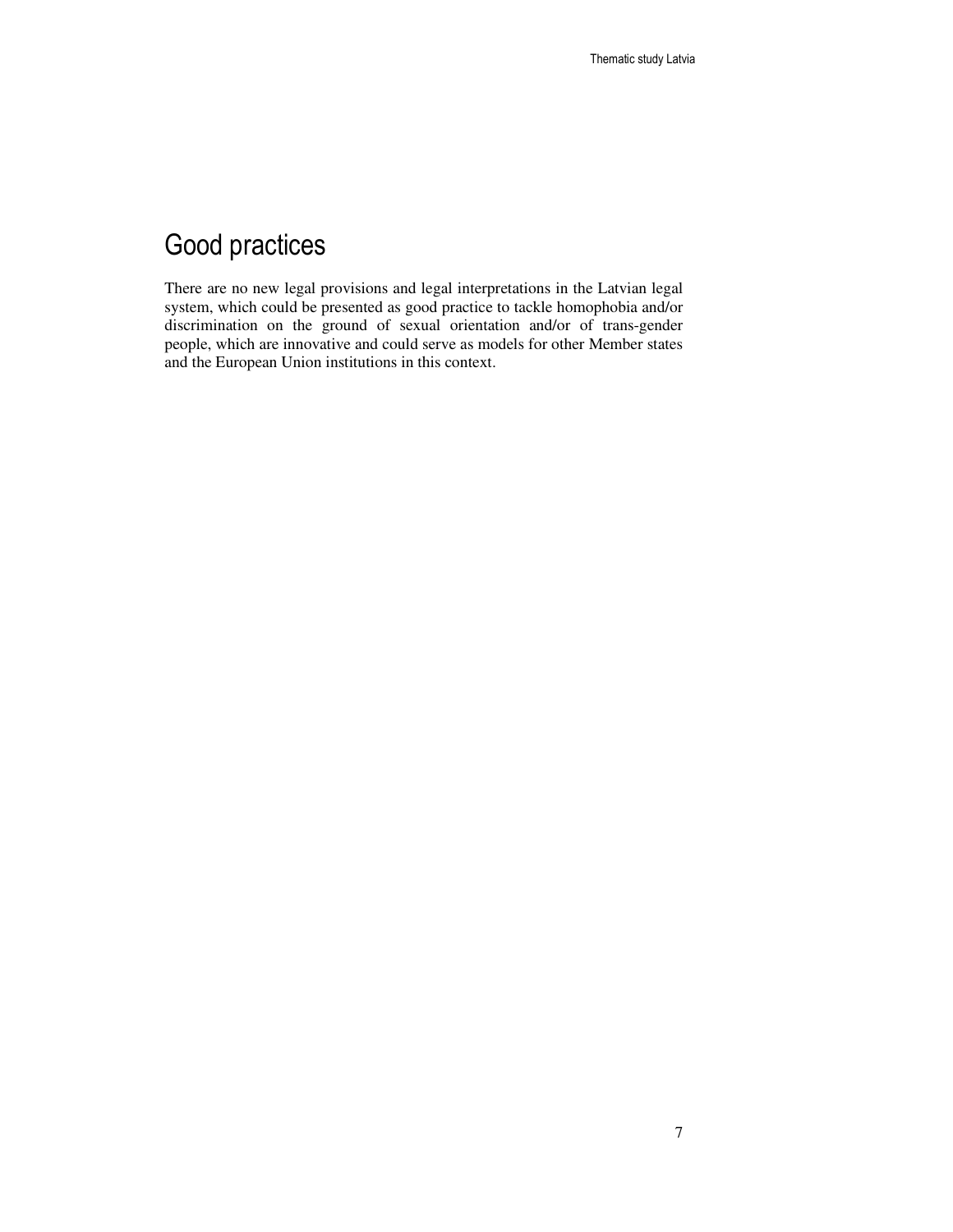# A. Implementation of Employment Directive 2000/78/EC

Latvia was obliged to transpose the Employment Directive 2000/78/EC into its national law by 01.05.2004 which was the day of Latvia's accession to the EU. The institution responsible for preparing legal amendments was *Latvijas Republikas Labkl*ā*j*ī*bas ministrija* (LM) [the Ministry of Welfare of Republic of Latvia]. Although with some delays and shortcomings, to date requirements of the Employment Directive have generally been transposed into Latvian law.

## A.1. Legislative process of implementation of Employment Directive

Most main requirements of Employment Directive 2000/78/EC were incorporated into the Latvian Labour Law of  $2001<sup>1</sup>$  during the drafting process, and by amendments of 2004<sup>2</sup>. The Labour Law now contains definitions and prohibition of direct and indirect discrimination, harassment, instruction to discriminate, and victimisation, as well as a provision on shifting the burden of proof in discrimination cases, and an obligation for employers to provide reasonable accommodation and facilitate establishing of working relations for disabled persons in order to foster the principle of equal opportunities. Initially a non-exhaustive list of prohibited grounds of discrimination included gender, race, skin colour, age, disability, religious, political or other beliefs, national or social origin, property or family status, and other conditions. Sexual orientation was not explicitly mentioned.

In the course of transposing the Racial Equality Directive 2000/43/EC, a draft of Anti-discrimination law<sup>3</sup> was elaborated by Ī*pašu uzdevumu ministra sabiedr*ī*bas integr*ā*cijas liet*ā*s sekretari*ā*ts* (IUMSILS) [Secretariat of Special Assignments Minister for Social Integration], taking into account all international standards relating to non-discrimination, which are binding upon Latvia. The law contained a wide range of grounds<sup>4</sup>, including the explicitly

<sup>&</sup>lt;sup>1</sup> Latvia/Darba likums (20.06.2001), available at: http://www.ttc.lv/index.php?skip=75&itid=likumi&id=10&tid=59&l=LV (24.02.2008).

<sup>&</sup>lt;sup>2</sup> Latvia/Likums Grozījumi Darba likumā [Law Amendments to the Labour Law] (22.04.2004), available at: http://www.saeima.lv/saeima8/mek\_reg.fre (24.02.2008).

<sup>3</sup> Latvia/ Likumprojekts Diskriminācijas novēršanas likums [Draft Law on Prevention of Discrimination], Reg.No. 741 (passed the first reading 07.04.2004), available at: http://www.saeima.lv/saeima8/mek\_reg.fre (24.02.2008).

<sup>4</sup> Gender, age, race, skin colour, nationality or ethnic identity, religious belief, political or other opinions, social origin, education, social and economic status, occupation, health status, sexual orientation and other conditions.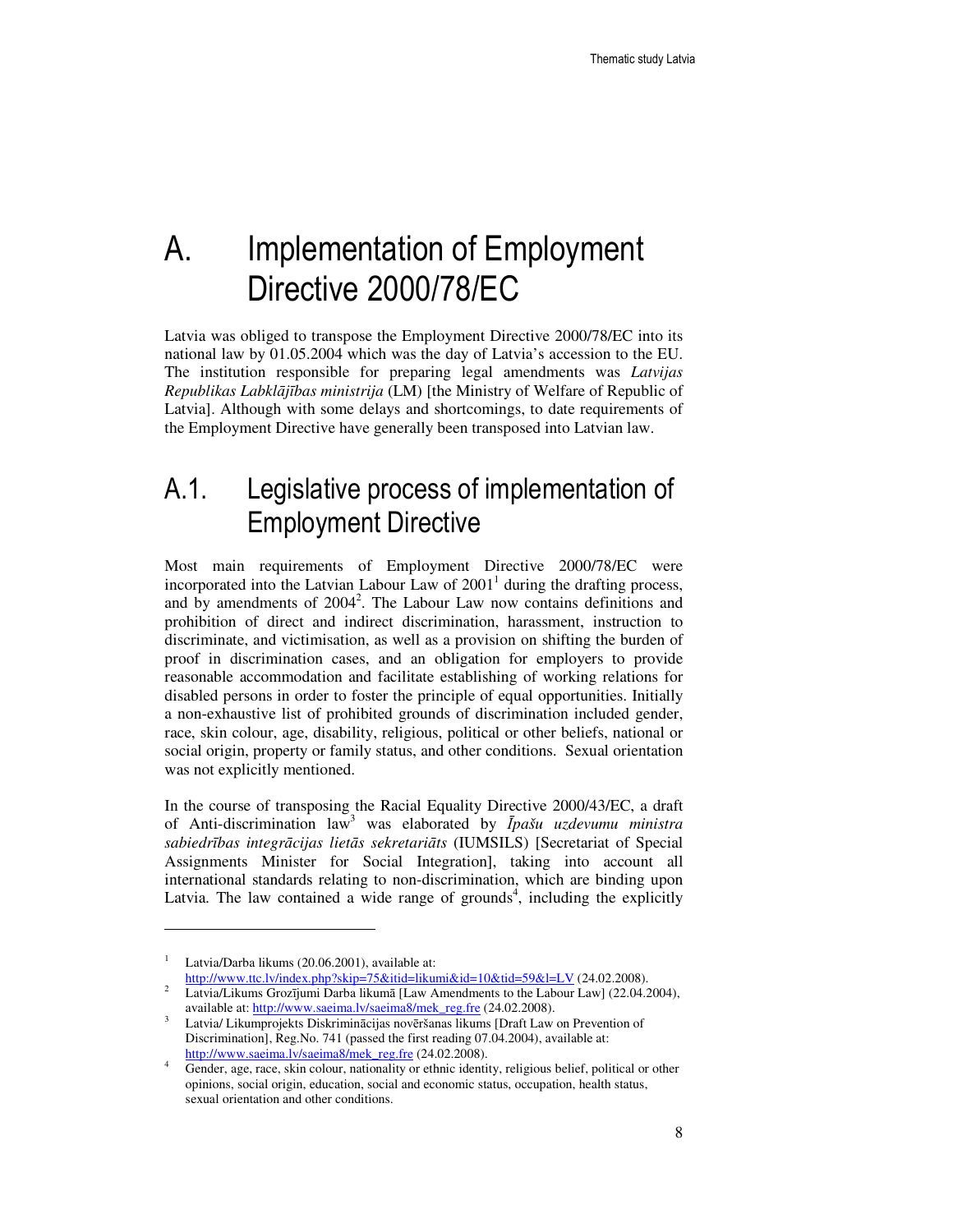mentioned ground of sexual orientation. Discrimination on any of these grounds was supposed to be prohibited in all spheres covered by public law, as well as in certain spheres of the private law: employment, membership of trade unions and other professional organizations, education, social protection and healthcare, access to goods and services which are available to the public, including housing. The law passed a first reading in the Parliament on 07.04.2004. However, after criticism by *Saeimas Cilv*ē*kties*ī*bu un sabiedrisko lietu komisija* [Parliament's Human Rights and Public Affairs Committee] and *Saeimas Juridiskais birojs* [Parliament's Law Bureau] and attempts to reduce the protection level set by this law to the minimum requirements of Employment Directive and Racial Equality Directive, the Anti-discrimination law was not forwarded for a second reading. Instead, draft amendments to eight separate laws were submitted to the Parliament. Amendments included those to the Civil Law, the Law on Social Security, the Law on the State Civil Service, the Law on Consumer Rights, the Law on Associations and Foundations, the Law on the National Human Rights Office, the Criminal Law, and the Administrative Violations Code.

Amendments to the Criminal Law and the Administrative Violations Code were adopted three years later. The amendments to the Administrative Violations Code do not name grounds of discrimination, having included general reference to other law instead.<sup>5</sup> The amendments to the Criminal Law explicitly name as ground of discrimination only racial or ethnic identity, and contain general reference to 'other prohibition of discrimination determined by law'.<sup>6</sup> Amendments to the Civil Law concerning access to goods and services that are available to the public, contained non-exhaustive list of grounds, but did not refer to sexual orientation explicitly. They passed the first reading on 07.09.2006 and have not to date been forwarded for the second reading. Amendments prohibiting discrimination were adopted to the Law on Social Security in  $2005^7$ , explicitly naming the grounds of race, skin colour, gender, age, disability, health status, religious, political or other beliefs, national or social origin, property or family status or other conditions, but not sexual orientation, although the list is non-exhaustive and sexual orientation is argued to be included among the 'other conditions'.

<sup>5</sup> Latvia/Likums Grozījumi Administratīvo pārkāpumu kodeksā [Law Amendments to the Administrative Violations Code] (17.05.2007), Art.  $204<sup>17</sup>$ , available at: http://titania.saeima.lv/LIVS/SaeimaLIVS.nsf/0/61FE6B48F447AF71C22572F1002B6688?O penDocument (24.02.2008).

<sup>6</sup> Latvia/ Likums Grozījumi Krimināllikumā [Law Amendments to the Criminal Law]  $(21.06.2007)$ , Art. 149.<sup>1</sup>, available at: http://titania.saeima.lv/LIVS/SaeimaLIVS.nsf/0/2779080CB65A88A8C225730C002B58E8? OpenDocument (24.02.2008).

<sup>7</sup> Latvia/Likums Grozījumi likumā Par sociālo drošību [Law Amendments to the Law on Social Security]  $(01.12.2005)$ , Art. 2.<sup>1</sup>, available at: http://www.ttc.lv/index.php?skip=240&itid=likumi&id=10&tid=59&l=LV (24.02.2008).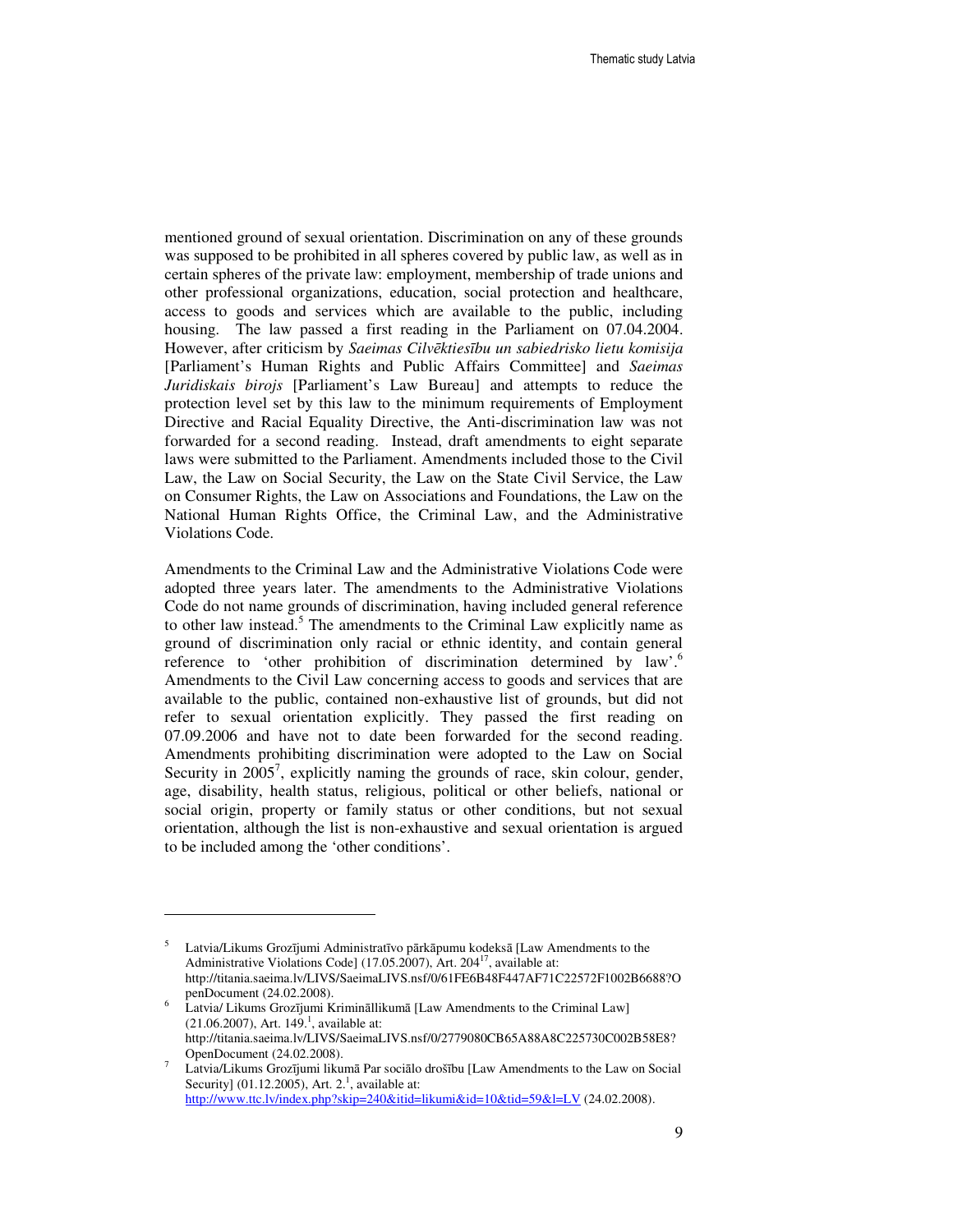In 2005-2006, amendments to the Labour Law, which were elaborated by the Ministry of Welfare in order specifically to include sexual orientation as one of the prohibited grounds on the list, led to sharp debates in the *Saeima* [Parliament]. One of the harshest opponents to inclusion of sexual orientation as an explicitly mentioned ground of discrimination in the Labour Law was the chairman of the Parliament's Human Rights and Public Affairs Committee (member of *Latvijas Pirm*ā *partija* (LPP) [Latvia's First Party]), who initiated the taking out of this ground, resorted to religiously based homophobic rhetoric. An additional argument used by opponents to including this ground into the list explicitly was that the Labour Law contains a non-exhaustive list of discrimination grounds and sexual orientation can be read under 'other conditions' if necessary, as the court already did in a discrimination case on ground of sexual orientation which arose before it.

The amendments to the Labour Law were adopted by the Parliament in the third (final) reading on 15.06.2006, without however including sexual orientation among the prohibited grounds.<sup>8</sup> After reaction of the Ministry of Welfare, Ā*rlietu ministrija* (ĀM) [Ministry of Foreign Affairs] and two LGBT NGOs, on 21.06.2006 President of Republic of Latvia Vaira Vīķe-Freiberga, following the procedure set in the Constitution of Latvia, Art  $71<sup>9</sup>$  sent an explanatory letter to the Speaker of Parliament requesting to return the amendments for parliamentary review.<sup>10</sup> On 21.09.2006 the Parliament reviewed and adopted amendments to the Labour Law that explicitly ban discrimination on ground of sexual orientation.<sup>11</sup> In line with the generally homophobic tone of the debate on these amendments, Latvia's First Party proposed amendments to the Satversme [Latvian Constitution] rephrasing Article 10 ('The State shall protect and support marriage, the family, the rights of parents and rights of the child') by adding a definition of marriage: 'The State protects marriage – the union between a man and a woman, the family, the rights of parents and rights of the child'. The amendment, which required a two third majority in order to pass, was adopted on 15.12.2005. This enshrined in the Constitution the exclusion of

<sup>8</sup> Available at: http://www.saeima.lv/saeima8/mek\_reg.fre (24.02.2008).

<sup>9</sup> Art. 71: 'Within ten days after the adoption of a law by the Saeima, the President of State shall be entitled to ask, by means of an explanatory letter addressed to the Chairperson of the Saeima, for the review of that law. If the Saeima does not amend the law, the President of State shall not have the right to raise any further objections.'

<sup>10</sup> Latvijas Vēstnesis [Herald of Latvia], http://www.lv.lv/index.php?menu\_body=DOC&id=138230&menu\_left=LAIDIENS&PHPSE SSID=67 (22.06.2006).

<sup>11</sup> Latvia/Likums Grozījumi Darba likumā [Law Amendments to the Labour Law] (21.09.2006), available at: http://www.saeima.lv/saeima8/mek\_reg.fre (24.02.2008).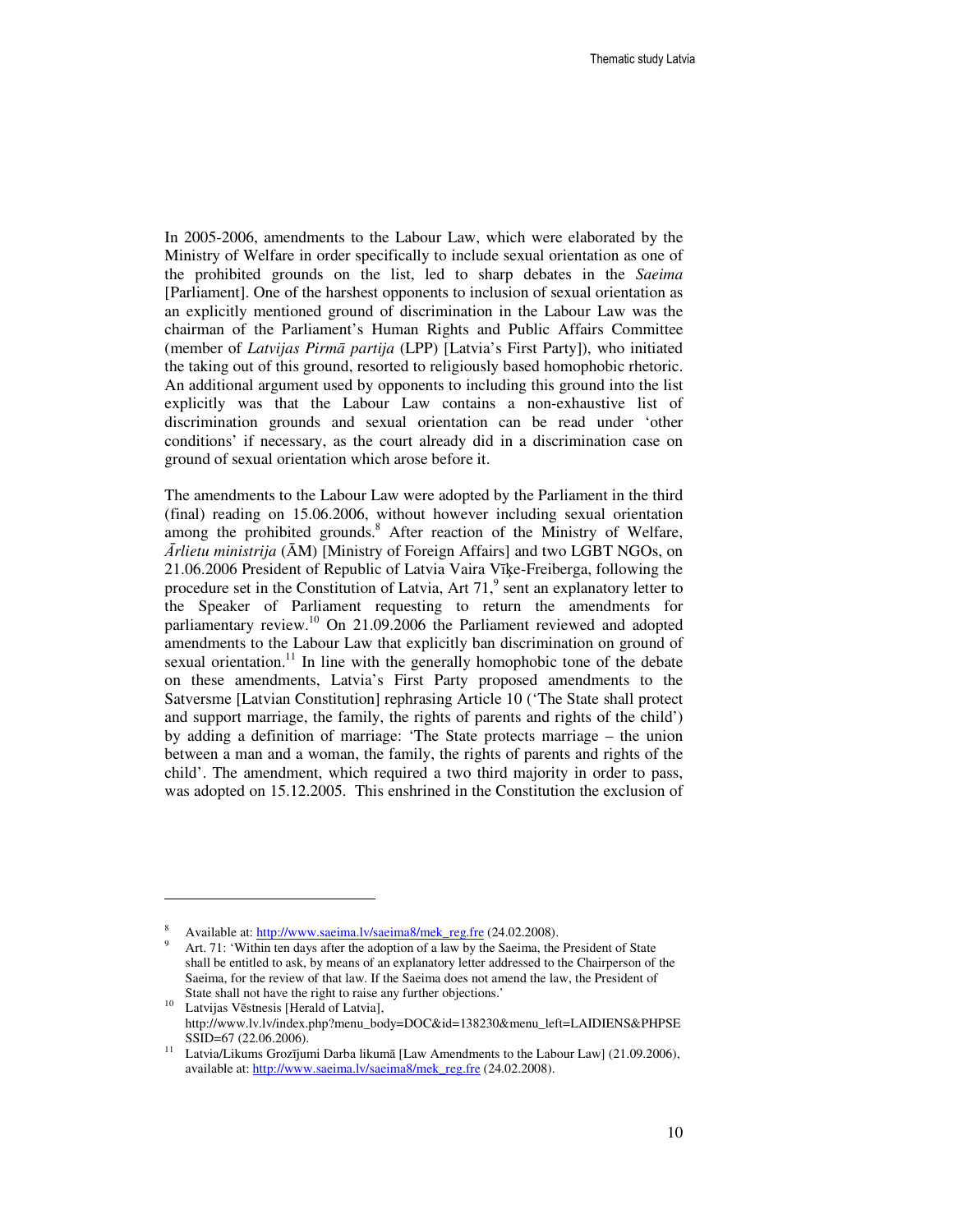same-sex marriage, despite the fact that the Article  $35(2)$  of the Civil Law<sup>12</sup> already explicitly bans marriage between persons of the same sex.<sup>1</sup>

On 02.11.2006. amendments to the Civil Service Law were adopted, stipulating that 'the norms of regulatory enactments regulating legal employment relations that prescribe the principle of equal rights, the principle of prohibition of differential treatment, prohibition to cause adverse consequences, working hours and rest time, remuneration, the financial liability of employees and terms shall apply to the legal relations of the State civil service insofar as such are not prescribed by this Law'.<sup>14</sup>

Thus, since the Labour Law explicitly includes sexual orientation amongst the grounds of discrimination, this applies also to Civil Service legal relationships.

As discussions concerning amendments to the Civil Law stalled, amendments to various other laws were adopted in 2008-2009 to fill legislative gaps concerning access to goods and services. Amendments to the Consumer Rights Protection Law adopted on 19 June 2008, prohibit differential treatment concerning access to goods and services on grounds of gender, race and ethnicity.<sup>15</sup> The Law on Prohibition of Discrimination of Physical Persons Conducting Commercial Activities, adopted on 21 May 2009 prohibits differential treatment on grounds of gender, race or ethnic origin of persons conducting commercial activities in their access to goods or services.<sup>16</sup> The annotation to the draft law indicates that during the elaboration of the draft law, the possibility to include protection against discrimination on other grounds was considered, however, the author of the draft law [Ministry of Welfare] did not expand the scope of discrimination grounds, as it was of the opinion that the discussion of EU Member States needs to be finalised on the final version of the draft Council Directive COM (2008) 426 on implementing the principle of equal treatment between persons irrespective of religion or belief, disability, age or sexual orientation.<sup>17</sup>

<sup>&</sup>lt;sup>12</sup> Latvia/Civillikums (28.01.1937), available at: http://www.ttc.lv/index.php?skip=0&itid=likumi&id=10&tid=59&l=LV (24.02.2008).

<sup>13</sup> Latvia/Likums Grozījums Latvijas Republikas Satversmē [Law Amendment to the Constitution of the Republic of Latvia] (15.12.2005), available at: http://www.saeima.lv/saeima8/mek\_reg.fre (24.02.2008).

<sup>&</sup>lt;sup>14</sup> Latvia/Valsts Civildienesta likums [Civil Service Law] (07.09.2000), available at: http://www.likumi.lv/doc.php?id=10944&mode=KDOC (24.02.2008).

<sup>15</sup> Latvia/Ģrozījumi Patērētāju tiesību aizsardzības likumā [Amendments to the Consumer Rights Protection Law] (19.06.2008), para **3 <sup>1</sup>**available at http://www.vestnesis.lv/index.php?menu=doc&id=177913 (12.01.2010)

<sup>16</sup> Latvia/Fizisko personu-saimnieciskās darbības veicēju-diskriminācijas novēršanas likums [Law on Prohibition of Discrimination of Physical Persons Conducting Commercia Activitiesl (21.05.2009), Section 2, available at http://www.likumi.lv/doc.php?id=193005 (12.01.2010)

<sup>17</sup> Latvia/Likumprojekta "Fizisku personu, kuras veic saimniecisku darbību, diskriminācijas aizlieguma likums" anotācija [Annotation to the draft law "Law on the Prohibition of Discrimination of Physical Persons Conducting Commercial Activities], available at http://www,saeima.lv/saeima9/lasa?dd=LP1088\_0 (20.01.2010)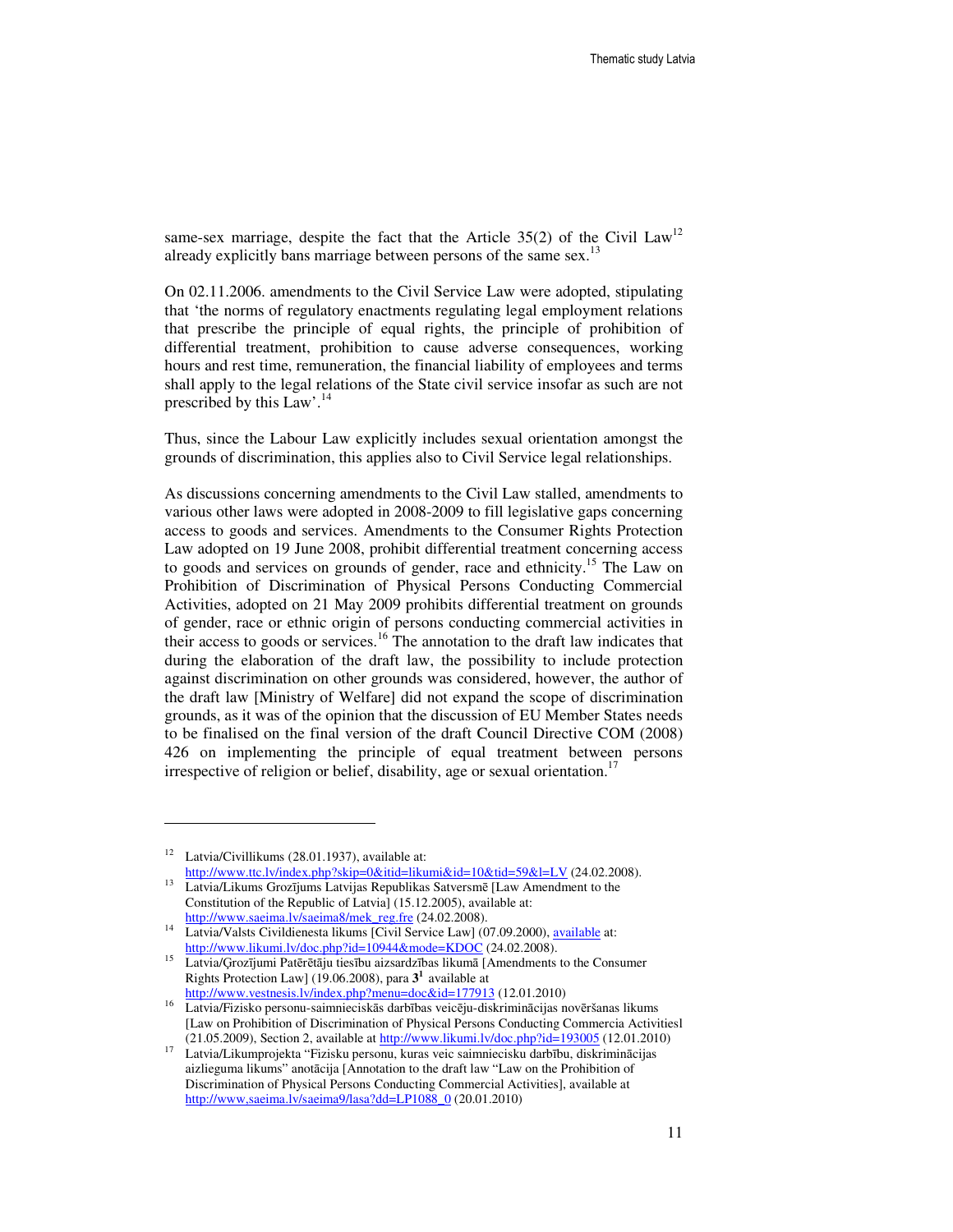On 17 December 2009, the Saeima adopted the Law on Patients' Rights, which will come into force on 1 March 2010. The draft Law, when adopted in the first reading also included sexual orientation among prohibited discrimination grounds. The provision read as follows: "It shall be prohibited to restrict patient's rights on grounds of gender, age, race, colour, religious, political or other convictions, national or social origin, family status or sexual orientation."<sup>18</sup> During the second reading following the proposals of the parliamentary Social and Employment Affairs Commission, Human Rights and Public Affairs Commission, and parliament's Legal Bureau, the provision was amended and read as follows "in securing patients' rights, differential treatment on grounds of race or ethnic origin and other conditions." <sup>19</sup> In the  $3<sup>rd</sup>$  and final reading the parliament again expanded the list of explicitly prohibited grounds, excluding sexual orientation, but leaving an open-ended list: 'in guaranteeing patients' rights, differential treatment shall be prohibited on grounds of person's race, ethnic origin, colour, gender, age, disability, state of health, religious, political or other conviction, national or social origin, property or family status or other conditions.'<sup>20</sup> Thus 'sexual orientation' can be implicitly read also under 'other conditions' in the Law on Patients' Rights.

On 26 November 2009, amendments were adopted by the Saeima in the first reading to the Law on Support to the Unemployed and Job Seekers, which provide that in implementing active employment and preventive unemployment reduction measures, differential treatment shall be prohibited on grounds of person's gender, race and ethnicity.<sup>21</sup> On 12 November 2009, amendments to the Education Law which prohibit differential treatment in providing education on grounds of gender<sup>22</sup>, later specifying that it is also applicable to property and social status, race, ethnic and national origin, religious and political conviction, state of health, occupation and place of residence were passed for review to the

Latvia/Pacientu tiesību likums (Reg.nr. 8<sup>th</sup> Saeima 1137, 1<sup>st</sup> reading adopted on 14.12.2006), Section 3, para 1, available at

http://titania.saeima.lv/LIVS/SaeimaLIVS.nsf/0/96DC7AFDC685D344C225723E0047B5AC ?OpenDocument (21.01.2010)

<sup>19</sup> Latvia/Pacientu tiesību likums (Reg.nr. 126/Lp9, 2n reading, adopted on 20.12.2007), Section 3, para 1, available at http://titania.saeima.lv/LIVS/SaeimaLIVS.nsf/0/CB326871E55A53A7C22573B1002A235C?

OpenDocument (21.01.2010) <sup>20</sup> Latvia/Pacientu tiesību likums (17.12.2009), Section 2, para 2, available at http://www.likumi.lv/doc.php?id=203008 (21.01.2010)

<sup>21</sup> Latvia/Grozījumi Bezdarbnieku un darba meklētāju atbalsta likumā (Nr. 1577/LP9) [Amendments to the Law on Support of Unemployed and Job Seekers] Section 2.<sup>1</sup> para 1), available at http://titania.saeima.lv/LIVS/SaeimaLIVS.nsf/0/FF748D290799AC87C225766300 47AA74?OpenDocument (13.02.2010)

 $22$  Latvia/Grozījumi Izglītības likumā (Nr.1576/LP9) [Amendments to the Education Law], Section 3. $<sup>1</sup>$  para 1), available at</sup> http://titania.saeima.lv/LIVS/SaeimaLIVS.nsf/0/8A9166B9CFE512F4C2257663004533D5?O penDocument (13.02.2010)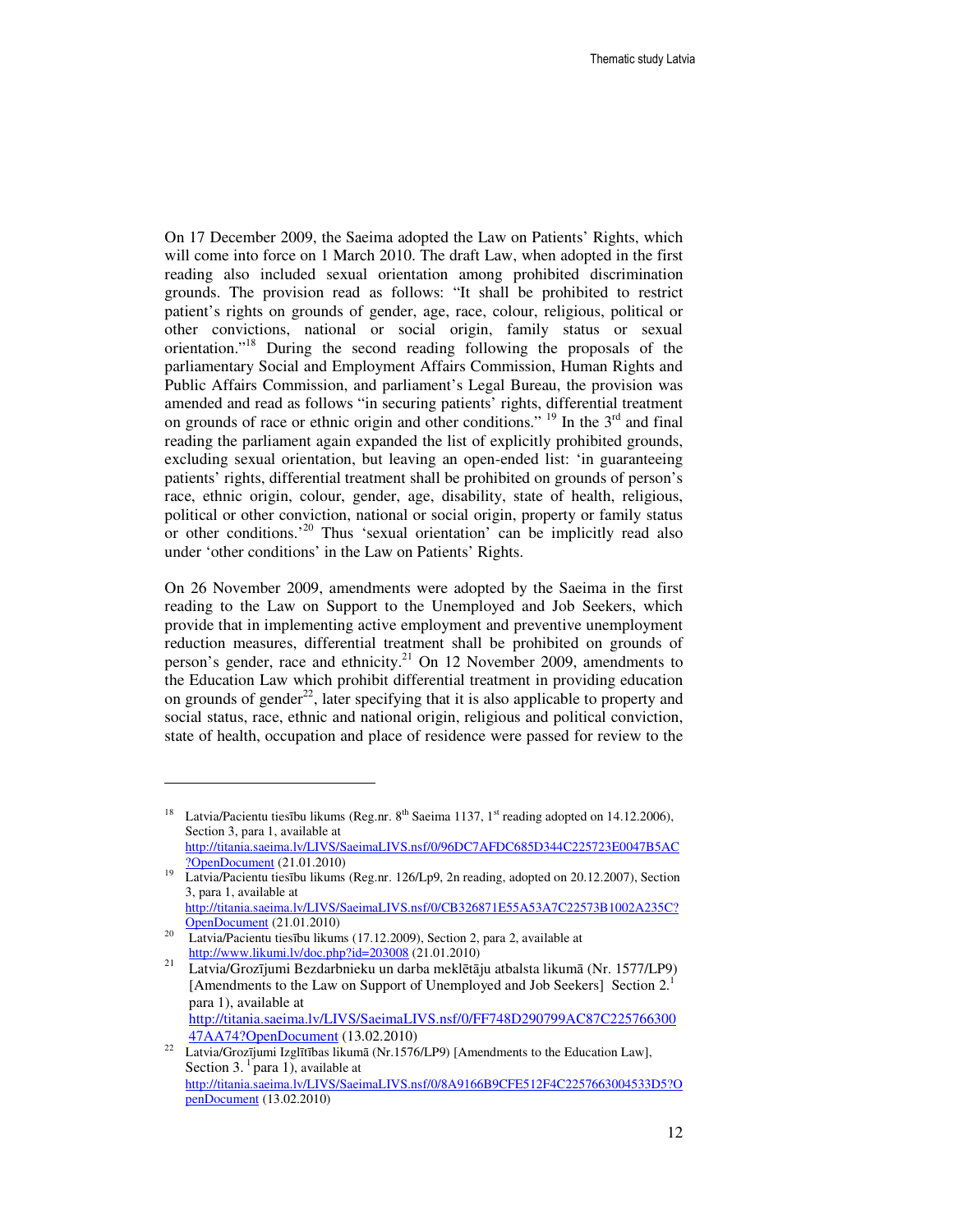parliamentary Education, Culture and Science Commission.<sup>23</sup> On 26 January 2010 during the discussions of the above parliamentary commission, members of the commission decided not to include sexual orientation among prohibited discrimination grounds as, according to the commission, its inclusion could hinder the adoption of the law. $^{24}$ 

The conclusion is that the legislator has not gone beyond the minimum requirements of the Employment Directive 2000/78/EC, and discrimination on the ground of sexual orientation is explicitly forbidden only in employment, both in the private and in the public sectors, as well as in civil service. However, sexual orientation can be implicitly read also under the 'other conditions' in the Law on Social Security after amendments of  $2005^{25}$ , the Law on Patients' Rights adopted in 2009.<sup>26</sup> As the Constitution<sup>27</sup> of Latvia contains a general provision that '[a]ll human beings in Latvia shall be equal before the law and the courts. Human rights shall be realized without discrimination of any kind', there exists at least a possibility to use this clause to challenge the constitutionality of insufficient legal norms in cases of discrimination on ground of sexual orientation in other areas than employment.

### A.2. Court procedure in employment cases

The Labour Law determines that individual disputes regarding rights between an employee and an employer, if they have not been settled within the undertaking, shall be settled in court.<sup>28</sup> The Law also stipulates that all claims arising from employment legal relationships are subject to a limitation period of two years unless a shorter limitation period is provided by  $law^{29}$  However, provisions of the Labour Law regarding violation of the prohibition of

http://www.ttc.lv/index.php?skip=240&itid=likumi&id=10&tid=59&l=LV (24.02.2008). <sup>26</sup> Latvia/Pacientu tiesību likums (17.12.2009), Section 2, para 2, available at

<sup>&</sup>lt;sup>23</sup> Latvia/Grozījumi Izglītības likumā (Nr.1576/LP9) [Amendments to the Education Law], Section 3. $<sup>1</sup>$  para 5), available at</sup> http://titania.saeima.lv/LIVS/SaeimaLIVS.nsf/0/8A9166B9CFE512F4C2257663004533D5?O

penDocument (13.02.2010) <sup>24</sup> Skolās ar likumu neliegs musulmaņu burku valkāšanu [Wearing of Muslim Burkas Will not be Prohibited by Law], 26 January 2010, www.delfi.lv , available at http://www.delfi.lv/archive/print.php?id=29500055 (02.02.2010)

<sup>25</sup> Latvia/Likums Grozījumi likumā Par sociālo drošību [Law Amendments to the Law on Social Security]  $(01.12.2005)$ , Art. 2.<sup>1</sup>, available at:

http://www.likumi.lv/doc.php?id=203008 (21.01.2010) <sup>27</sup> Latvia/Latvijas Republikas Satversme [Constitution of the Republic of Latvia] (15.02.1922),

Art. 91. Available at: http://www.saeima.lv/Likumdosana/likumdosana\_satversme.html (24.02.2008).

<sup>28</sup> Latvia/Darba likums (20.06.2001), Art. 30, available at: http://www.ttc.lv/index.php?skip=75&itid=likumi&id=10&tid=59&l=LV (24.02.2008).

Latvia/Darba likums (20.06.2001), Art. 31, available at: http://www.ttc.lv/index.php?skip=75&itid=likumi&id=10&tid=59&l=LV (24.02.2008).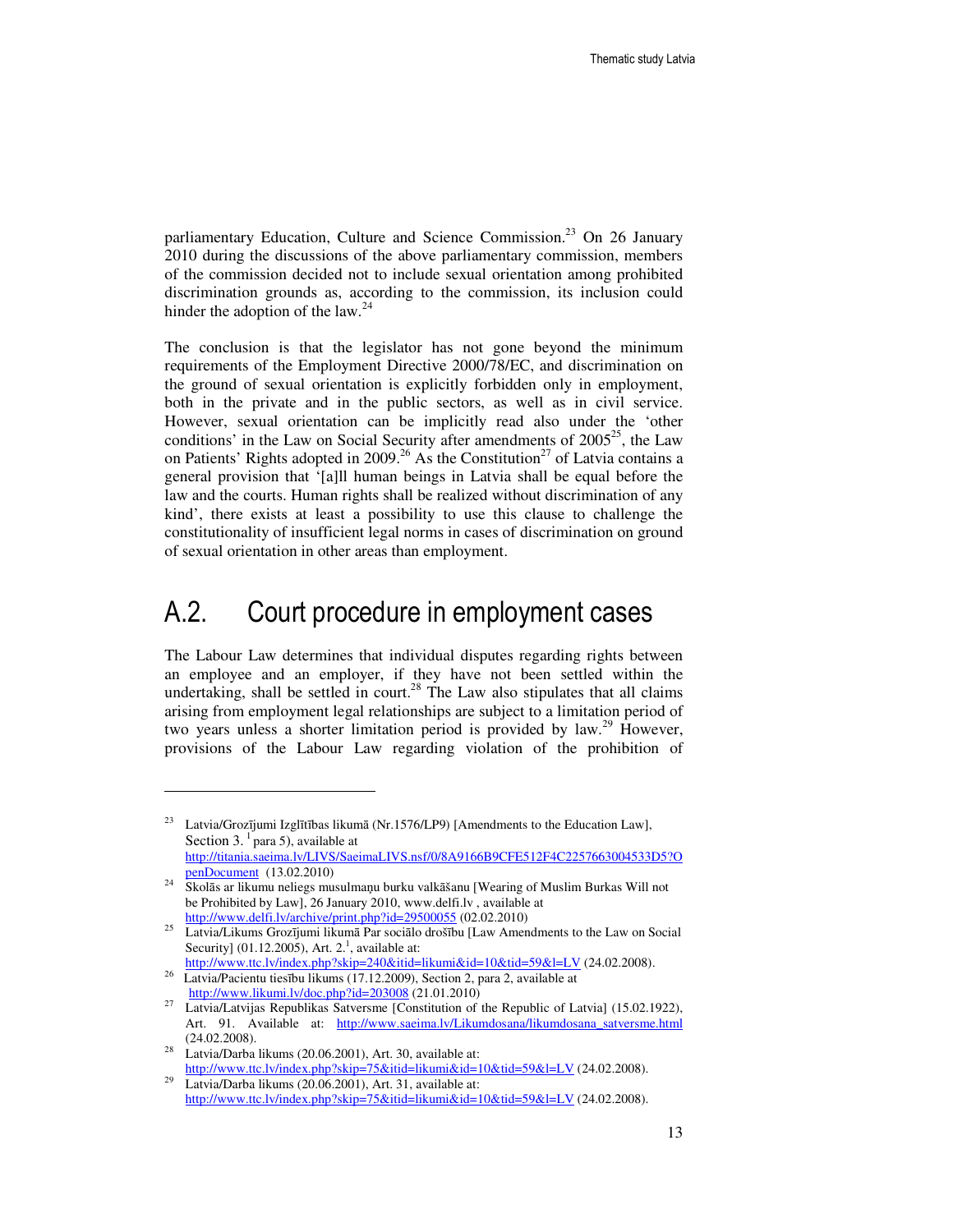differential treatment in the recruitment process<sup>30</sup> when giving notice of termination of an employment contract during the probationary period, $31$ regarding equal work remuneration,<sup>32</sup> violations of the prohibition of differential treatment in determining working conditions, occupational training or raising of qualifications or promotions<sup>33</sup> foresee a time limit of only one month for bringing a claim to the court.

On 8 October 2009, the Saeima adopted amendments in the second reading to the Labour Law. These amendments foresee an extension from one to three months the statutory limitation when a complainant can bring a claim to court in cases concerning discrimination in employment relations (in establishing employment relations, in giving notice of termination of labour contract during trial period, concerning equal pay, in determining working conditions, professional training or promotion). In cases of dismissal the time limit for filing a claim in court remains the same – one month.<sup>34</sup>

As there is no separate labour tribunal in Latvia, a person defends his/her rights in civil court. There is a three instance court system in Latvia (first instance, appeal instance, cassation instance). To date, there has been only one employment case on ground of sexual orientation concerning non-hiring tried in Latvia. (See Annex 1.)

Natural persons may conduct matters in court personally or through their authorised representatives. $35$  Any natural person may be an authorised representative in the civil procedure, taking into account restrictions, specified by the law.<sup>36</sup> Any individual litigant also has the right to hire a legal counsel to provide legal assistance in their matter.<sup>37</sup> In order to improve access to the court,

<sup>30</sup> Latvia/Darba likums (20.06.2001), Art. 34 Section 1, available at: http://www.ttc.lv/index.php?skip=75&itid=likumi&id=10&tid=59&l=LV (24.02.2008).

<sup>31</sup> Latvia/Darba likums (20.06.2001), Art. 48, available at: http://www.ttc.lv/index.php?skip=75&itid=likumi&id=10&tid=59&l=LV (24.02.2008).  $32 \text{ Latvia/Darba likums } (20.06.2001)$ , Art. 60 Section 3, available at:

http://www.ttc.lv/index.php?skip=75&itid=likumi&id=10&tid=59&l=LV (24.02.2008). <sup>33</sup> Latvia/Darba likums (20.06.2001), Art. 95 Section 2, available at:

http://www.ttc.lv/index.php?skip=75&itid=likumi&id=10&tid=59&l=LV (24.02.2008).

<sup>34</sup> Latvia/Grozījumi Darba likuma [Amendments to Employment Law], (Nr.1181 /Lp9), Section 34, available at http://titania.saeima.lv/LIVS/SaeimaLIVS.nsf/0/5DAAF56642D2B5E3C2257643002 1DDDF?OpenDocument (12.01.2010)

<sup>35</sup> Latvia/Civilprocesa likums (14.10.1998), Art. 82 Section 1, available at: http://www.ttc.lv/index.php?skip=15&itid=likumi&id=10&tid=59&l=LV (24.02.2008).

<sup>36</sup> Latvia/Civilprocesa likums (14.10.1998), Art. 83 http://www.ttc.lv/index.php?skip=15&itid=likumi&id=10&tid=59&l=LV (24.02.2008). Latvia/Civilprocesa likums (14.10.1998), Art. 82. Section 4

http://www.ttc.lv/index.php?skip=15&itid=likumi&id=10&tid=59&l=LV (24.02.2008).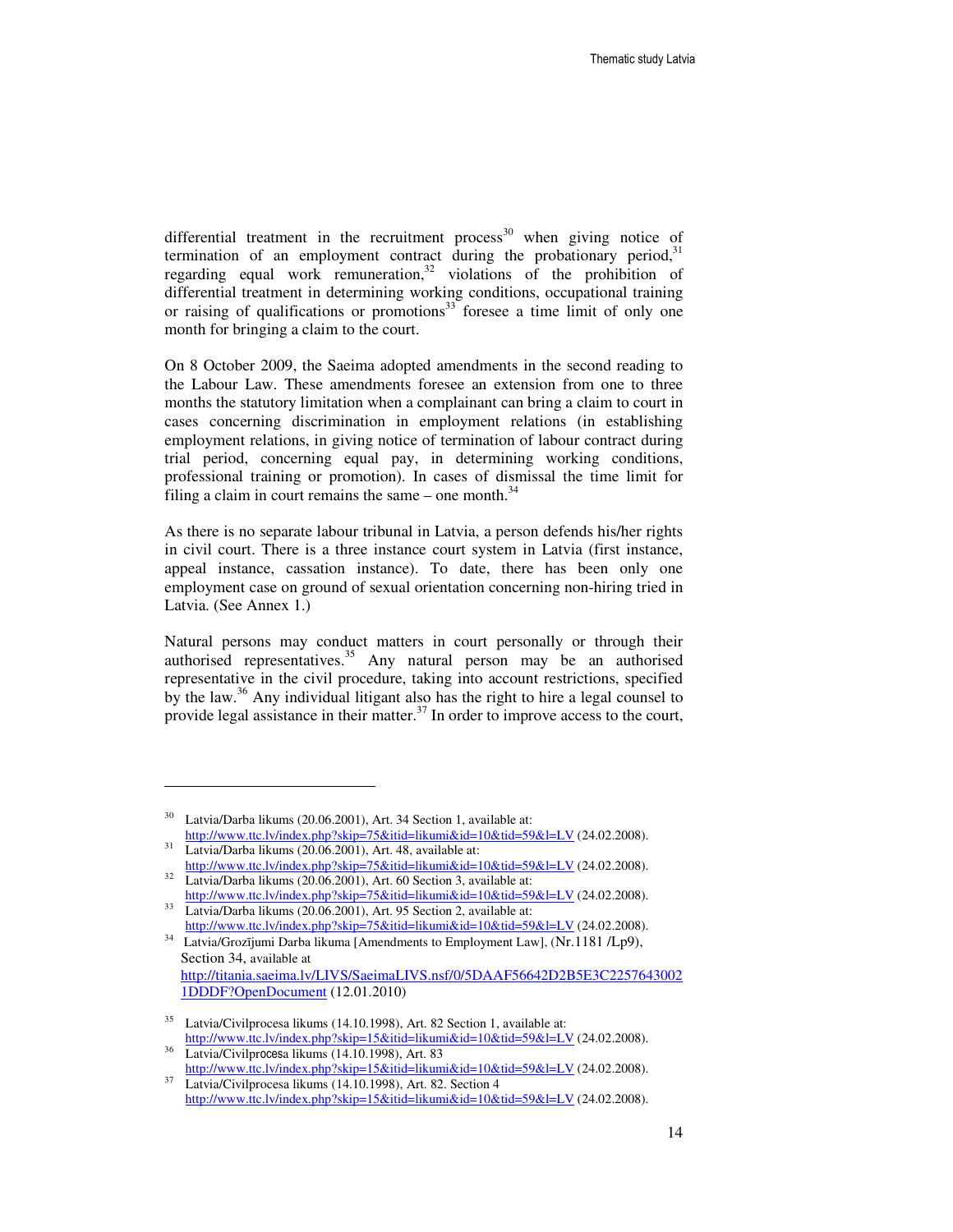on  $01.06.2005$ , the Law on State-provided Legal Aid came into force,  $38$ providing State support in granting legal aid in criminal, civil and administrative cases. The categories of those entitled to legal aid funded by the State are Latvian citizens, Latvian non-citizens, stateless persons, EU nationals legally residing in Latvia, third country nationals legally residing in Latvia and granted a permanent residence permit, persons entitled to legal aid provided by the State according to international agreements concluded by the Republic of Latvia, asylum seekers, refugees, and persons under subsidiary protection. The condition for receiving legal aid, further regulated by Regulation of the Cabinet of Ministers, is that the person's particular situation, property status, and income level does not ensure partial or full protection of their rights. The State provides free legal aid to persons whose status is defined as low-income or poor.

The *Satversmes tiesa* [Constitutional Court] in Latvia 'reviews cases concerning the compliance of laws with *Satversme* [Constitution], [..], compliance of other regulatory enactments or parts thereof with the norms (acts) of a higher legal force, [..], and compliance of Latvian national legal norms with those international agreements entered into by Latvia that is not in conflict with the Constitution'.<sup>39</sup> The Constitutional Court has the right to declare laws or other enactments or parts thereof null and void. Since 2001 individuals are allowed to lodge applications with the Constitutional Court about violations of their basic rights as protected under the Latvian Constitution.<sup>40</sup> In several rulings the Constitutional Court has analysed whether the relevant legal norms regarding employment or civil service are not in violation of the provision of the Constitution of Latvia which stipulates that all human beings in Latvia shall be equal before the law and the courts, and human rights shall be realised without discrimination of any kind. $41$  However, none of the decisions has as of yet concerned the ground of sexual orientation.

<sup>&</sup>lt;sup>38</sup> Latvia/Valsts nodrošinātās juridiskās palīdzības likums [Law on State-provided Legal Aid] (17.03.2005), available at: http://www.likumi.lv/doc.php?id=104831&mode=DOC (24.02.2008).

<sup>&</sup>lt;sup>39</sup> Latvia/Satversmes tiesas likums [Constitutional Court Law] (05.06.1996), Art. 16, available at: http://www.ttc.lv/index.php?skip=225&itid=likumi&id=10&tid=59&l=LV (24.02.2008).

<sup>40</sup> Latvia/Grozījumi Satversmes tiesas likumā [Law Amendments to the Constitutional Court Law] (30.11.2000), Art. 17 Section 1 (11), available at: http://www.saeima.lv/saeima7/reg.likprj (25.02.2008).

<sup>41</sup> Latvia/Latvijas Republikas Satversme [Constitution of the Republic of Latvia] (15.02.1922; Section on fundamental rights adopted on 15.10.1998), Art. 91, available at: http://www.saeima.lv/Likumdosana/likumdosana\_satversme.html (24.02.2008).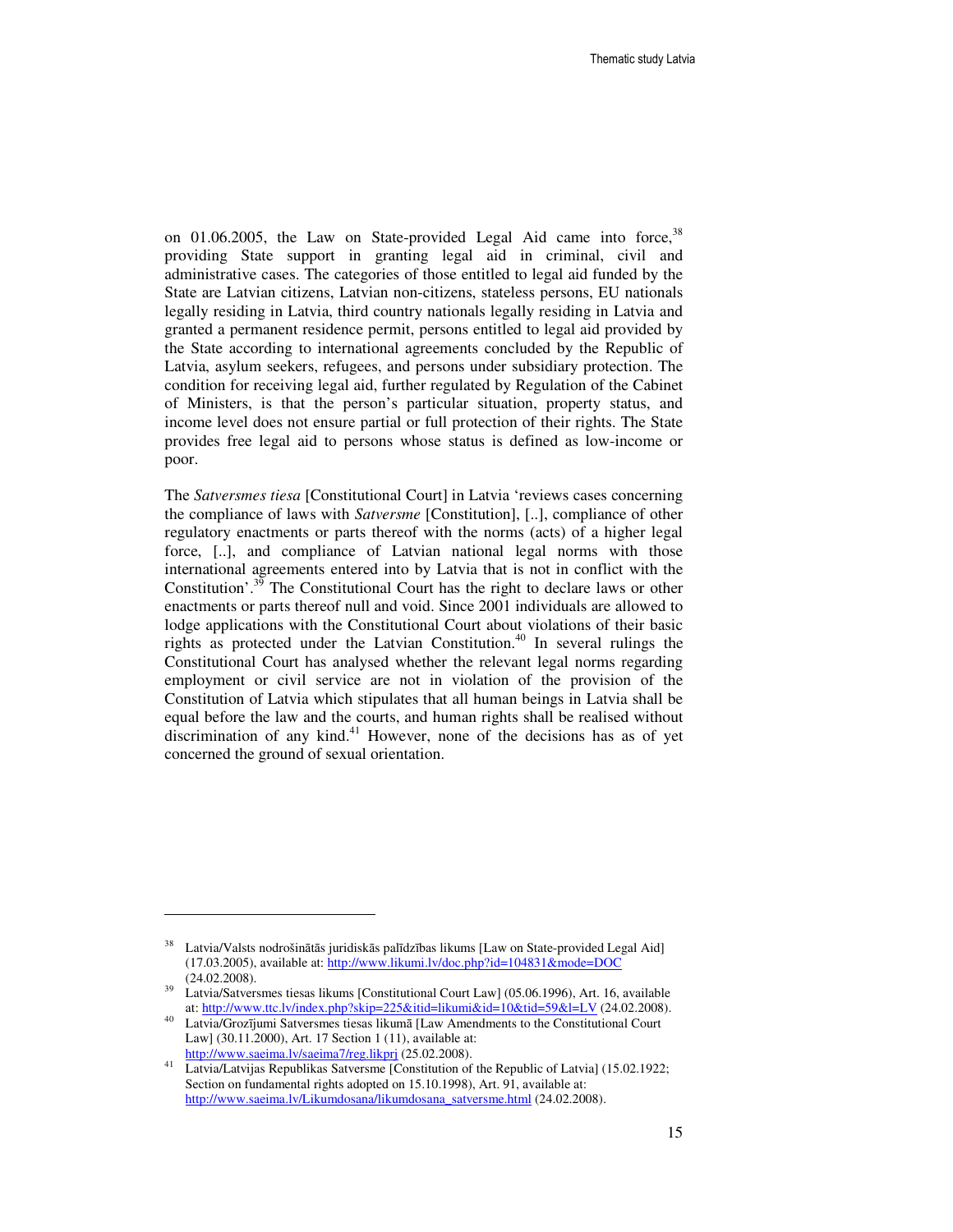## A.3. Out-of-court procedures in employment cases

On 15.12.2005, in course of transposition of the Racial Equality Directive, the amendments to the Law on the National Human Rights Office were adopted  $42$ providing the *Valsts Cilv*ē*kties*ī*bu birojs* (VCB) [National Human Rights Office (NHRO)] with competence as the specialised body for implementing the principle of non-discrimination not only on the grounds of race and ethnicity, but for the principle of equal treatment overall. They also foresaw a right (however, not a duty) of the NHRO, with consent of the victim of discrimination, to hand in a submission to the authority or an application to the court, if the nature of claim relates to the breach of prohibition of differential treatment.<sup>43</sup> The NHRO created a Discrimination Prevention Department<sup>44</sup> for, inter alia, investigating cases of discrimination, analysing legislation, and raising public awareness. In 2006, the NHRO for the first and the only time exercised its right to submit an application to the court and represented a person who had been discriminated in labour relationship in the hiring stage on the ground of national origin.

On 01.01.2007, the *Ties*ī*bsarga birojs* [Ombudsman's Office] was established on the basis of NHRO and took over the duty of the NHRO to work as a specialised body for the implementation of the principle of equal treatment. Although the Ombudsman's Office started to work on 01.01.2007, the first *Tiesībsargs* [Ombudsman] was confirmed by parliament only on 01.03.2007.<sup>45</sup> The legal ground of the work of the Ombudsman's Office is the Ombudsman Law.<sup>46</sup> Like the Law on the NHRO, in addition to functions within the broad human rights and good governance mandate, the Ombudsman Law sets as one of the functions of the Ombudsman to promote the compliance with the principles of equal treatment and to prevent any kind of discrimination.<sup>47</sup> Among the duties of Ombudsman is the examination of submissions,

<sup>42</sup> Latvia/Likums Grozījumi Likumā par Valsts Cilvēktiesību biroju [Law Amendments to the Law on the National Human Rights Office] (15.12.2005), available at: http://www.saeima.lv/saeima8/mek\_reg.fre (24.02.2008).

<sup>43</sup> Latvia/Likumprojekts Grozījumi Likumā par Valsts Cilvēktiesību biroju [Draft Law Amendments to the Law on the National Human Rights Office], Reg.No. 1321 (passed the second reading in the Parliament on 07.04.2004), available at: http://www.saeima.lv/saeima8/mek\_reg.fre (24.02.2008).

<sup>&</sup>lt;sup>44</sup> Operating since 16.11.2005. Information available on the website of the National Human Rights Office http://www.vcb.lv/default.php?open=jaunumi&this=161105.202 (25.02.2008).

<sup>45</sup> Saeima – Latvian Parliament, http://www.saeima.lv/steno/Saeima9/070301/st070301.htm (25.02.2008).

<sup>46</sup> Latvia/Tiesībsarga likums (06.04.2006), available at: http://www.saeima.lv/saeima8/mek\_reg.fre (25.02.2008).

<sup>47</sup> Latvia/Tiesībsarga likums (06.04.2006), Art. 11 Section 2, available at: http://www.saeima.lv/saeima8/mek\_reg.fre (25.02.2008).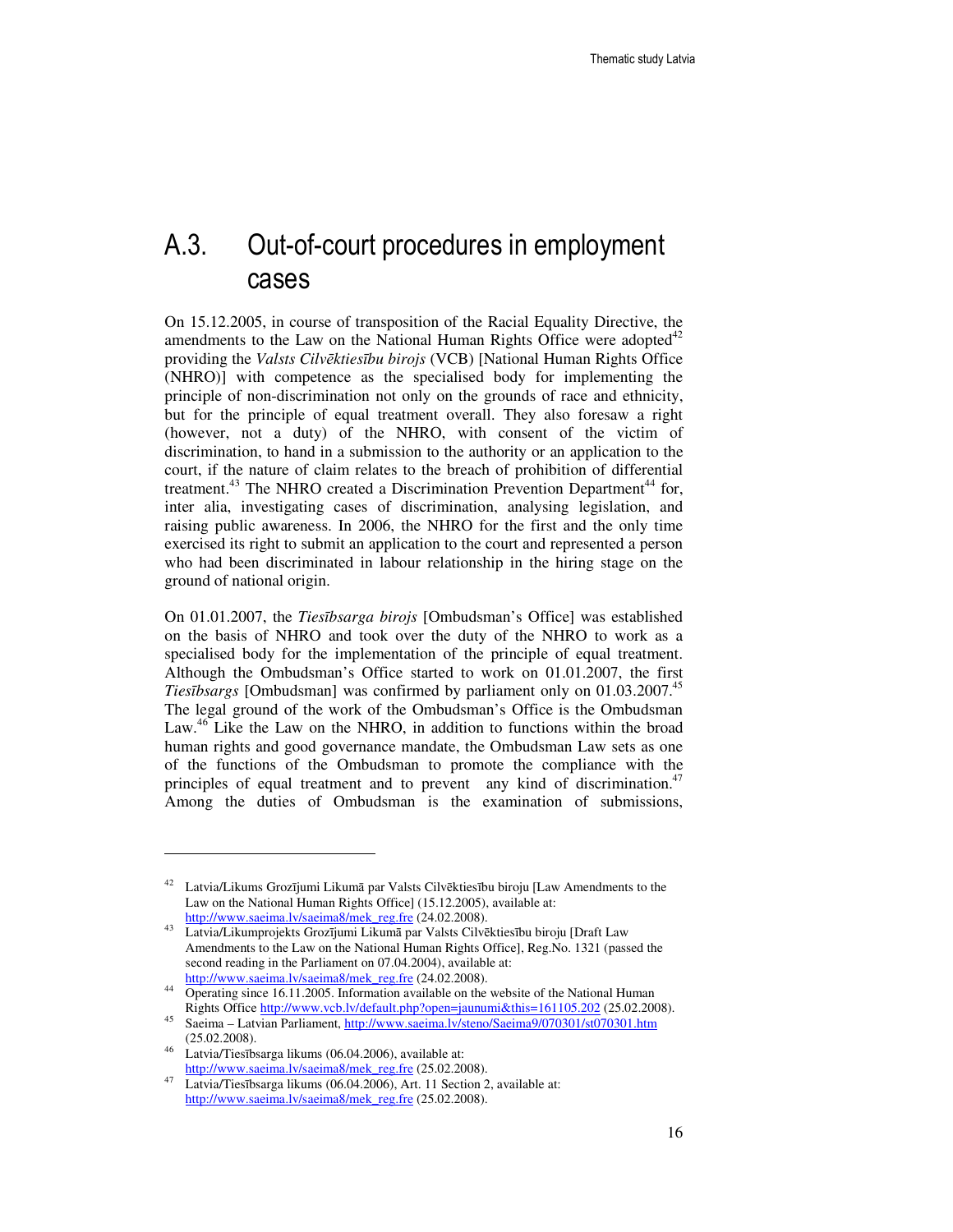complaints and proposals of private individuals.<sup>48</sup> The examination procedure shall be completed by the conciliation of the persons involved in the procedure or an opinion of the Ombudsman. The opinions of the Ombudsman are not binding, they are recommendations.<sup>49</sup> The Ombudsman has a right, upon termination of an examination procedure and establishment of a violation, to defend the rights and interests of a private individual in administrative court, if that is necessary in the public interest; as well as upon termination of a examination procedure and establishment of a violation, to apply to a court in such civil cases, where the nature of the action is related to a violation of the prohibition of differential treatment.<sup>50</sup> To date, the Ombudsman has exercised this right in one case which concerned discrimination on grounds of gender.<sup>51</sup>

The effectiveness and even continued existence of the Ombudsman's institution came under threat in 2009, starting when serious internal conflict came to light in the Office in summer 2009. On 5 July, 26 staff members of the Ombudsman Office sent an open letter to the Prime Minister, State President, Speaker of the Saeima and Chairperson of the Saeima Human Rights and Public Affairs Commission demanding the resignation of the Ombudsman R.Apsītis. The employees questioned his independence, criticised him for squandering budgetary resources, repressive measures against staff, lack of competence in human rights issues and delays of Ombudsman's opinion on essential matters.<sup>52</sup> The Ombudsman denied the allegations.<sup>53</sup> Earlier, on 12 June, a trade union was established in the Office, including 32 out of 48 staff members. Several leading NGOs criticised the Ombudsman for lack of effectiveness and called upon the parliamentary Human Rights and Public Affairs Commission to hold a hearing in view of the seriousness of the threat to effectiveness of the internal conflict.<sup>5</sup> On 14 July, the Commission heard the conflicting sides, and stated that it would not propose the dismissal of the Ombudsman and urged the parties to resolve the conflict internally.<sup>55</sup> As a result of the conflict the head of the four-person

<sup>48</sup> Latvia/Tiesībsarga likums (06.04.2006), Art. 12 Section 1, available at: http://www.saeima.lv/saeima8/mek\_reg.fre (25.02.2008).

<sup>&</sup>lt;sup>49</sup> Latvia/Tiesībsarga likums (06.04.2006), Art. 25 Section 4, available at: http://www.saeima.lv/saeima8/mek\_reg.fre (25.02.2008).

<sup>50</sup> Latvia/Tiesībsarga likums (06.04.2006), Art. 13 Section 10, available at: http://www.saeima.lv/saeima8/mek\_reg.fre (25.02.2008).

<sup>51</sup> Ombudsman's Annual Report 2008 (in Latvian), available at http://www.tiesibsargs.lv/lat/publikacijas/gada\_zinojumi/?doc=596 (12.01.2010)

<sup>52</sup> Letter by Staff of Ombudsman's Office to State Officials, *Diena*, 3 July 2009, available at http://www.diena.lv/upload/manual/veestuleparprobleemaamtiesiibsargabirojaa.doc (12.01.2010)

<sup>53</sup> Dzērve, Laura. The Ombudsman does not Plan to Leave Office, *Diena,* 13 July 2009, available at http://www.diena.lv/lat/politics/hot/tiesibsargs-amatu-pamest-negrasas (12.01.2010)

<sup>54</sup> Non-governmental Organisations Call Upon Saeima Commission to Evaluate the Work of the Ombudsman, *LETA news agency*, 7 July 2009. (12.01.2010)

<sup>&</sup>lt;sup>55</sup> The Conflict in the Ombudsman's Office Must Be Resolved in the Office, Jurista Vārds, 21 July 2009, available at http://www.juristavards.lv/index.php?menu=DOC&id=194920 (12.01.2010)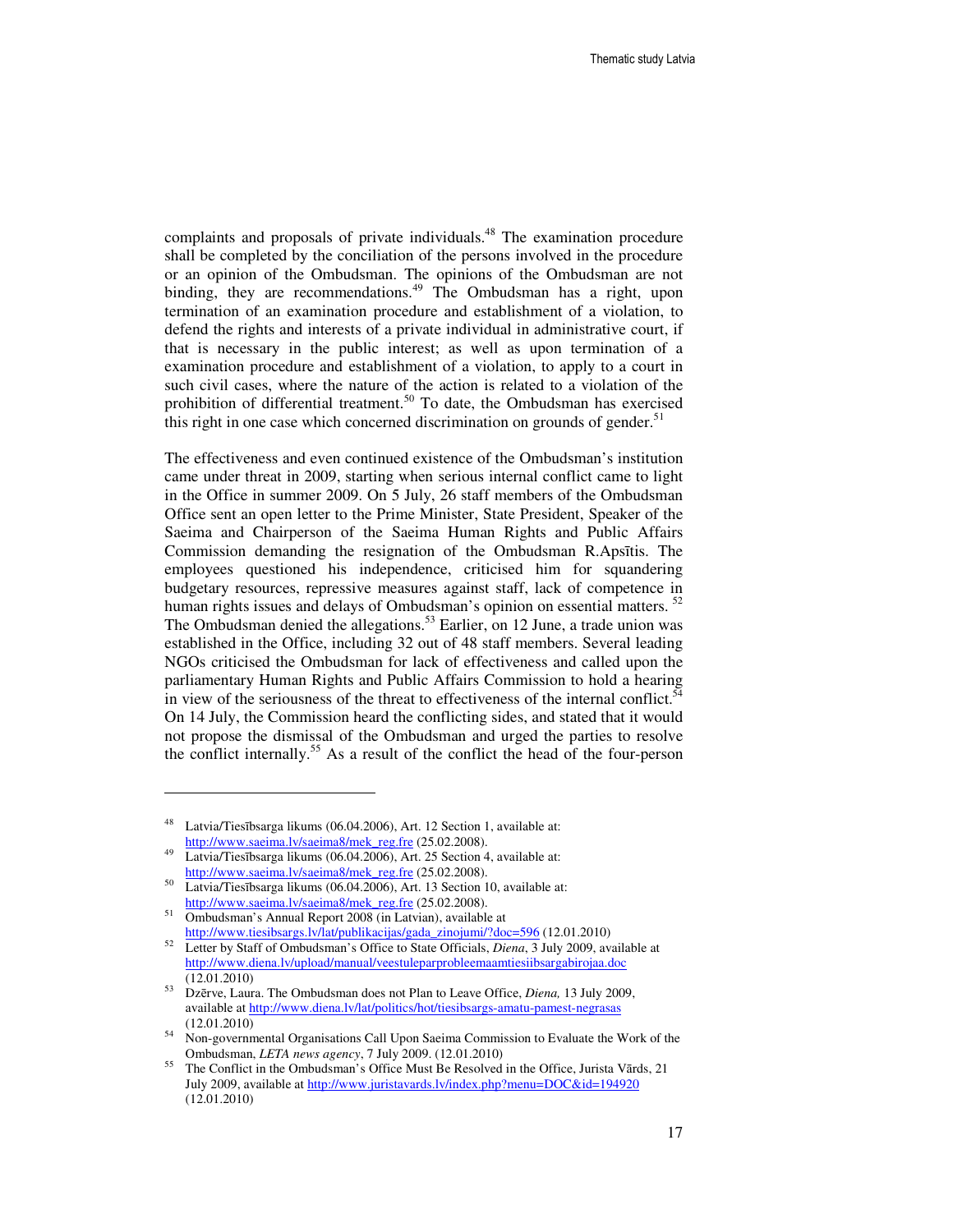Discrimination Prevention Department left the Office.<sup>56</sup> Internal investigation was undertaken against two staff members for alleged breaches of internal regulations and unethical conduct for divulging information on staff salaries the parliamentary committee. Both staff members have sued the Ombudsman in court. In mid-September during the drafting process of the 2010 budget, the government, despite having no such competence with regard to such statutory independent institutions, considered the closure of the Ombudsman's Office, but following the protests by the State President, MPs and civil society actors,<sup>58</sup> gave up the idea, but proposed further cuts in the Office's budget by 200,000 Lats  $(*285,700 \text{ euros})$ <sup>59</sup> Before the third reading on the Law on State Budget, according to information on the parliamentary website, the budget of the Ombudsman's Office was fixed at 489,799 Lats (~ 700,000 euros), down from 900,000 Lats (~1,28 million euros) however one of the parties of the coalition government, the People's Party, unexpectly introduced a proposal to cut the Office's budget by a further 300,000 Lats and allocate the sum to the State Culture Capital Found. Following protests by the parliamentary Human Rights and Public Affairs Commission and intervention by the Prime Minister this proposal was rejected.

As a result of budgetary cuts, Ombudsman's Office has undergone significant reorganisation. The Discrimination Prevention Department has been abolished, and two remaining anti-discrimination experts have been reassigned to the newly formed Legal Department although they allegedly retain special responsibility for discrimination cases. <sup>60</sup>

The *Valsts Darba inspekcija* [State Labour Inspectorate (SLI)] is a state supervisory and control institution under the Ministry of Welfare. According to the State Labour Inspectorate Law<sup>61</sup>, among its functions are monitoring and controlling the observance of the requirements of regulatory enactments regarding employment legal relationships, controlling how employers and employees mutually fulfill the obligations determined by employment contracts and collective agreements, promoting co-operation between employers and employees, as well as taking measures to facilitate the prevention of differences

<sup>56</sup> Without Any Changes in Ombudsman's Office, Head of Discrimination Department Leaves Office, *LETA news agency*, 12 August 2009. (12.01.2010)

<sup>57</sup> Government Discussed the Liquidation of the Ombudsman's Office, 24 September 2009, available at http://www.delfi.lv/news/budget10/news/valdiba-apspriesta-tiesibsarga-birojalikvidesana.d?id=27024603 (12.01.2010)

<sup>58</sup> Šupstika Laura, Zatlers Stands against the Closure of Ombudsman's Office, *Diena*, 26 September 2009, available at http://www.diena.lv/lat/politics/hot/vike-freiberga-likvidettiesibsarga-biroju-nedrikst (12.01.2010).

<sup>59</sup> Ombudsman's Office Will not be Closed; Costs will be Decreased by 200,000 Lats, *LETA news agency*, 3 October 2009. (12.01.2010)

<sup>&</sup>lt;sup>60</sup> Information provided to Latvian Centre for Human Rights by the Ombudsman's Office on 08.02.2010.

 $61$  Latvia/Valsts darba inspekcijas likums (13.12.2001), available at: http://www.likumi.lv/doc.php?id=56939&mode=KDOC (25.02.2008).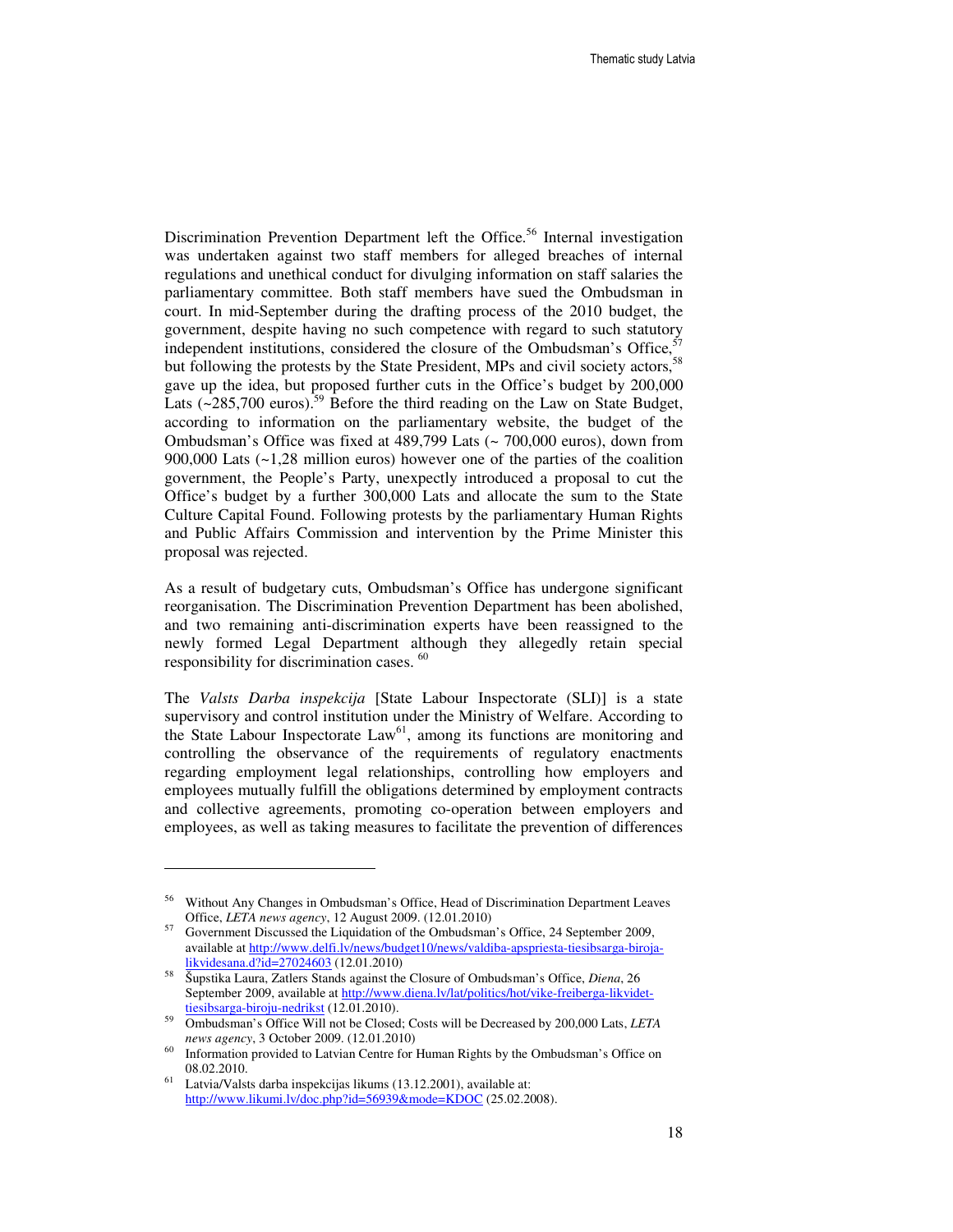of opinion between employers and employees.<sup>62</sup> SLI is entitled to adopt rulings, issue orders and express warnings within of the scope of its competence, which are mandatory for all natural and legal persons under supervision and control of SLI (e.g., merchants, state and local government institutions, religious and public organisations; employers and their authorised persons, in conformity with the duties and authorisation entrusted to them). $63$  SLI has a right under the Latvian Administrative Violation Code to review cases of discrimination in labour relationship prohibited by that law and impose penalties. $64$ 

Article 14 of the Law on Trade Unions permits trade unions to represent and defend their members before state institutions, including bringing a case to court if the case relates to the employment relationship, redress for health damages, housing or other social and economic rights, solving of individual or collective disputes.<sup>65</sup> Trade unions are entitled to examine individual and collective labour disputes together with representatives of employer. If agreement in an individual case is not reached, the dispute shall be brought to the court.<sup>66</sup> The Labour Dispute Law in turn stipulates that trade unions have the right to represent their members without special authorisation in the settlement of individual disputes regarding rights, as well as to bring an action in court in the interests of their members. $67$  However, in practice, available information suggests that there has not yet been any application of these provisions concerning cases of discrimination. There are no data available on complaints on alleged discrimination received by trade unions. This most likely relates to the fact that Latvian trade unions have only very recently started to gain awareness and capacity on anti-discrimination work practice.

The Law on Associations and Foundations provides that associations and foundations may apply to State and local government authorities in matters related to the goals of the activities of the respective association or foundation, as well as to defend in court the rights of its members or interests protected by law.<sup>68</sup> Since amendments were adopted on 02.11.2006 in order to implement the Employment Directive 2000/78/EC and the Racial Equality Directive 2000/43/EC, associations and foundations which have included in their statutes goals aimed at the protection of human rights or rights of the individual, have a

 $62$  Latvia/Valsts Darba inspekcijas likums (13.12.2001), Art. 3, available at: http://www.likumi.lv/doc.php?id=56939&mode=KDOC (25.02.2008).

Latvia/Valsts Darba inspekcijas likums (13.12.2001), Art. 5 Section 2 (6), Art. 5 Section 3, available at: http://www.likumi.lv/doc.php?id=56939&mode=KDOC (25.02.2008).

 $64$  Latvia/Latvijas Administratīvo pārkāpumu kodekss (07.12.1984), Art. 215<sup>3</sup>, available at: http://www.likumi.lv/doc.php?id=89648&mode=KDOC (25.02.2008).

Latvia/Likums Par arodbiedrībām (13.12.1990), Art. 14, available at: http://www.likumi.lv/doc.php?id=64867&mode=KDOC (25.02.2008).

<sup>66</sup> Latvia/Likums Par arodbiedrībām (13.12.1990), Art. 18, , available at: http://www.likumi.lv/doc.php?id=64867&mode=KDOC (25.02.2008).

<sup>67</sup> Latvia/Darba strīdu likums (26.09.2002), Art. 8, available at: http://www.ttc.lv/index.php?skip=120&itid=likumi&id=10&tid=59&l=LV (25.02.2008).

Latvia/Biedrību un nodibinājumu likums (30.10.2003), Art. 10 Section 2, available at: http://www.ttc.lv/index.php?skip=165&itid=likumi&id=10&tid=59&l=LV (25.02.2008).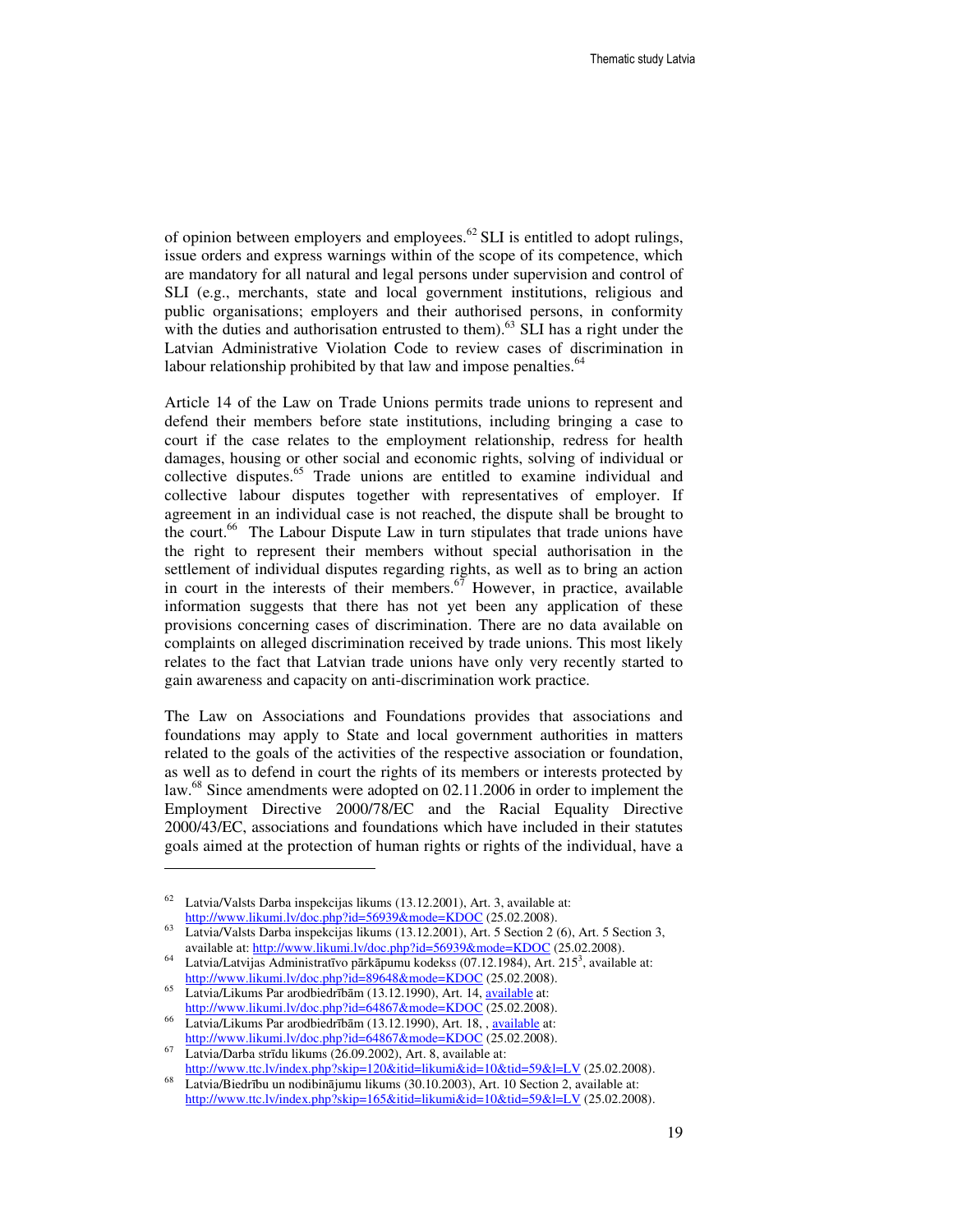right to turn to the authorities or to the court, with the consent of concerned individual, and defend the rights or legal interests of this individual in cases related to the breach of prohibition of differential treatment.<sup>69</sup> However, there are still very few NGOs in Latvia that provide assistance in cases of discrimination. The reason for this is a lack of both financial and organisational capacity. There is no known case where individual has been defended by an association or a foundation under the previously mentioned provision of law. However, there are at least two cases before the abovementioned provision came into force where individuals authorised a representative of an NGO to represent him/her in a court using the provision of the Civil law that any natural person may be an authorised representative in the civil procedure.<sup>70</sup>

 $69$  Latvia/Biedrību un nodibinājumu likums (30.10.2003), Art. 10 Section 3, available at: http://www.ttc.lv/index.php?skip=165&itid=likumi&id=10&tid=59&l=LV (25.02.2008).

<sup>70</sup> Latvia/Cēsu rajona tiesa/C1101945 (05.07.2005); Latvia/Rīgas pilsētas Ziemeļu rajona tiesa/C32242904047505 (29.04.2005) and Rīgas apgabaltiesa/C32242904 CA-1096-2 (08.06.2006).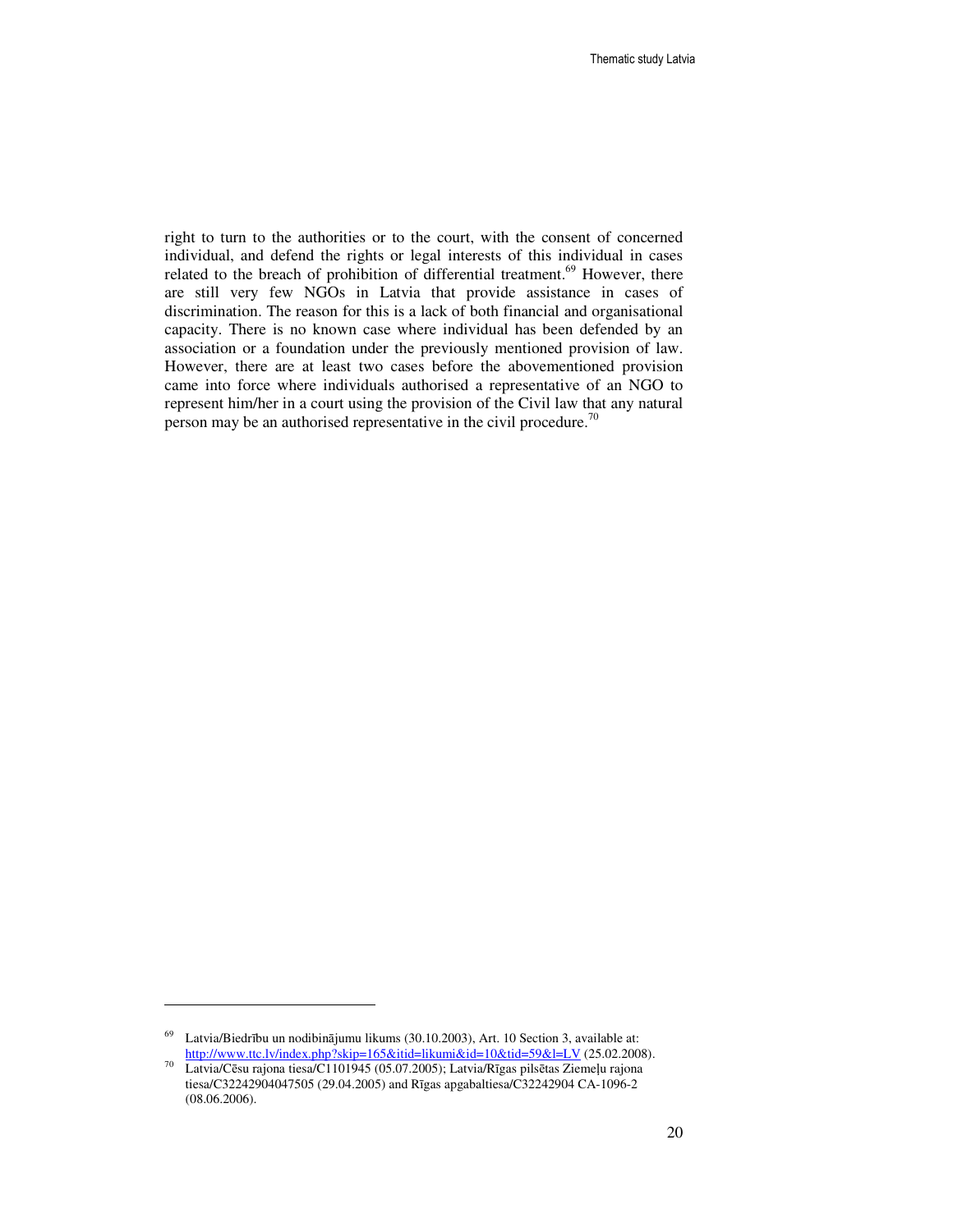## B. Freedom of movement

In Latvia LGBT partnerships cannot be registered, as there is no regulation on civil partnership and the Civil Law explicitly prohibits same-sex marriage.<sup>71</sup> The legislation is silent on this issue with regard to partnerships registered in other countries, whether EU member states or third countries.

The Immigration  $Law^{72}$  provides that an alien [a person who is not a Latvian citizen or a non-citizen of Latvia] who is the spouse of an alien holding a permanent residence permit shall be entitled to request: 1) when submitting documents for the first time  $-$  a temporary residence permit for one year; 2) when submitting documents for the second time – a temporary residence permit for four years; 3) when submitting documents for the third time – a permanent residence permit. If the marriage has ended in divorce, before the spouse of the alien who has received a permanent residence permit receives a permanent residence permit, the temporary residence permit shall be cancelled.

The Immigration Law sets explicit marriage conditions to be complied with before the spouse of an alien may be granted a residence permit to: the marriage shall be monogamous, spouses shall live together and they shall have a common household.

However, accordingly to information provided by Ms Ilze Briede, *Pilson*ī*bas un migr*ā*cijas lietu p*ā*rvaldes Migr*ā*cijas politikas noda*ļ*as vad*ī*t*ā*ja* [Head of the Department of Migration Policy of the Office of Migration and Citizenship Affairs (OCMA)], the OCMA would refuse to issue a residence permit to the spouse of an alien (as well as to the spouse of a Latvian citizen) on the basis of a same-sex marriage or partnership registered abroad, as the Latvian Civil Law explicitly prohibits same sex marriage and there is no any regulation on civil partnership in Latvia.

This means that neither the partner him/herself nor other members of partner's family are considered to be a family for the purposes of freedom of movement or family reunification.<sup>73</sup>

This effectively means that an LGBT partner cannot accompany or join an EU citizen in Latvia as a family member, or join his/her partner on the basis of family reunification, and thus cannot benefit from the relevant EU legislation.

<sup>&</sup>lt;sup>71</sup> Latvia/Civillikums [Civil Law] (28.01.1937), Art. 35(2), available at: http://www.ttc.lv/index.php?skip=0&itid=likumi&id=10&tid=59&l=LV (24.02.2008).

<sup>72</sup> Latvia/Imigrācijas likums [Immigration Law] (31.10.2002), Art. 26, available at: http://www.likumi.lv/doc.php?id=68522

Information provided by the Office of Citizenship and Migration Legal Department on 18.02.2008.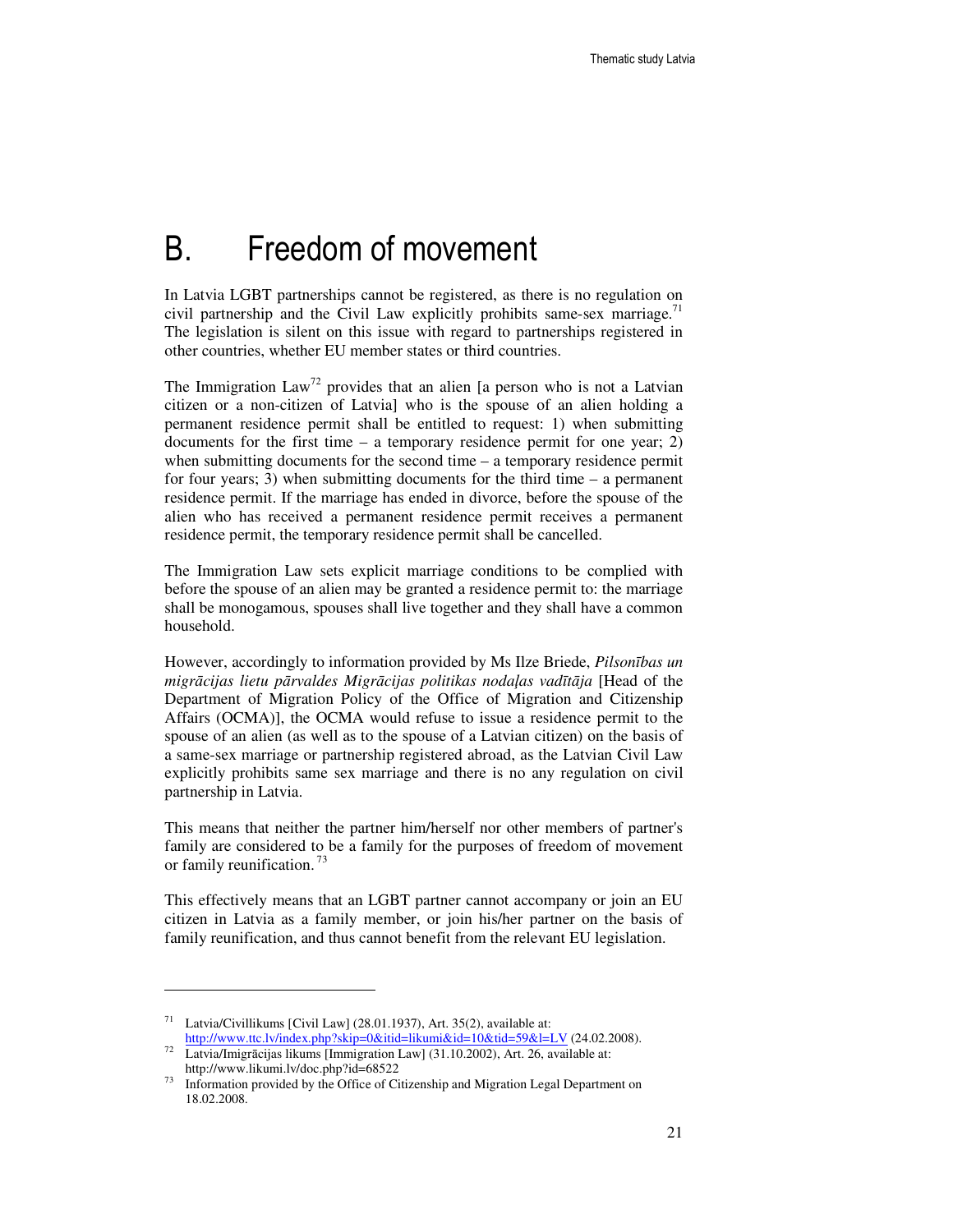While there are known instances of LGBT partners living in Latvia, the exercise of the freedom of movement or family reunification has never been the legal basis for entry and residence, the 'accompanying' partner always having a separate and distinct official ground for entry and residence (such as to work, to study etc.). $74$ 

<sup>74</sup> Information provided by Alliance of LGBT and their friends 'Mozaīka' on 18.02.2008.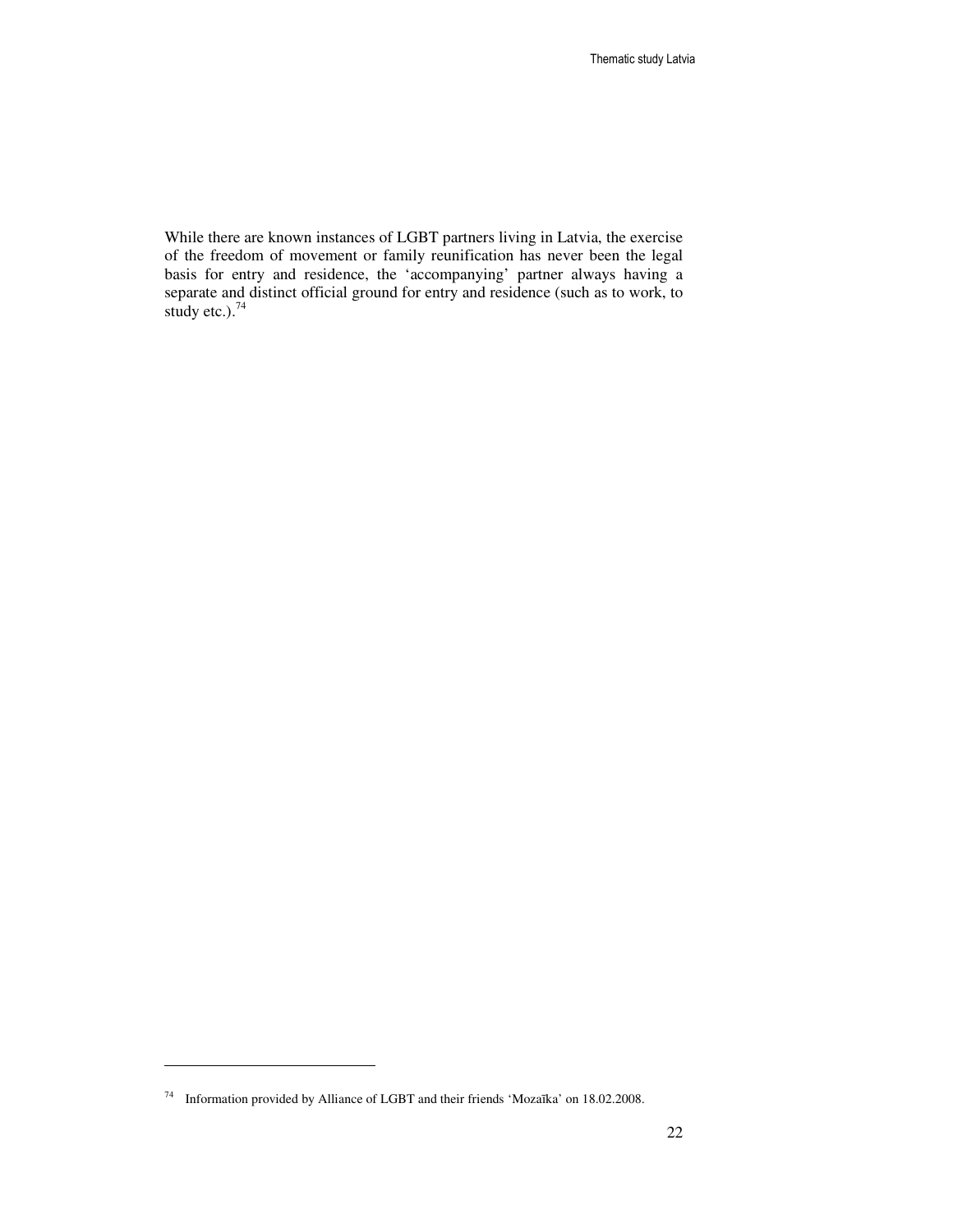## C. Asylum and subsidiary protection

Until the adoption of the new Asylum Law on 15 June 2009, the refugee definition included persecution based on membership of a particular social group<sup>75</sup> as grounds for refugee status.<sup>76</sup> However, it was not clear if the interpretation of the provision would include persecution because of sexual orientation. The new Asylum Law, elaborated with the intention to implement the EU directives on minimum standards, clarifies that the social group definition also includes sexual orientation. Section 22 on Grounds of Persecution provides that "(1) When evaluating the grounds of persecution, an official authorised by the head of the Office shall take into account the asylum seeker's: […] 4) affiliation to a specific social group, which conforms to one of the following characteristics: […] b) depending on the conditions in the country of origin, also such group, main common attribute of which is specific sexual orientation, may be regarded as a special social group therein.<sup>'77</sup>

According to the information provided by *Pilson*ī*bas un migr*ā*cijas lietu p*ā*rvalde (PMLP)* [Office of Citizenship and Migration (OCMA)], no asylum seeker has applied for asylum in Latvia on grounds of sexual orientation.<sup>78</sup>

Under the new Asylum Law, reasons for granting the subsidiary status to persons to whom refugee status may not be granted under the Latvian law are threat of the death penalty, torture, inhuman or degrading treatment, or inhuman and degrading punishment in the country of his or her citizenship or, if the person is a stateless person, in the country of his or her former residence; or situation where due to external or internal armed conflict this person needs protection and he or she cannot return to the country of his or her citizenship or, if the person is a stateless person, to the country of his or her former residence.<sup>79</sup>

The overall context of Latvian situation of asylum needs to be taken into account. Since 1998 when Latvia introduced the asylum procedure, 306 persons have applied for asylum in Latvia, according to information of the Office of Citizenship and Migration. The status of refugee has been granted to 22 persons

<sup>75</sup> Asylum may be claimed by persons who arrive or reside in the Republic of Latvia because of well-founded fear of persecution for reasons of race, religion, nationality, membership of a particular social group or political opinion in the country of their citizenship or, if the persons are stateless, in the country of their former residence, and who due to such fears are unable or unwilling to avail themselves of the protection of the relevant country.

Latvia/Patvēruma likums [Asylum Law] (07.03.2002), Art. 23, available at: http://www.likumi.lv/doc.php?id=60721&mode=KDOC (25.02.2008).

<sup>77</sup> Latvia/ Patvēruma likums [Asylum Law] (15.06.2009), Section 22 para (1), 4), b) available at http://www.vestnesis.lv/index.php?menu=doc&id=194029 (04.02.2010)

<sup>78</sup> Letter No. 24/7-473 as of 13.02.2008 to the Latvian Centre for Human Rights; Letter No. 24/1-29/356 as of 09.02.2010 from the Head of OCMA to the Latvian Centre for Human Rights.

<sup>79</sup> Latvia/Patvēruma likums [Asylum Law] (07.03.2002), Art. 35, available at: http://www.likumi.lv/doc.php?id=60721&mode=KDOC (25.02.2008).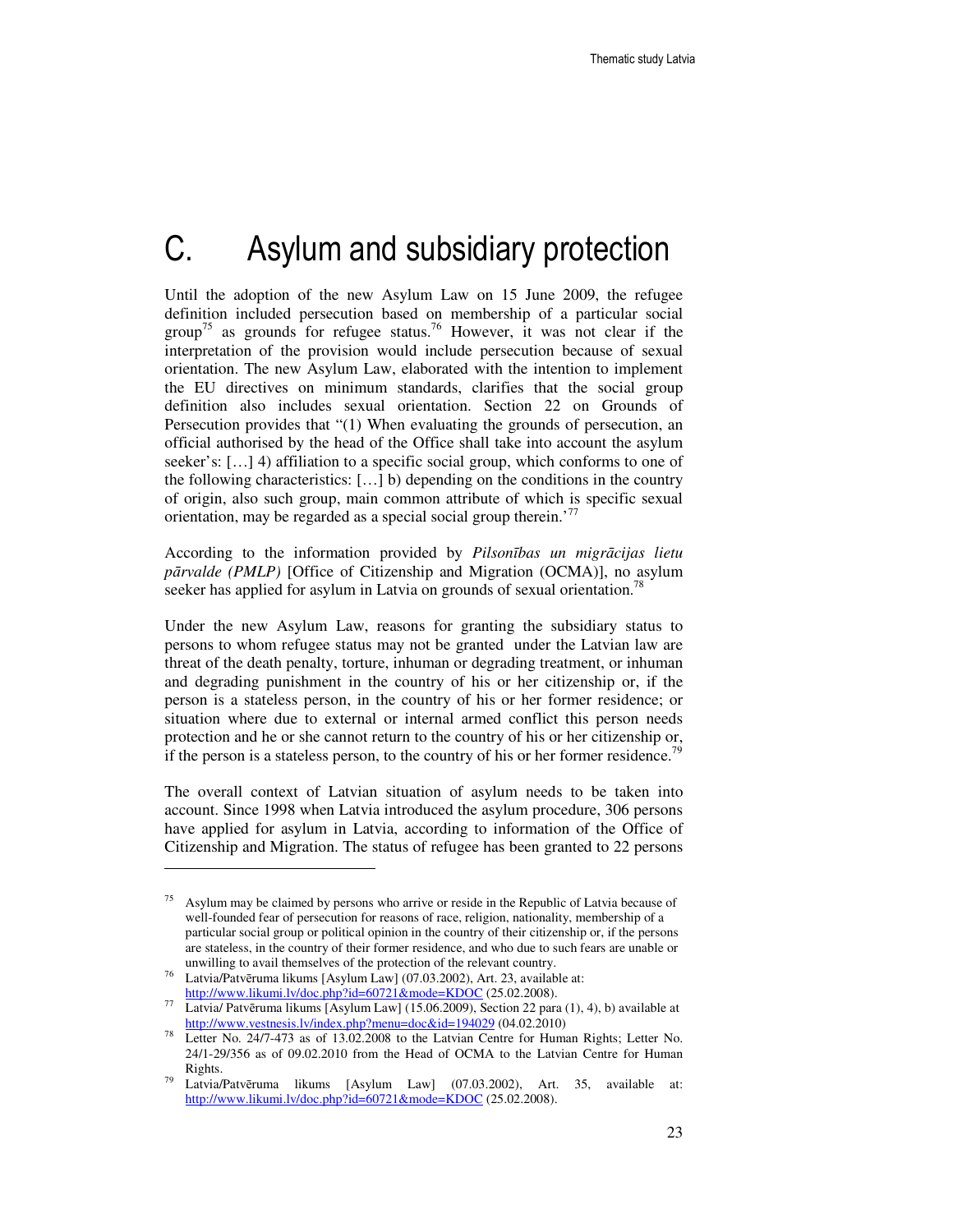between 1998 and 2009. Two refugees subsequently became Latvian citizens through naturalisation. Subsidiary status (alternative status by Latvian law) has been granted to 27 persons in the period from 2002 to 2009.<sup>80</sup>

On 26 January 2010, the Cabinet of Ministers adopted regulations "On the Procedure of Family Re-Unification of a Person who has Received Refugee, Alternative Status of Temporary Protection in the Republic of Latvia" which foresees the reunification of family if such family has existed in the country of origin of a person who has received refugee, alternative status or temporary protection.<sup>81</sup>

The Latvian Civil Law explicitly prohibits same sex marriage and there is no regulation on civil partnership in Latvia. Subsequently, according to information provided by the Office of Migration and Citizenship Affairs (OCMA)], the OCMA would refuse to accept LGBT partners as family members in the context of asylum and/or subsidiary protection, including in cases where the same-sex marriage or partnership is registered in a country which recognises it.

According to OCMA, there have been no applications from LGBT partners to join their spouses under asylum and/or subsidiary protection in Latvia.<sup>85</sup> There also is no other evidence on such cases either from non-governmental LGBT organisations. As a result there are no relevant statistics on the number of LGBT partners of persons enjoying refugee/subsidiary protection status who were denied the possibility to stay with their partner and no case law under Art 2/h of Council Directive 2004/83/EC of 29 April 2004.

<sup>80</sup> Information available at: http://www.pmlp.gov.lv/lv/news/pazinojumi.html?news\_id=494 (13.02.2010).

<sup>81</sup> Latvia/Ministru kabineta Nr.74 Kārtība, kādā Latvijas Republikā notiek bēgļa, alternatīvo statusu vai pagaidu aizsardzību ieguvušās personas ģimenes atkalapvienošana [Cabinet of Ministers Regulation nr 74 Procedure of Family Re-Unification of a Person who has Received Refugee, Alternative Status of Temporary Protection in the Republic of Latvia], (26.01.2010), Section 2, available at http://www.likumi.lv/doc.php?id=204326 (10.02.2010)

<sup>85</sup> Letter No. 24/7-473 of 13.02.2008 to the Latvian Centre for Human Rights; Letter No 24/1- 29/356 of 09.02.2010 to the Latvian Centre for Human Rights.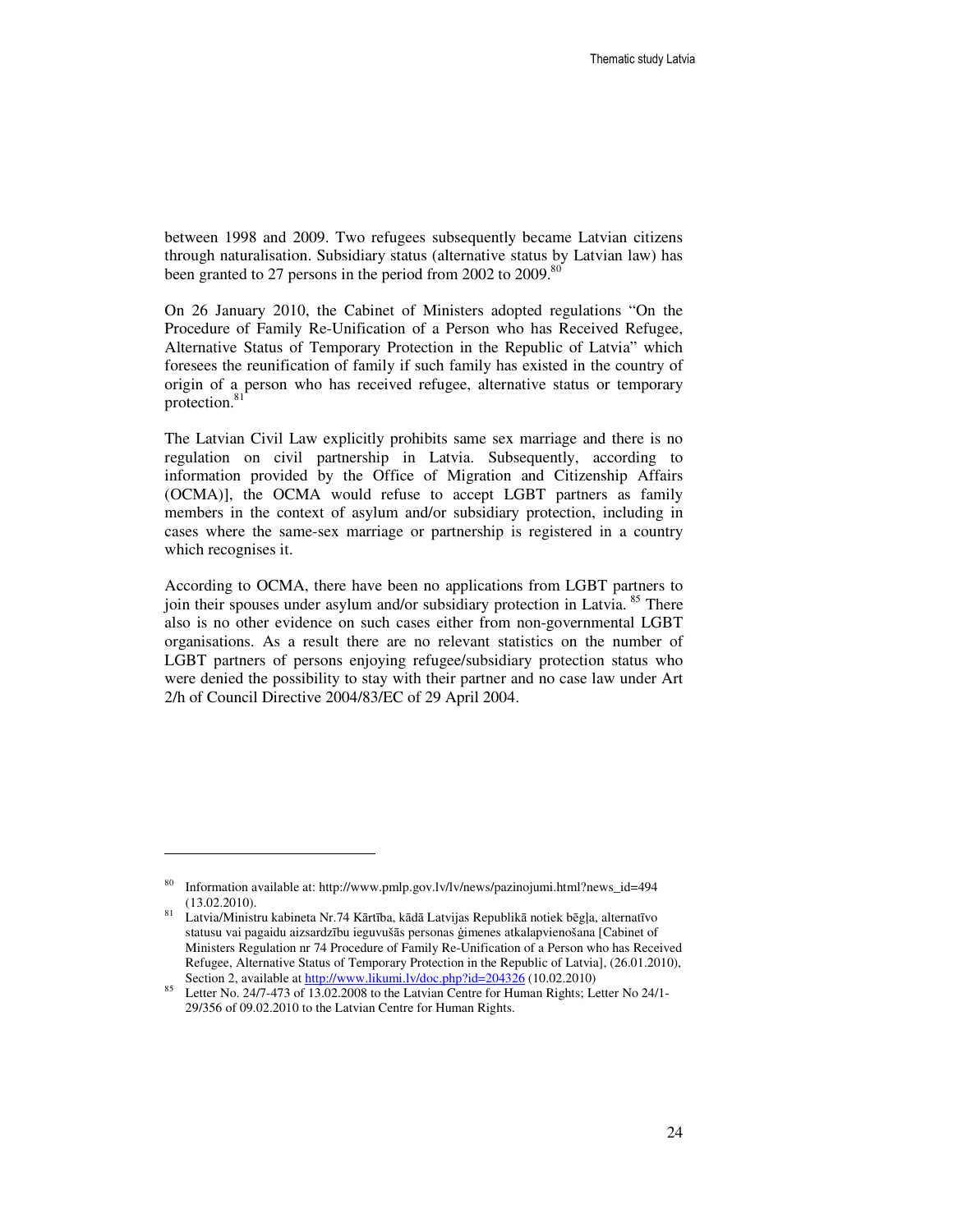## D. Family reunification

In Latvia LGBT partnerships cannot be registered, as there is no regulation on civil partnership and the Civil Law explicitly prohibits same-sex marriage.<sup>86</sup> The legislation is silent on this issue with regard to partnerships registered in other countries, whether EU member states or third countries.

The Immigration  $Law^{87}$  provides that an alien [a person who is not a Latvian citizen or a non-citizen of Latvia] who is the spouse of an alien holding a permanent residence permit shall be entitled to request: 1) when submitting documents for the first time  $-$  a temporary residence permit for one year; 2) when submitting documents for the second time – a temporary residence permit for four years; 3) when submitting documents for the third time – a permanent residence permit. If the marriage has ended in divorce, before the spouse of the alien who has received a permanent residence permit receives a permanent residence permit, the temporary residence permit shall be cancelled.

The Immigration Law sets explicit marriage conditions to be complied with before the spouse of an alien may be granted a residence permit to: the marriage shall be monogamous, spouses shall live together and they shall have a common household.

However, according to information provided by the Office of Migration and Citizenship Affairs (OCMA)], the OCMA would refuse to issue a residence permit to the spouse of an alien (as well as to the spouse of a Latvian citizen) on the basis of a same-sex marriage or partnership registered abroad,<sup>88</sup> as the Latvian Civil Law explicitly prohibits same sex marriage and there is no any regulation on civil partnership in Latvia.

This means that neither the partner him/herself nor other members of partner's family are considered to be a family for the purposes of freedom of movement or family reunification.<sup>89</sup>

This effectively means that an LGBT partner cannot accompany or join as a family member, or join his/her partner on the basis of family reunification, and thus cannot benefit from the relevant EU legislation.

Latvia/Civillikums [Civil Law] (28.01.1937), Art. 35(2), available at: http://www.ttc.lv/index.php?skip=0&itid=likumi&id=10&tid=59&l=LV (24.02.2008).

<sup>87</sup> Latvia/Imigrācijas likums [Immigration Law] (31.10.2002), Art. 26, available at: http://www.likumi.lv/doc.php?id=68522<br> $\frac{88}{1}$ . Little Me 24/1, 20/256, 15,00,02,2010.to the

Letter No 24/1-29/356 of 09.02.2010 to the Latvian Centre for Human Rights.

<sup>&</sup>lt;sup>89</sup> Information provided by the Office of Citizenship and Migration Legal Department on 18.02.2008.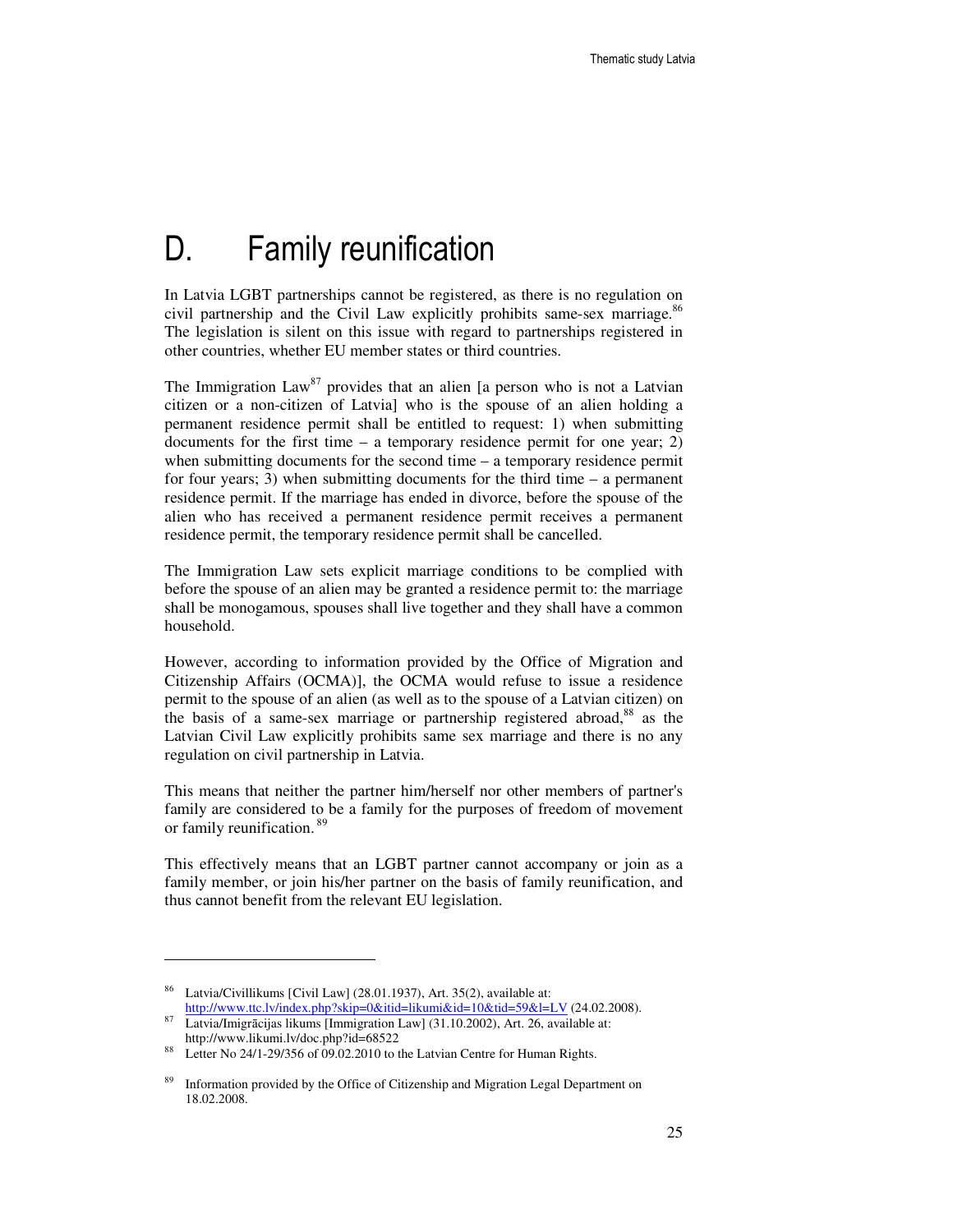While there are known instances of LGBT partners living in Latvia, the exercise of the freedom of movement or family reunification has never been the legal basis for entry and residence, the 'accompanying' partner always having a separate and distinct official ground for entry and residence (such as to work, to study etc.). $90$ 

<sup>90</sup> Information provided by Alliance of LGBT and their friends 'Mozaīka' on 18.02.2008.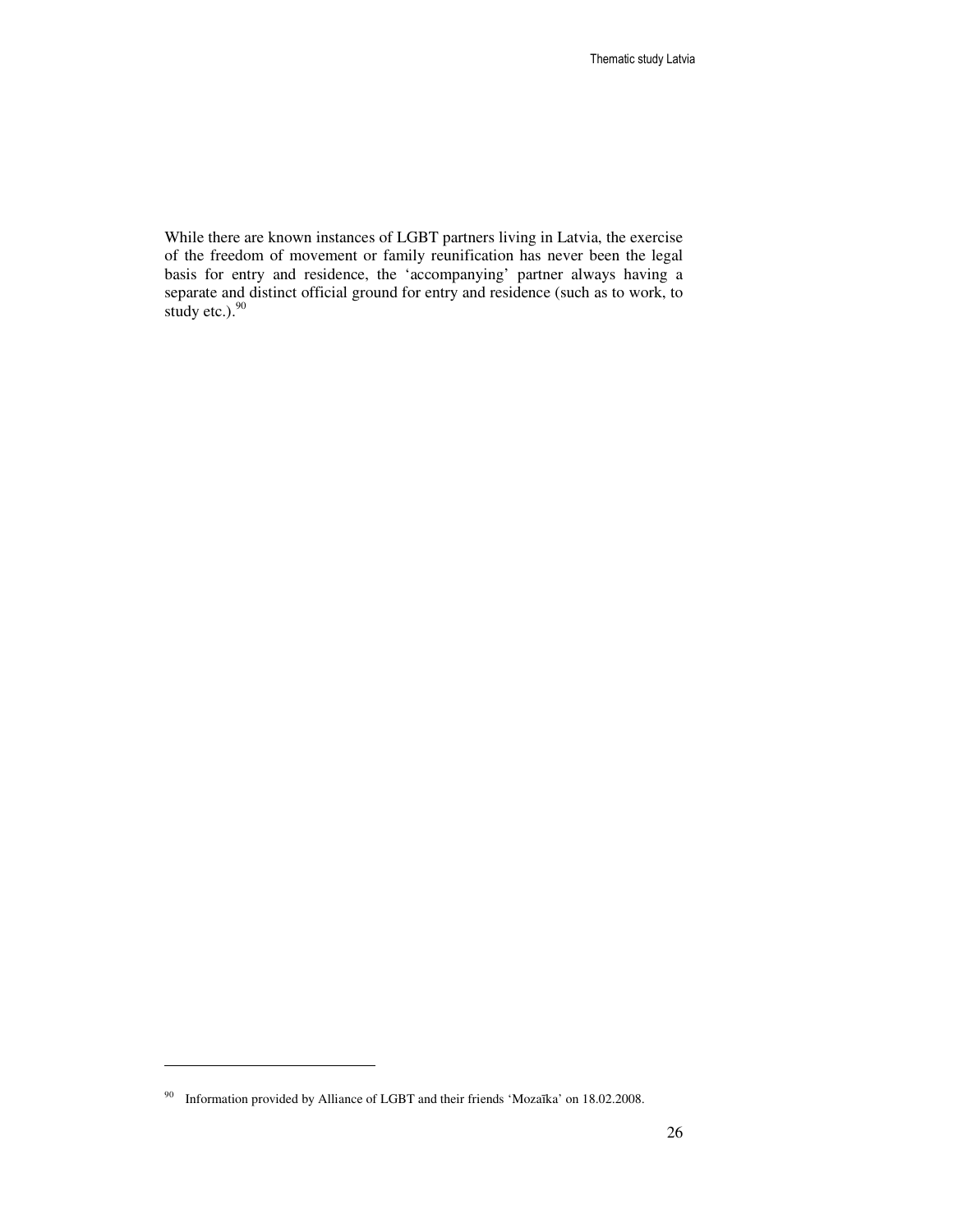# E. Freedom of assembly

The Latvian law stipulates that 'The State shall protect the freedom of previously announced peaceful meetings, street processions, and pickets'.<sup>91</sup> The Law on Meetings, Processions and Pickets<sup>92</sup> specifies the legitimate grounds for prohibiting an assembly. They are mainly related to national security, public safety, public order, prevention of crime, protection of the health and morals and for the protection of the rights and freedoms of others e.g., prohibitions on making calls against the independence of Latvia, issuing calls for the violent overthrow of state power, to propagate violence, national and racial hatred, open Nazi, Fascist and Communist ideology, war propaganda, glorifying violations of the law or calls to violate the law.

The Law on Meetings, Processions and Pickets does not specify any kind of parades or demonstrations that can or cannot be banned. In particular circumstances both gay prides and homophobic demonstrations can be banned on the grounds mentioned in the previous paragraph, however, it is a matter of judicial control. The ban can be challenged in Administrative court, which reviews the case taking into account the principles set by the Administrative Procedure Law: the principle of observance of the rights of private persons, the principle of equality, the principle of the rule of law, the principle of reasonable application of the norms of law, the principle of not allowing arbitrariness, the principle of confidence in legality of actions, the principle of lawful basis, the principle of democratic structure, the principle of proportionality, the principle of priority of laws, the principle of procedural equity.

The Law on Meetings, Processions and Pickets<sup>93</sup> also sets a procedure for notification to organise an event: the application should be submitted to the municipality of the territory where the event will take place. Currently the law provides that application should be submitted at least 10 days before the event (in exceptional cases when the event could not be foreseen and planned earlier – no later than 24 hours before the event). However, the municipality has a right to refuse to allow organising the event if it endangers the rights of others, democratic state system, public security, welfare and morality. Refusal shall be issued at least five days before the event (in aforementioned exceptional cases – no later than six hours before the event). If the municipality has established that

Latvia/Latvijas Republikas Satversme [Constitution of the Republic of Latvia] (15.02.1922; Section on fundamental rights adopted on 15.10.1998), Art. 103, available at: http://www.saeima.lv/Likumdosana/likumdosana\_satversme.html (24.02.2008).

<sup>92</sup> Latvia/Likums Par sapulcēm, gājieniem un piketiem [Law on Meetings, Processions and Pickets] (16.01.1997), available at: http://www.likumi.lv/doc.php?id=42090&mode=KDOC (25.02.2008).

Latvia/Likums Par sapulcēm, gājieniem un piketiem [Law on Meetings, Processions and Pickets] (16.01.1997), available at: http://www.likumi.lv/doc.php?id=42090&mode=KDOC (25.02.2008).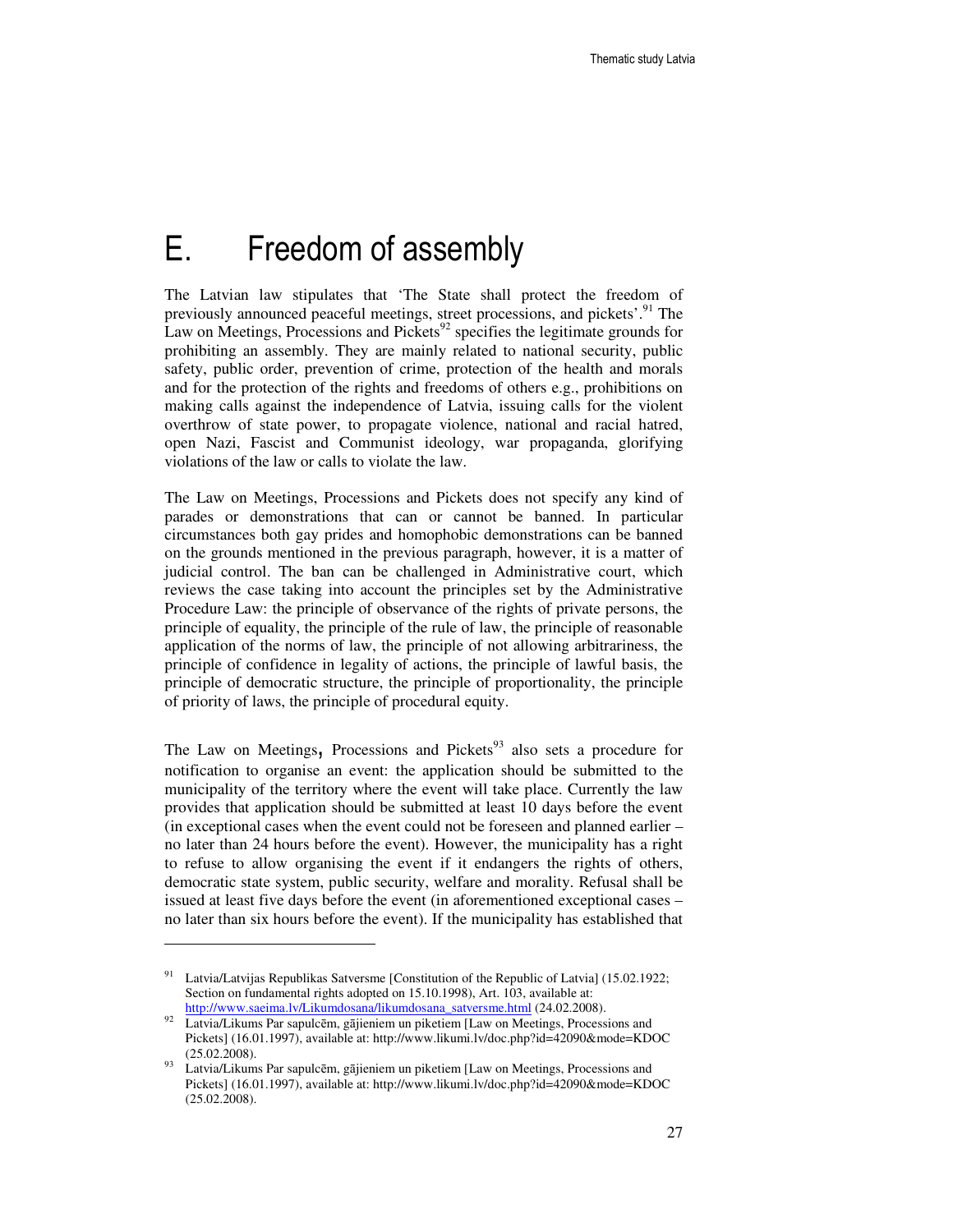reason exists to consider that the event will endanger the rights of others, democratic state system, public security, welfare and morality later than five days before the event, it has the right to refuse organising the event after establishing this reason, thus without observing the five day term.<sup>94</sup>

Refusal to organise meeting, procession or picket is subject to judicial review and can be appealed to the *Administrat*ī*v*ā *rajona tiesa* [Administrative District Court] which has to review a case within three days. The court decision is effective immediately upon adoption.<sup>95</sup>

## E.1. Gay Prides

The first time a gay pride parade in Latvia was in 2005, causing heated public and political debate. Since than various attitudes are expressed publicly every year concerning this event not only by groups of general population, but also by politicians and representatives of administrative power.

### E.1.1. Riga Pride 2005

l

At the beginning of July 2005, *Latvijas geju un lesbiešu jaunatnes atbalsta grupa* [Latvian Gay and Lesbian Youth Support Group] obtained permission from *R*ī*gas pils*ē*tas izpilddirektors* [Riga City Executive Director] to organise a LGBT Pride March through Old Riga on 23.07.2005. Two days before the event, on 20.07.2005, the Riga City Executive Director annulled the permit for the LGBT Pride March, explaining that his decision was not discriminatory and was purely motivated by security reasons.<sup>96</sup> This followed after strong political pressure, mainly from *Latvijas Pirm*ā *Partija* [Latvian First Party], and after a threat to organise public disorder issued by the radical nationalist organisations *Klubs 415* [Club 415] and *Nacion*ā*l*ā *Sp*ē*ka savien*ī*ba* [Union of National Force], as well as statements by the Latvian Prime Minister that he could not accept a parade of sexual minorities in the middle of the capital next to the main Cathedral, as Latvia is a state based on Christian values. On the same day, the Gay and Lesbian Youth Support Group submitted a complaint to the

<sup>&</sup>lt;sup>94</sup> Latvia/Likums Par sapulcēm, gājieniem un piketiem [Law on Meetings, Processions and Pickets] (16.01.1997), Art. 16, available at:

http://www.likumi.lv/doc.php?id=42090&mode=KDOC (25.02.2008). 95 Latvia/Likums Par sapulcēm, gājieniem un piketiem [Law on Meetings, Processions and Pickets] (16.01.1997), Art. 17, available at:

http://www.likumi.lv/doc.php?id=42090&mode=KDOC (25.02.2008).

<sup>&</sup>lt;sup>96</sup> However, in explanation on cancellation the LGBT Pride March submitted by the Riga City Council to Court the arguments were explicitly the overwhelmingly negative reaction by callers and letter writers, by the Prime Minister as well as the main Church denominations, and security issue added on, based on security police evaluation of possible provocations by some groupings.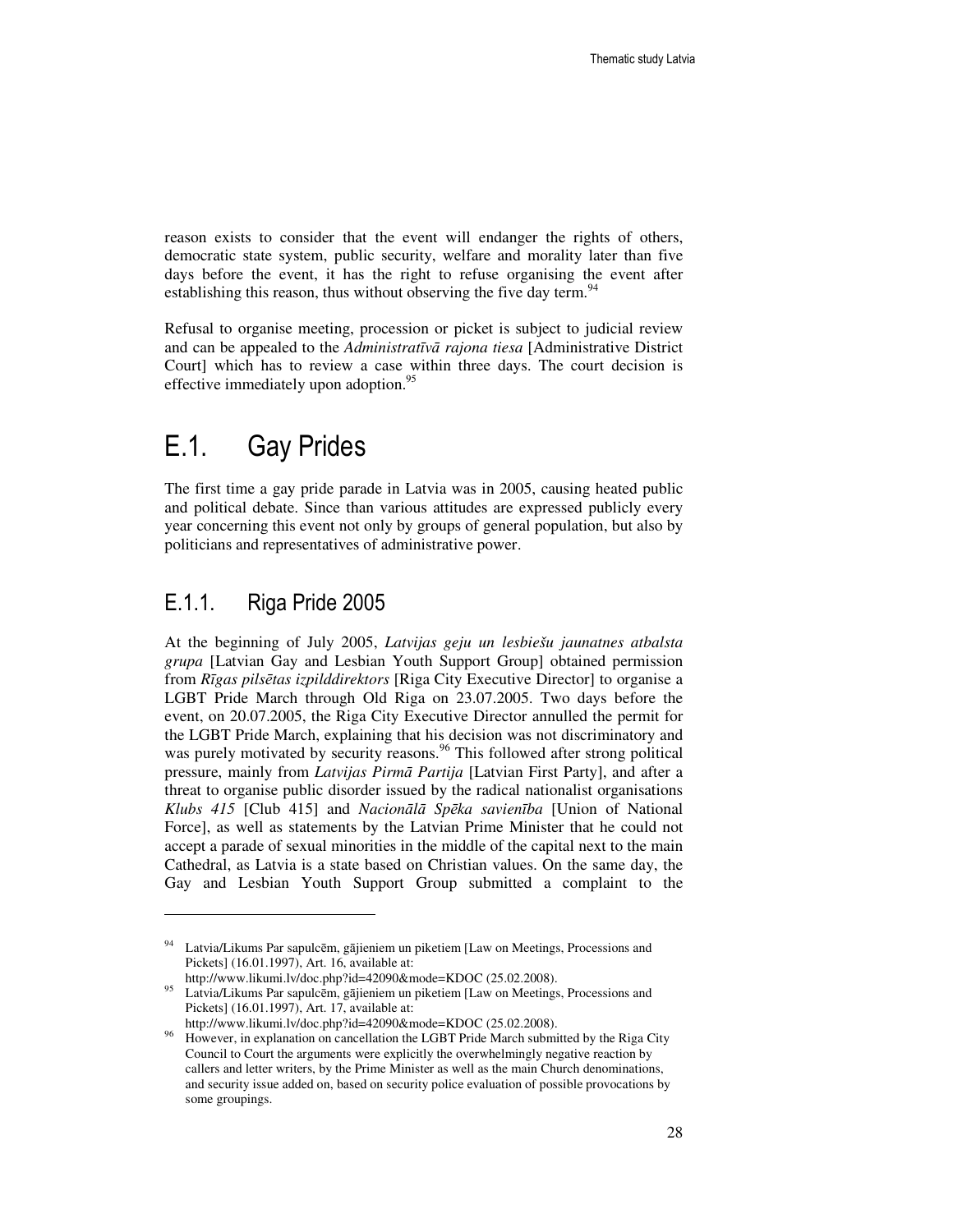Administrative District Court against the Riga City Executive Director's annulment of the previous permission for the Pride March, and a day before the planned event the Administrative District Court overturned the decision of the Riga City Executive Director to annul the permit, finding it unjustified and discriminatory.<sup>97</sup>

However, the Riga Pride took place in a highly homophobic atmosphere, with real threats of violence reported and order maintained only by the strong presence of the police. No more than 100 people participated in the Pride, however, several thousands observed the parade, the majority protesting against the Pride.

During Riga Pride 2005 the police detained eight people on disobedience of police demands and initiated a case on minor hooliganism.

### E.1.2. Riga Pride 2006

 $\overline{a}$ 

In 2006, one of the ruling coalition parties the Latvian First Party, called on the Riga City Executive Director to deny permission to organise the gay Pride in the Riga centre, pointing out that it can cause divisions in the society. A Christian youth organisation collected over 13,000 signatures against the Pride March, which were sent to various Latvian officials, including the President of Latvia. Some radical organisations issued statements condemning the Pride and calling for public action of protests and disturbance during the march.

On 02.06.2006, NGOs 'Riga Pride', 'ILGA Latvija' and 'Alliance of LGBT and their friends "Mozaika"' submitted an application requesting permission to organise the Pride. On 06.07.2006, *R*ī*gas dome* [Riga City Council] suggested that the march be staged only outside the city centre. On 11.07.2006, organisers of 2006 Pride March met with the Riga City Council and representatives of the police. The possible routes for the march were discussed. On 12.06.2006, the Minister of Interior made a statement that the police would not be able to guarantee security during the Pride and on 18 July asked the City Council not to allow the march.<sup>98</sup>

On 19.07.2006, Riga City Council announced it would not permit the 'Riga Pride 2006' march to take place. Riga City Council stated that its decision was based on information it had allegedly received concerning several threats of violence against march participants if the march was allowed to go ahead, and that the police could not guarantee security and order during the march. On the

<sup>97</sup> Latvia/Administratīvā rajona tiesa/A42349805 A3498-05/19 (22.07.2005), available at: http://www.politika.lv/index.php?id=5309 (25.02.2008).

Information available at: http://www.lv.lv/index.php?menu\_body=DOC&id=139772&menu\_left=LAIDIENS&PHPSE SSID=8ae6202bfb119fe1e59f3e15eddb0c80 (26.02.2008).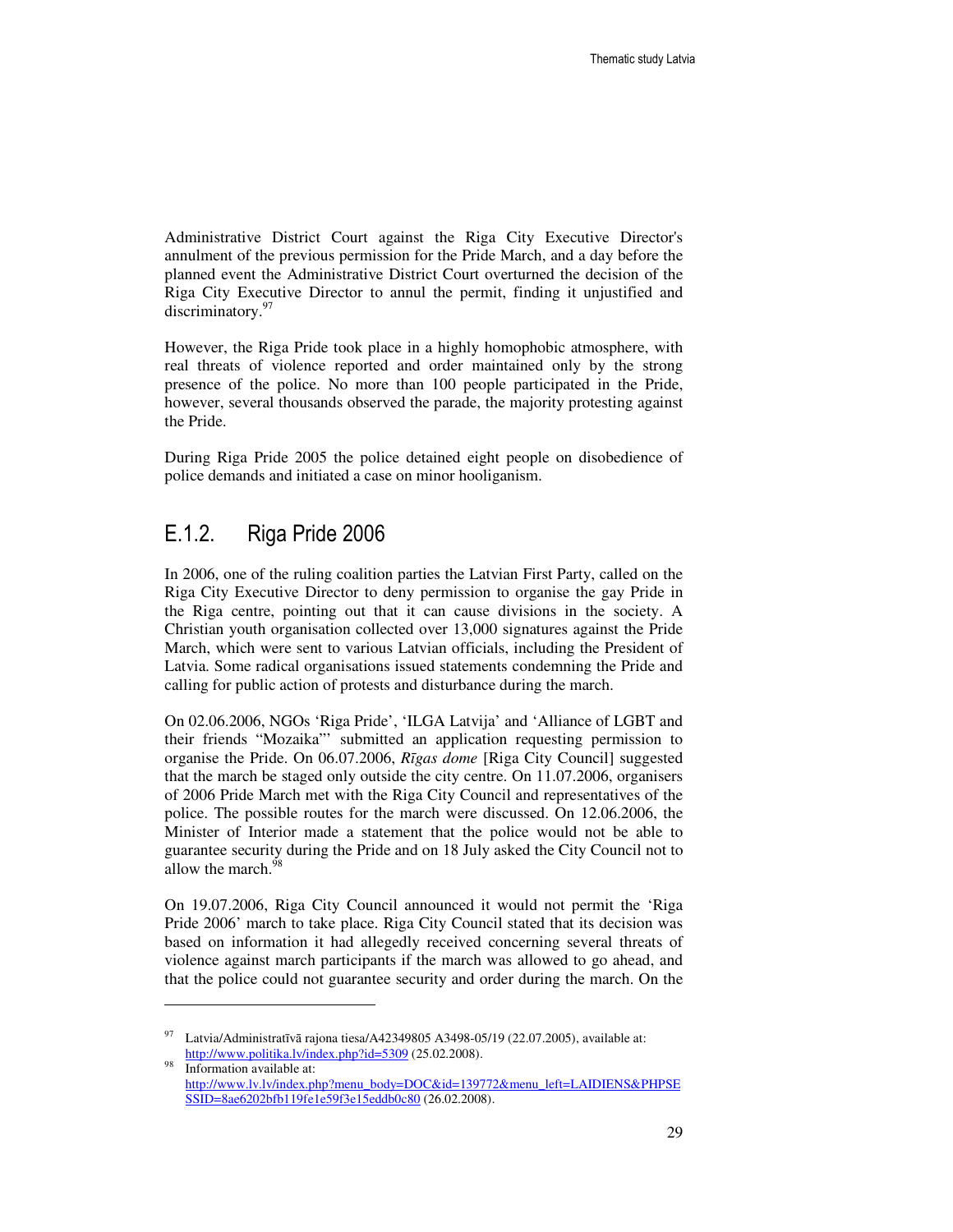same day, organisers of the Pride submitted a complaint to the Administrative District Court pointing out, inter alia, that claims of Riga City Council that security could not be guaranteed to the participants of the march lacked credibility, considering that the Latvian law enforcement agencies had the capacity to effectively ensure security during previous events of a similar or larger scale, such as the 2006 World Ice-Hockey Championships, and were expected to do so during the November 2006 NATO summit in Riga.<sup>9</sup>

As the case was declared as containing classified information and concerned state security, the Court decided to review it in closed session, and as a result the full reasoning will not be known for the next five years. Interestingly, unofficial information indicates that the judge who reviewed the case did not have access to state secrets himself, and thus was not able to get acquainted with all arguments provided by the Security Police. However, on 21.06.2006, the Administrative District Court upheld the decision of the City authorities to ban the gay Pride on the grounds of 'national security' and concerns over public  $order.<sup>100</sup>$ 

Organisers of the gay Pride decided not to organise the unauthorised march, and held only a church service, a meeting with the representatives of the NGOs in 'Reval Latvia' hotel, as well as a press conference. Anti-gay protesters gathered near the buildings where the events took place, verbally and physically assaulting anyone carrying a rainbow flag or having any other LGBT attribution, or persons recognised as gays and lesbians. This included throwing bags of excrement and eggs at side event participants.<sup>101</sup>

The performance of the police was widely discussed later, and participants of the events and other observers evaluated it as not satisfactory, as the harassment of participants had taken place without police intervention. In addition, participants of the events drew attention to the fact that while the Pride itself was banned, the obviously well-organised public anti-LGBT protest actions for which no permit had been requested or issued, had been tolerated. The police did, however, draw up 15 administrative protocols on minor hooliganism and initiated some criminal proceedings regarding violations by the protesters (see also Chapter F.2.).

The organisers of the Pride appealed the decision of the Administrative District Court. On 12.04.2007, the Administrative Regional Court declared refusal to organise the gay Pride 2006 as unlawful.<sup>102</sup>

Information available at: http://www.lv.lv/index.php?menu\_left=LAIDIENS&mode=DOC&id=139809&PHPSESSID  $\equiv 67$  (26.02.2008).

<sup>100</sup> Latvia/Administratīvā rajona tiesa/ (21.07.2006).

<sup>&</sup>lt;sup>101</sup> Information available at: http://www.ilga-

europe.org/europe/guide/country\_by\_country/latvia/riga\_pride\_2006 (25.02.2008).

<sup>102</sup> Latvia/Administratīvā apgabaltiesa/AA43-0838-07/7 (12.04.2007).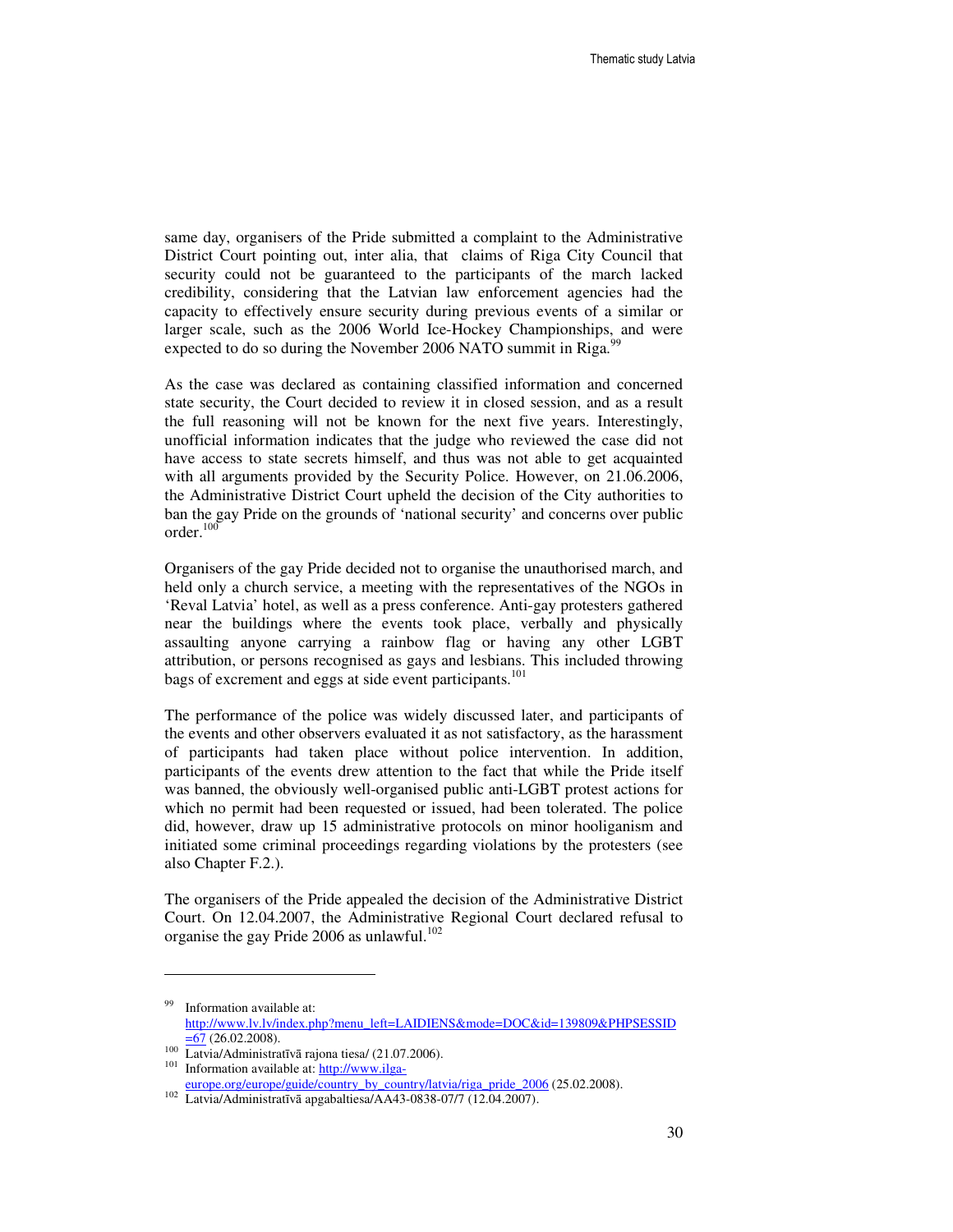Riga City Council submitted cassation appeal to the Supreme Court Administrative Department, which upheld the decision of the Administrative Regional Court on  $15.11.2007$ .<sup>103</sup> (See Annex 1.)

In 2006, 20 opposition parliamentarians unrelated to the Pride march successfully challenged in the Constitutional Court several restrictive amendments to the 2005 Law on Meetings, Processions and Pickets. On 23.11.2006, the court ruled several provisions of the law to be unconstitutional, including the requirement to apply for a permit, supporting instead a system of notification.<sup>104</sup>

#### E.1.3. Riga Pride 2007

In the beginning of 2007, the new Minister of Interior explicitly stated that police will maintain public order as required by law, in case the Pride will take place.

Although the largest Christian denominations and the Latvian First Party continued to call for banning of the gay Pride, the Latvian Prime Minister and State Police promised to maintain order and to intensify police presence during the Pride.

On June 3, the gay Pride took place in Vermana Park in the centre of Riga, amidst heavy police security.<sup>105</sup> Around 400 people participated in the march guarded by 1,500 police officers. More than hundred people observed the event standing outside the park. About twenty of them shouted verbal abuse at participants of the event.

At the end of the event, two petards exploded, causing no damage. Police detained a man and his minor son for this offence. Both of them were charged with hooliganism under Article 231 (2) of the Criminal law.<sup>106</sup>

The anti-LGBT 'No-Pride' group staged a counter-event on the river embankment in the centre of Riga – a rock concert and rally with the title 'World against Homosexuality'. While attendance had been predicted at 10,000, it was estimated that around 1,500 had attended.

<sup>103</sup> Latvia/Latvijas Republikas Augstākās tiesas Senāta Administratīvo lietu departaments/A42443906 SKA – 442/2007 (15.11.2007), available at: http://www2.mozaika.lv/?lang=1&mid=79 (25.02.2008).

<sup>&</sup>lt;sup>104</sup> Latvia/Satversmes tiesa/2006-03-0106 (23.11.2006).

<sup>&</sup>lt;sup>105</sup> Information available at: http://news.bbc.co.uk/2/hi/europe/6716287.stm (25.02.2008); http://uk.reuters.com/article/worldNews/idUKL0311434220070603 (25.02.2008). +

<sup>106</sup> Information provided by Alliance of LGBT and their friends Mozaīka on 18.02.2008.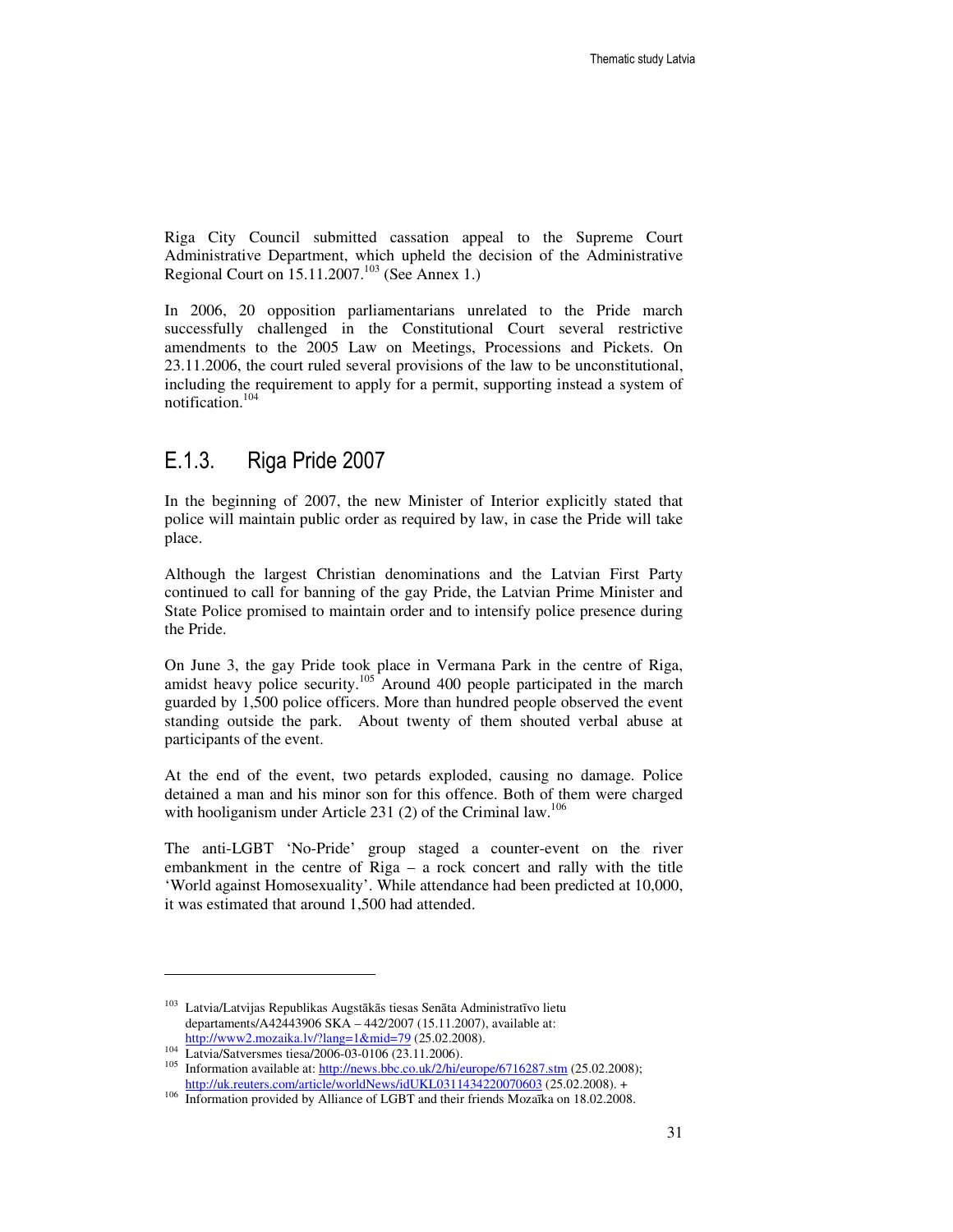Later the police stressed that only drastic security measures and the safety fence had made it possible to prevent clashes between participants of the Pride and protesters.

### E.1.4. Riga Pride 2008

In 2008, Riga Pride March took place on 31 May on the embankment of the river Daugava with large area, including sections of Old Riga, closed off, and was attended by 300 - 350 participants, of whom the majority were foreign guests. In a show of solidarity, the march was attended by *Amnesty International* members from more than 20 countries, activists from the Scandinavian and Baltic LGBT organisations, MPs from Sweden, Denmark, several MEPs, as well as the Dutch and Danish ambassadors to Latvia. March participants, were outnumbered by anti-gay protesters, which included rightwind nationalists, members of radical religious groups, and many of whom were dressed in white anti-radiation suits with respirator masks or wore T-shirts with No Pride logo, who according to some estimates reached 500-700.

Five persons were arrested in relation to the march. In one case criminal proceedings were opened against a participant of the march who tore a poster with *No Pride* logo and in four cases protesters against the march received administrative citations.<sup>107</sup> During the Friendship Days restricted area of the homepage of "Mozaīka" was hacked and lists of "Mozaika" members with personal information published on several homepages in Latvia and abroad. Criminal proceedings were opened as a result.

On 16 October 2008, Riga City Centre District Court found two persons, a father and his underage son guilty of hooliganism, as in 2007 they had thrown petards at the end of the Pride March which took place in a closed area in Vermane Park under heavy police security. The father was sentenced to one year suspended imprisonment with a two year probation period, while the son was sentenced to six months suspended imprisonment with a six month probation period. Both were also imposed a duty to register with the probation service. The father had also been charged with malicious abuse of the rights of a guardian.<sup>108</sup> The decision has been appealed, and the hearing at the Riga Regional Court has been scheduled for 18.03.2010.

<sup>107</sup> Praida bilance – pieci aizturētie (Pride Account – Five Detained), available at http://www.apollo.lv/portal/news/articles/128909. (05.02.2010)

<sup>108</sup> Latvia/Rīgas pilsētas Centra rajona tiesa/ Case nr. Nr.11087100907/16.10.2008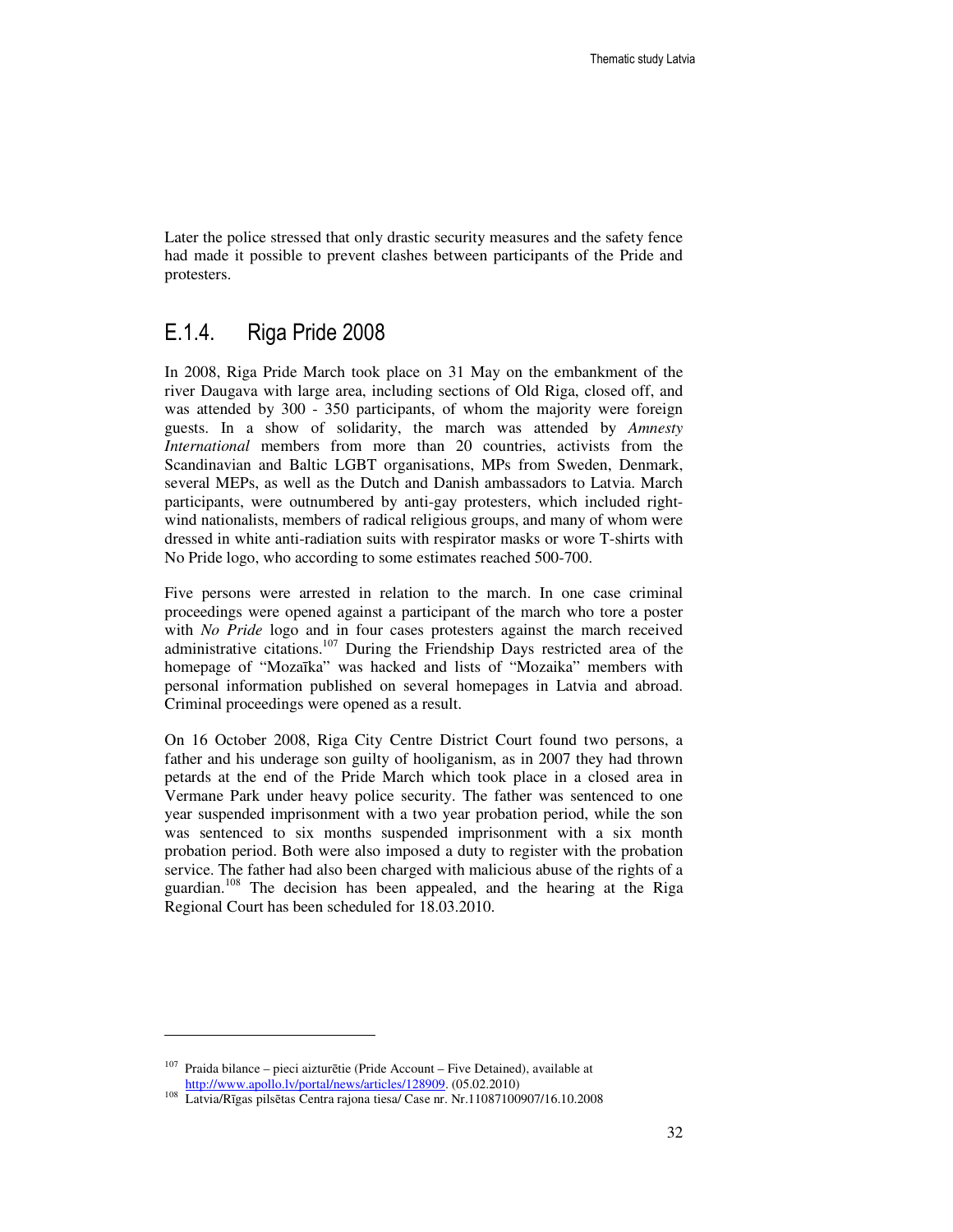#### E.1.5. Riga Pride 2009

l

As in previous years, developments concerning Friendship Days (popularly known as Riga Pride) in 2009 turned controversial, having been largely impacted by the pre-election campaign for the municipal elections held on 6 June.

On 8 May the Riga City Council Commission for the Review of Notices concerning Meetings, Marches and Pickets (hereinafter – the Commission) reviewed the application by the LGBT and their Friends Alliance "Mozaīka" to hold a Baltic Friendship March on 16 May. Of the seven commission members present, five, including the Riga City Council Executive Director and the representatives of State Police, Riga Regional Department of State Police, Security Police and the Riga Municipal Police voted in favour of permitting the march, emphasising that public order would be ensured, while two local council deputies from Latvia's First Party and the nationalist Fatherland and Freedom/LNNK were against the march.<sup>109</sup>

On 13 May, the Riga City Council Executive Director received a letter signed by 34 of 60 city council deputies calling to convene a repeat meeting of the commission and revoke the reached agreement on the march. The letter had been initiated by the Vice Mayor of Riga from Latvia's First Party and two of the deputies who had participated in the commission's first meeting. The letter was signed by nearly all parties represented in the City Council, including leftwing parties.<sup>110</sup> The Riga Vice-Mayor called the Friendship Days an "intentional provocation threatening the standards of security and morals in the city."<sup>111</sup> On the same day, the Riga City Council Executive Director publicly stated that there were no lawful grounds for banning the march.

On 14 May a closed meeting of the commission, represented by the Riga City Council, three other council officials, two city council deputies from LPP and TB/LNNK, and four representatives of various police forces took place. Although the Security Police had no new information about potential security threats, nine members of the commission voted against earlier decision to permit the march. One member of the commission, the City Council's lawyer, voted in favour of the march. $112$ 

<sup>&</sup>lt;sup>109</sup> Copy of the Minutes of the Meeting of the Commission for the Review of Notices concerning Meetings, Marches and Pickets nr 5 of 8 May 2009.

<sup>&</sup>lt;sup>110</sup> Copy of the Letter to the Executive Director of the Riga City and Riga City Council Commission for the Review of Notices concerning Meetings, Marches and Pickets Nr.RDD-09-139-dv of 13 May, 2009.

<sup>111</sup> Copy of the Letter Nr. RDD-09-139-dv of 13 May 2009 to the Riga Executive Director A.Grinbergs against the Decision of the Meeting of the Commission to Permit the Pride Picket.

<sup>&</sup>lt;sup>112</sup> Copy of the Letter by the Riga City Executive Director to Association of LGBT and their Friends "Mozaīka" Nr 421.1/RD-09-1326-sd of 14 May 2009.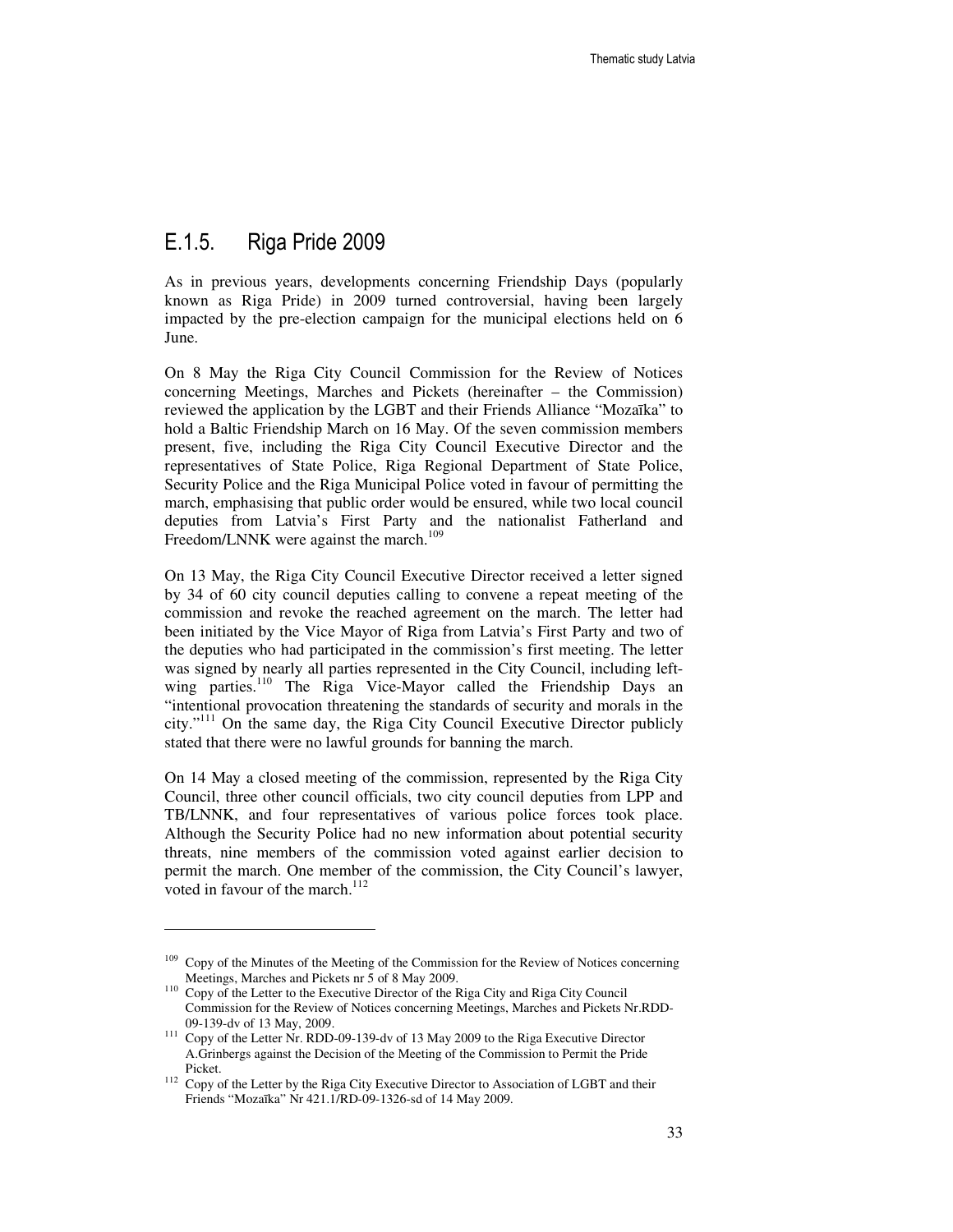The LGBT Alliance "Mozaīka" appealed the ban in the administrative district court and the court hearing took place on 15 May. The court hearing was attended by both Mozaika supporters from domestic and international organisations, and anti-LGBT protestors, which included Cardinal J.Pujāts, head of the Roman Catholic Church of Latvia, J.Šmits, a priest and chair of NGO "No Pride", former MP from Latvia's First Party and former Chairman of the parliamentary Human Rights and Public Affairs Commission, activists from the belligerent New Generation Church, and members of the NGO "No Pride." The Court turned down the Cardinal's and former MPs request to participate as third party in the case. During the break when the judges had left for deliberation the Cardinal called upon those in the court room to join in reciting Pater Noster.<sup>113</sup> During the court hearing the Court expelled two anti-LGBT protestors from the court-room for disturbances, and the majority of protesters then left the room. The court lifted the ban on Baltic Pride March.<sup>114</sup>

The Baltic Pride March on 16 May was attended by around 400 participants. As in previous years, the majority of those attending the march were foreigners, including several MEPs, MPs and ministers from EU Members States, as well as representatives of *Amnesty International* and various other international organisations. Various sources reported that between 200 to 1000 anti-LGBT activists protested against the march, holding homophobic posters and shouting obscenities. The police detained two persons – one for alcohol abuse and another for attempting to bring a smoke candle in the park where the march culminated.

On 9 August, the State Police filed an administrative protocol against the *New Generation* congregation for "violation of the procedures for the organisation and conducting of meetings, processions and pickets, as well as public entertainment and holiday events" (Section 174.<sup>3).</sup> On 3 September, Riga City Centre District Court terminated the administrative case against *the New Generation* as it had not been established that the *New Generation* had been the organiser of protest actions.

On 3 June Cardinal J.Pujāts and former MP J.Šmits filed an ancillary petition concerning the decision of the administrative district court of 15 May not to grant them the status of a third party in the case. On 12 November the Supreme Court Administrative Case Department dismissed the complaint.<sup>115</sup>

<sup>113</sup> Praidu atļauj – tiesas zālē arī nesaskaņas (Pride Permitted,, Disagrement in Court Room), available at http://www.apollo.lv/portal/news/articles/167054 (05.02.2010)

**<sup>114</sup>**, Tiesa izbeidz lietu pret «Jauno paaudzi» par protesta akcijām [Court Terminates Case against the 'New Generation' for Protest Actions], *Leta*, 3 September 2009 available at http://www.diena.lv/lat/politics/riga/tiesa-izbeidz-administrativo-lietu-pret-jauno-paaudzi-parprotesta-akcijam-draudzibas-dienu-gajienu (05.02.2010)

<sup>115</sup> Senāts noraida Pujata un Šmita lūgumu par pieaicināšanu trešās personas statusā (Senate Turns Down Pujats and Smits request of Participation as Third Persons in the Case), available at http://www.at.gov.lv/information/about-trials/2009/200911/20091112/ (05.02.2010)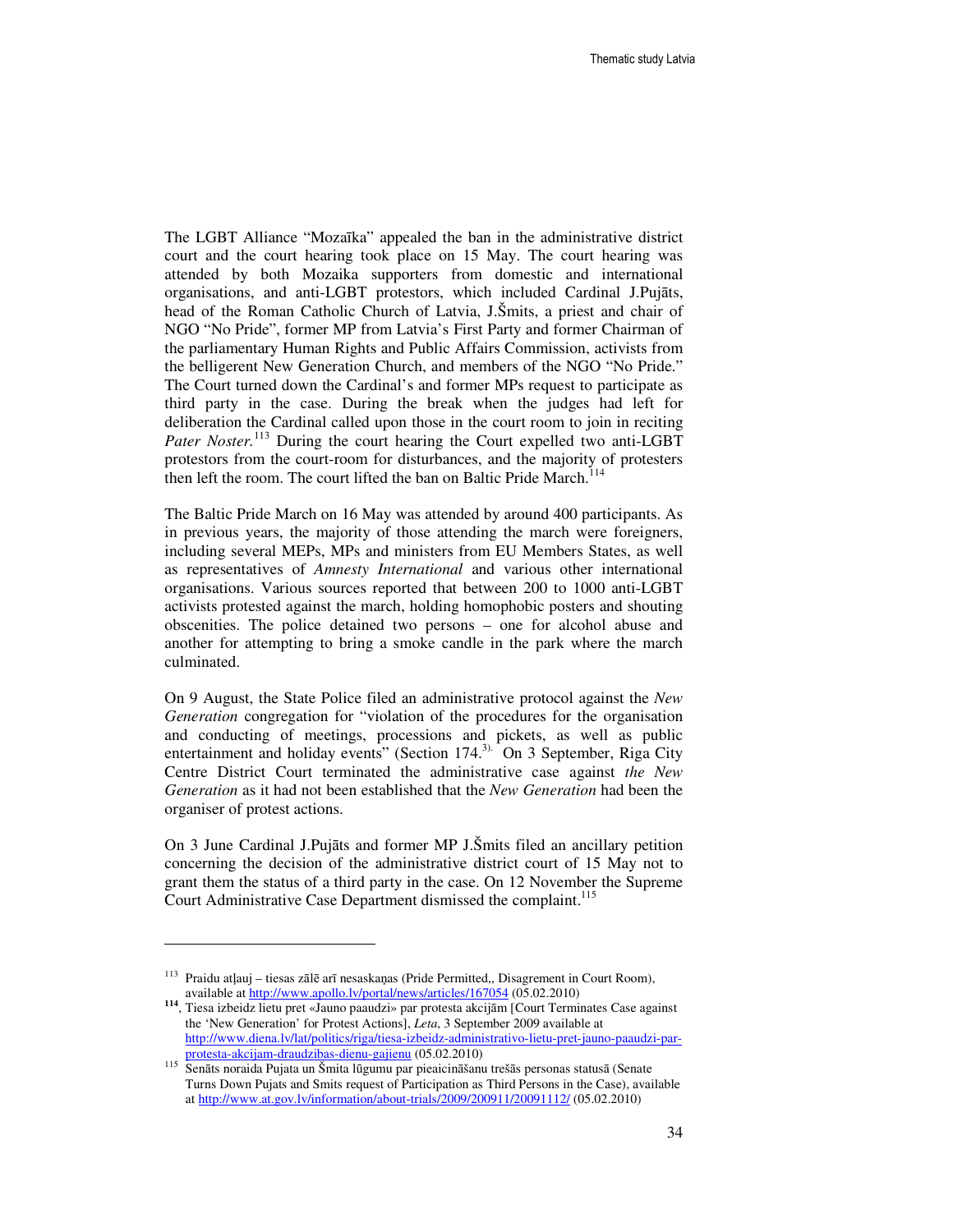## F. Criminal law

l

The Latvian Criminal Law<sup>116</sup> does not contain provisions with regard to hate speech related to homophobia. There are only implicit non-criminal remedies available against homophobic hate speech by the Latvian law (see F.3.). Since amendments of 21.06.2007, the Criminal Law includes the prohibition of discrimination. While the only grounds explicitly referred to are racial or ethnic identity, the relevant provision does include a general reference to 'other prohibition of discrimination set by  $law'$ .<sup>117</sup>

## F.1. Amending the Criminal Law with antidiscrimination provisions

The amendments to the Criminal Law were initially drafted by Ī*pašu uzdevumu ministra sabiedr*ī*bas integr*ā*cijas liet*ā*s sekretari*ā*ts* (IUMSILS) [Secretariat of Special Assignments Minister for Social Integration] in 2004 as a part of the package of legislative proposals for the transposition of the Race Equality Directive 2000/43/EC. Amendments to Article  $78^{118}$  were envisaged, separating the incitement to racial and ethnic hatred provision from the anti-discrimination provision, and to Article  $150$ ,<sup>119</sup> where violation of prohibition of discrimination

<sup>&</sup>lt;sup>116</sup> Latvia/Krimināllikums (17.06.1998), available at: http://www.ttc.lv/?id=59 (24.02.2008).

<sup>&</sup>lt;sup>117</sup> Latvia/ Likums Grozījumi Krimināllikumā [Law Amendments to the Criminal Law]  $(21.06.2007)$ , Art. 149.<sup>1</sup>, available at:

http://titania.saeima.lv/LIVS/SaeimaLIVS.nsf/0/2779080CB65A88A8C225730C002B58E8? OpenDocument (24.02.2008).

<sup>118</sup> Latvia/Krimināllikums (17.06.1998), wording as of 01.01.2007. Article 78. Violation of National or Racial Equality and restriction of Human Rights. (1) For a person who commits acts knowingly directed towards instigating national or racial hatred or enmity, or knowingly commits the restricting, directly or indirectly, of economic, political, or social rights of individuals or the creating, directly or indirectly, of privileges for individuals based on their racial or national origin, the applicable sentence is deprivation of liberty for a term not exceeding three years or a fine not exceeding sixty times the minimum monthly wage.

 <sup>(2)</sup> For a person who commits the same acts, if they are associated with violence, fraud or threats, or where they are committed by a group of persons, a State official, or a responsible employee of an undertaking (company) or organisation, the applicable sentence is deprivation of liberty for a term not exceeding ten years.

Latvia/Krimināllikums (17.06.1998), wording as of 01.01.2007. Article 150. Violation of Equality Rights of Persons on the Basis of their Attitudes Towards Religion. For a person who commits direct or indirect restriction of the rights of persons or creation of whatsoever preferences for persons, on the basis of the attitudes of such persons towards religion, excepting activities in the institutions of a religious denomination, or commits violation of religious sensibilities of persons or incitement of hatred in connection with the attitudes of such persons towards religion or atheism, the applicable sentence is deprivation of liberty for a term not exceeding two years, or community service, or a fine not exceeding forty times the minimum monthly wage.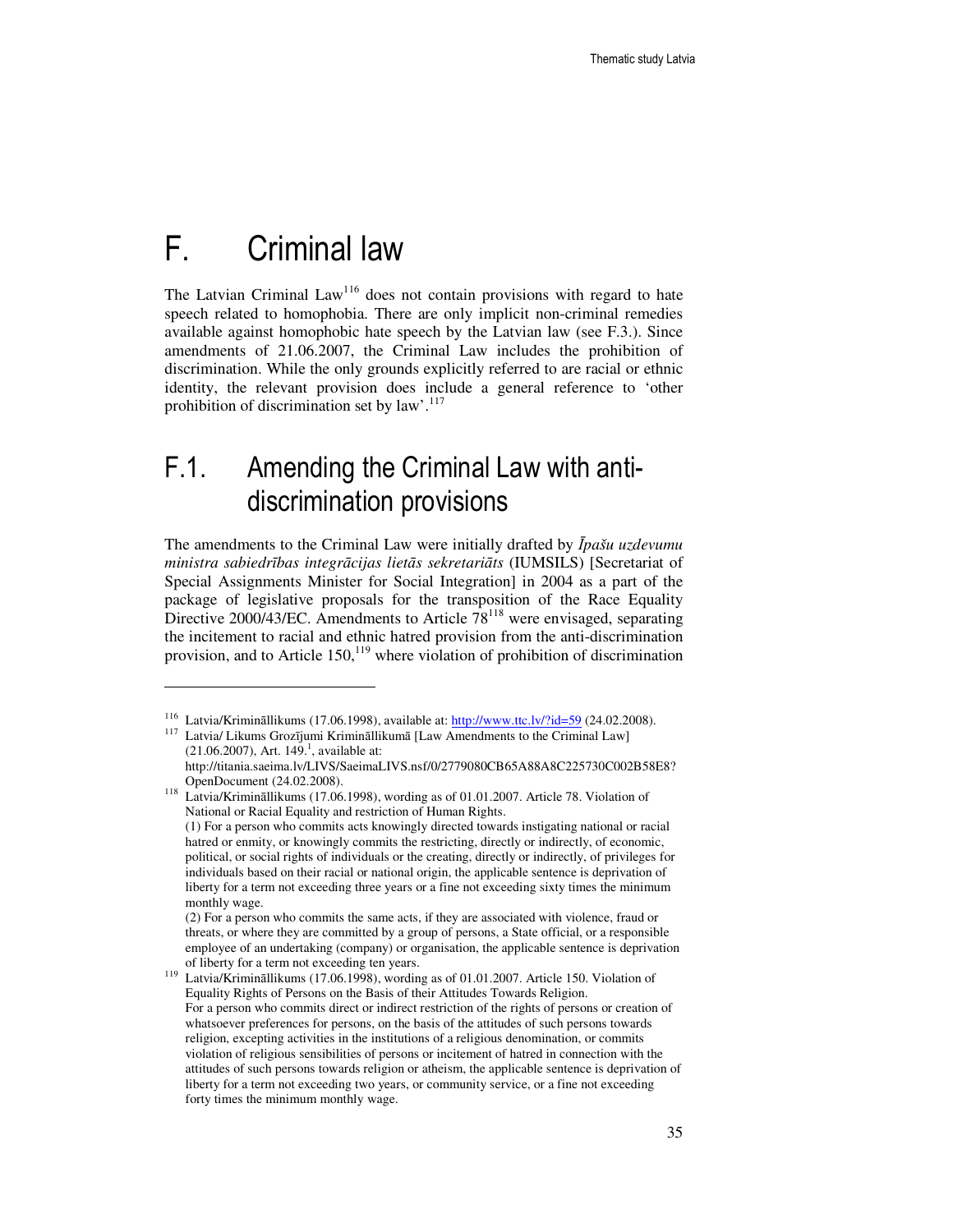on basis of attitude towards religion would be broadened by including prohibition of discrimination on grounds of 'sex, age, race, colour, ethnicity or ethnic origin, religion, political or any other opinion, social origin, education, social and property status, occupation, status of health or sexual orientation'. The amendments passed the first reading only on 23.11.2006 when the new Parliament started its work after elections.<sup>120</sup>

On 11.01.2007 the Parliament adopted the new version of Article 78 in the second reading and changed the amendments to the Article 150 by deleting the listed prohibited grounds and introducing a general provision on 'breach of prohibition of discrimination as provided for in legislative acts if committed repeatedly within a year'.<sup>121</sup> The deletion of listed prohibited grounds followed heated public and political debate and pressure by several groups, including the largest religious denominations, which objected to the inclusion of sexual orientation among prohibited grounds.

In December 2006, in response to a request by President of Ministers (Prime Minister) following the Pride 2006 debacle, *Tieslietu ministrija* [Ministry of Justice], which is responsible for changes to criminal legislation, drafted parallel legislative amendments to Article 78 and 150, which were not coordinated with the Parliament. The amendments foresaw criminalising discrimination and acts aimed at inciting to hatred on eleven grounds, leaving the list open-ended. In February 2007 the Ministry of Justice retracted the amendments noting that they did not significantly differ from legislative proposals of the Parliament.

However, on 17.05.2007 a version of the amendments was adopted in the third reading, where Article 78 prohibited incitement to racial and ethnic hatred if it is committed together with a breach of the principle of equal treatment. Article 150 on violation of equality rights of persons on the basis of their attitudes towards religion was amended only by changing the sanction and adding a part, qualifying the offence if it is committed in aggravating circumstances, while other possible grounds of discrimination were left out.

On 24.05.2007 President of Latvia Vaira Vīķe-Freiberga refused to proclaim the amendments and returned them for review to the Parliament under the procedure, set by the Constitution.<sup>122</sup> In her letter to the Speaker of the

<sup>120</sup> Latvia/Likums Grozījumi Krimināllikumā (23.11.2006), available at: http://titania.saeima.lv/LIVS/SaeimaLIVS.nsf/webAll?SearchView&Query=([Title]=\*krimin âllikumâ\*)&SearchMax=0&SearchOrder=4 (25.02.2008)

<sup>121</sup> Latvia/Likums Grozījumi Krimināllikumā (11.01.2007), available at: http://titania.saeima.lv/LIVS/SaeimaLIVS.nsf/webAll?SearchView&Query=([Title]=\*krimin âllikumâ\*)&SearchMax=0&SearchOrder=4 (25.02.2008).

<sup>122</sup> Latvia/Latvijas Republikas Satversme [Constitution of the Republic of Latvia] (15.02.1922), Art. 71: 'Within ten days after the adoption of a law by the Saeima, the President of State shall be entitled to ask, by means of an explanatory letter addressed to the Chairperson of the Saeima, for the review of that law. If the Saeima does not amend the law, the President of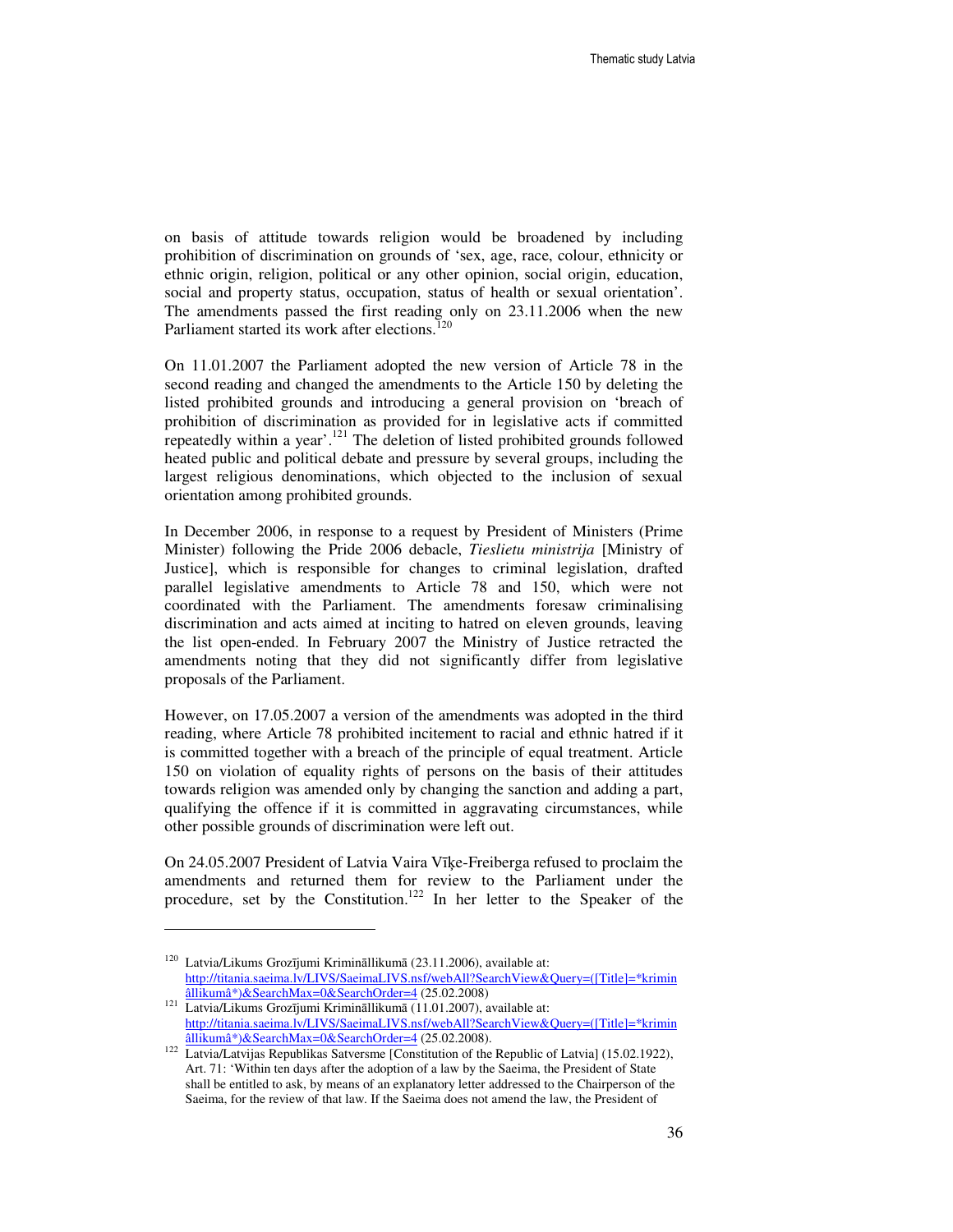Parliament, the President stressed that the requirements of the Racial Equality Directive 2000/43/EC were not adequately implemented in the adopted amendments, which foresee liability only for instigating national or racial hatred, and not for discrimination itself, and pointed out that at the moment religious beliefs are the only ground of discrimination included in Criminal Law, while other grounds are covered only by the Administrative Violations Code, thus creating an unbalanced situation. $123$ 

On 21.06.2007, the Parliament adopted new amendments to the Criminal Law.<sup>124</sup> Article 78 (Violation of National or Racial Equality and Restriction of Human Rights) was renamed (Incitement to National, Ethnic and Racial Hatred). Article 150 (Violation of Equality Rights of Persons on the Basis of Their Attitudes towards Religion) was also renamed (Raising Religious Hatred). The Criminal Law was supplemented with a new Article 149<sup>1</sup> (Violation of Prohibition of Discrimination) which criminalizes discrimination on the grounds of race or ethnic affiliation, or other prohibited forms of discrimination listed in legislative acts if discrimination is repeatedly committed within a year. 125

### F.2. Hate crimes with a homophobic motivation

 $\overline{a}$ 

The Latvian Criminal Law does not distinguish between common crimes committed with homophobic motivation and the same crimes committed with other motivation, except racist motivation. Police does not have a duty to fix homophobic motivation into protocols, even when it is obvious. Courts do not

State shall not have the right to raise any further objections.' Available at: http://www.saeima.lv/Likumdosana/likumdosana\_satversme.html (24.02.2008).

<sup>123</sup> Letter of President of Latvia Vaira Vīķe Freiberga to Speaker of Parliament Indulis Emsis (24.05.2007), available at: http://www.saeima.lv/saeima9/lasa?dd=LP0015\_v (25.02.1008).

<sup>&</sup>lt;sup>124</sup> Latvia/Likums Grozījumi Krimināllikumā [Law Amendments to the Criminal Law] (21.06.2007), available at: http://titania.saeima.lv/LIVS/SaeimaLIVS.nsf/0/2779080CB65A88A8C225730C002B58E8?

OpenDocument (24.02.2008). <sup>125</sup> Latvia/Likums Grozījumi Krimināllikumā [Law Amendments to the Criminal Law] (21.06.2007), available at: http://titania.saeima.lv/LIVS/SaeimaLIVS.nsf/0/2779080CB65A88A8C225730C002B58E8? OpenDocument (24.02.2008), Art. 149<sup>1</sup>. Violation of prohibition of discrimination. (1) For discrimination on grounds of race or ethnicity, or violation of prohibition of discrimination as determined by other legislative acts, if committed repeatedly within a year, shall be punished with a fine not exceeding thirty minimum monthly wages. (2) For same acts resulting in significant damage or if connected with violence, fraud or threats, or where they are committed by a group of persons or public official, or a responsible employee of an enterprise (company) or organisation, or if committed through the usage of automated data processing system, - shall be punished with imprisonment not exceeding two years or community service, or a fine not exceeding fifty minimum monthly wages.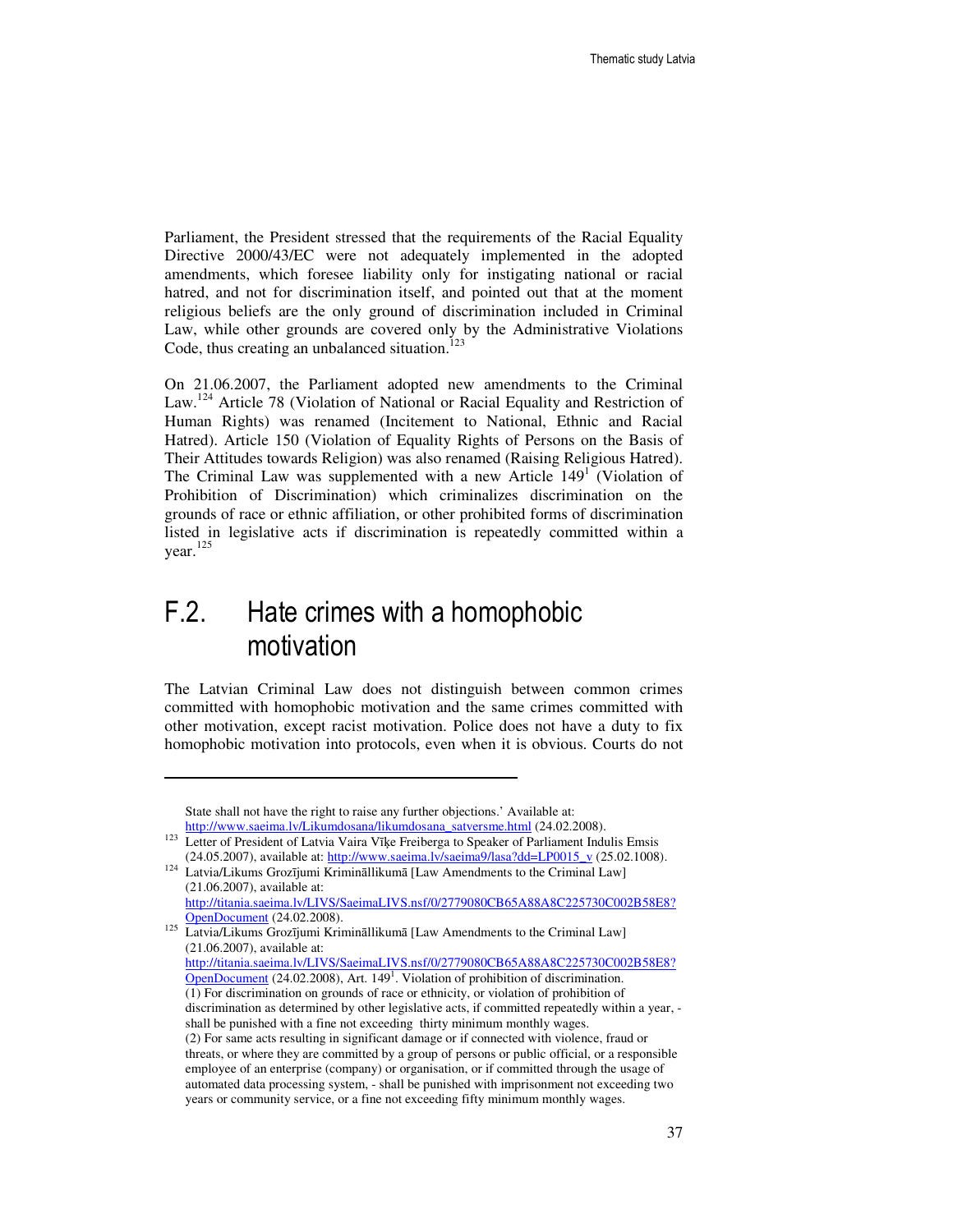take homophobic motivation into account when deciding on merits and sentencing. Racist motivation is the only hate motive included among aggravating circumstances, since 12.10.2006, when the Parliament adopted respective amendments to the Criminal Law, adding this to the list of thirteen aggravating factors.<sup>126</sup>

On 15.01.2008 *R*ī*gas pils*ē*tas Vidzemes priekšpils*ē*tas tiesa* [Riga City Vidzeme district court] sentenced J. Dz. to 100 hours of community service for offence punishable under Article 231 (1) of Latvian Criminal Law – hooliganism.<sup>127</sup>

On 22.06.2006 J.Dz., knowing that a meeting and press conference of sexual minority people will take place in particular place in Riga, appeared there with the intention to protest against what he called 'gay propaganda'. The police officer A.G. saw J.Dz. throwing a plastic bag containing badly smelling substance (excrement) at the car of one of participants of the event and arrested J.Dz. At the moment of arrest J.Dz. held another plastic bag containing a similar substance in his hands. Firstly, J.Dz. was punished administratively. A fine of Ls 50 (approx. 70 EUR) was imposed by a judge of Riga City Vidzeme District Court under Article 167 of the Latvian Administrative Violations Code – Minor Hooliganism.<sup>128</sup>

However, Ģ*ener*ā*lprokurat*ū*ras Personu un valsts ties*ī*bu aizsardz*ī*bas departamenta prokurors* [Prosecutor of the Prosecutor General Office's Department of Protection of Persons and State interests] submitted a protest, asking to revoke that decision, as actions of J.Dz. should be considered as manifest and obvious disregard of public, and should not have been qualified as minor hooliganism, but hooliganism which is punishable under the Criminal Law. Administrative Regional Court satisfied the protest on 01.03.2007. On 15.01.2008 Riga City Vidzeme District Court decided that actions of J.Dz. have grossly disturbed public peace during an event with many participants, and J.Dz. actions could only have been intentional. The Court rejected the defence

<sup>126</sup> Latvia/Likums Grozījumi Krimināllikumā [Law Amendments to the Criminal Law] (12.10.2006), available at: http://www.saeima.lv/bi8/lasa?dd=LP1652\_3 (25.02.2008).

<sup>127</sup> Latvia/Krimināllikums (17.06.1998), available at: http://www.ttc.lv/?id=59 (24.02.2008). Article  $231<sup>1</sup>$ . Hooliganism.

 <sup>(1)</sup> For a person who commits a gross disturbance of the public peace, which is manifested in obvious disrespect for the public or in insolence, ignoring generally accepted standards of behaviour and disturbing the peace of persons or the work of institutions, undertakings (companies) or organisations (hooliganism), the applicable sentence is deprivation of liberty for a term not exceeding two years, or custodial arrest, or community service, or a fine not exceeding fifty times the minimum monthly wage.

<sup>128</sup> Latvia/Latvijas Administratīvo pārkāpumu kodekss (07.12.1984), available at: http://www.likumi.lv/doc.php?id=89648&mode=KDOC (25.02.2008). Art. 167. Minor Hooliganism.

For a person who commits minor hooliganism what means using abusive language in public places, harassment, and other similar actions which disturb public peace and order, the applicable sentence is fine of Ls 25-50 (approx. 35-70 EUR) or administrative arrest up to 15 days.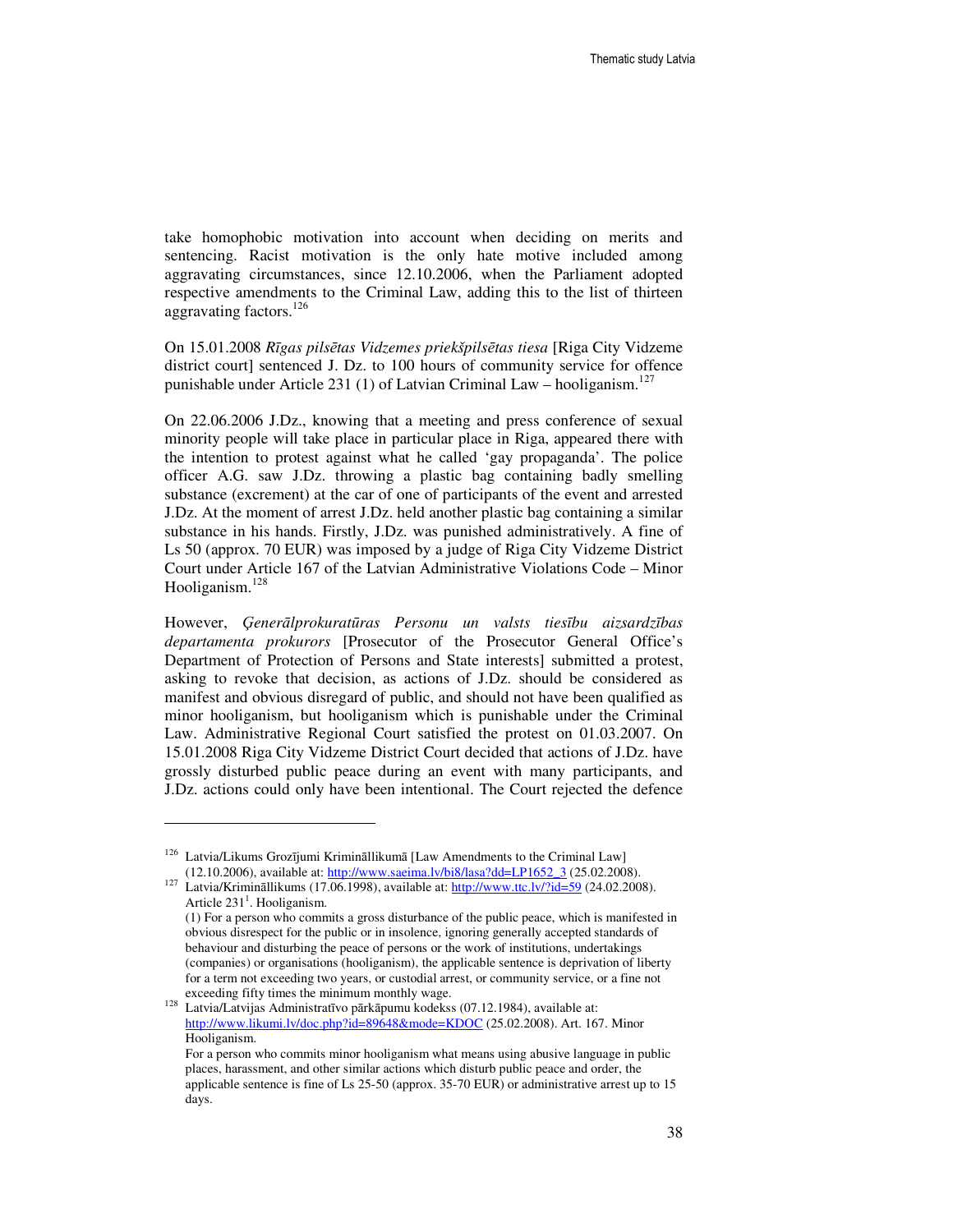argument of J.Dz. that 'propaganda of sexual minorities' should not be allowed, but pointed out that 'in the case the sexual orientation of the group of persons against whom J.Dz. acted does not matter, since the public order and peace of any person have to protected'.<sup>129</sup>

Although the case obviously was an action with homophobic motivation, the court thus clearly stated that any person without regard of sexual orientation would be equally protected, and the intention to harass persons with other sexual orientation should not be a factor taken into account. The Court also stressed in its decision that there are no aggravating circumstances in the case.

The defendant appealed the  $1<sup>st</sup>$  instance court judgment. On 10.06.2008, the Riga Regional Court upheld the ruling of the  $1<sup>st</sup>$  instance court,<sup>130</sup> and on 03.10.08 the Supreme Court Senate dismissed the cassation complaint.

## F.3. Non-criminal remedies against homophobic hate speech

Civillikums (the Civil Law) provides in Article  $2352<sup>1</sup>$  that 'each person has the right to bring court action for the retraction of information that injures his or her reputation and dignity, if the disseminator of the information does not prove that such information is true. If information, which injures a person's reputation and dignity, is published in the press, then where such information is not true, it shall also be retracted in the press. If information, which injures a person's reputation and dignity, is included in a document, such document shall be replaced. In other cases, a court shall determine the procedures for retraction. If someone unlawfully injures a person's reputation and dignity orally, in writing or by acts, he or she shall provide compensation (financial compensation). A court shall determine the amount of the compensation'.<sup>131</sup>

The only case to date where person tried to make use of this provision regarding homophobic statements was I.K. against member of the Parliament L.O. On 25.04.2006. *J*ū*rmalas pils*ē*tas tiesa* [Jurmala City court] rejected claim of I.K. $^{132}$  (See Annex 1).

<sup>129</sup> Latvia/Rīgas pilsētas Vidzemes priekšpilsētas tiesa/K30-176/5-2007.g. Nr. 11087092307 (15.01.2008).

<sup>130</sup> Latvia/ Rīgas apgabaltiesas Krimināllietu tiesas kolēģija**/**KA04-0253-08/26, Nr. 11087092307 /10.06.2008)

<sup>&</sup>lt;sup>131</sup> Latvia/Civillikums (28.01.1937), available at: http://www.ttc.lv/index.php?skip=0&itid=likumi&id=10&tid=59&l=LV (24.02.2008).

<sup>132</sup> Latvia/Jūrmalas pilsētas tiesa/C 17043006, Lietvedības Nr. [record-keeping No.] C-0430-06/3 (25.04.2006).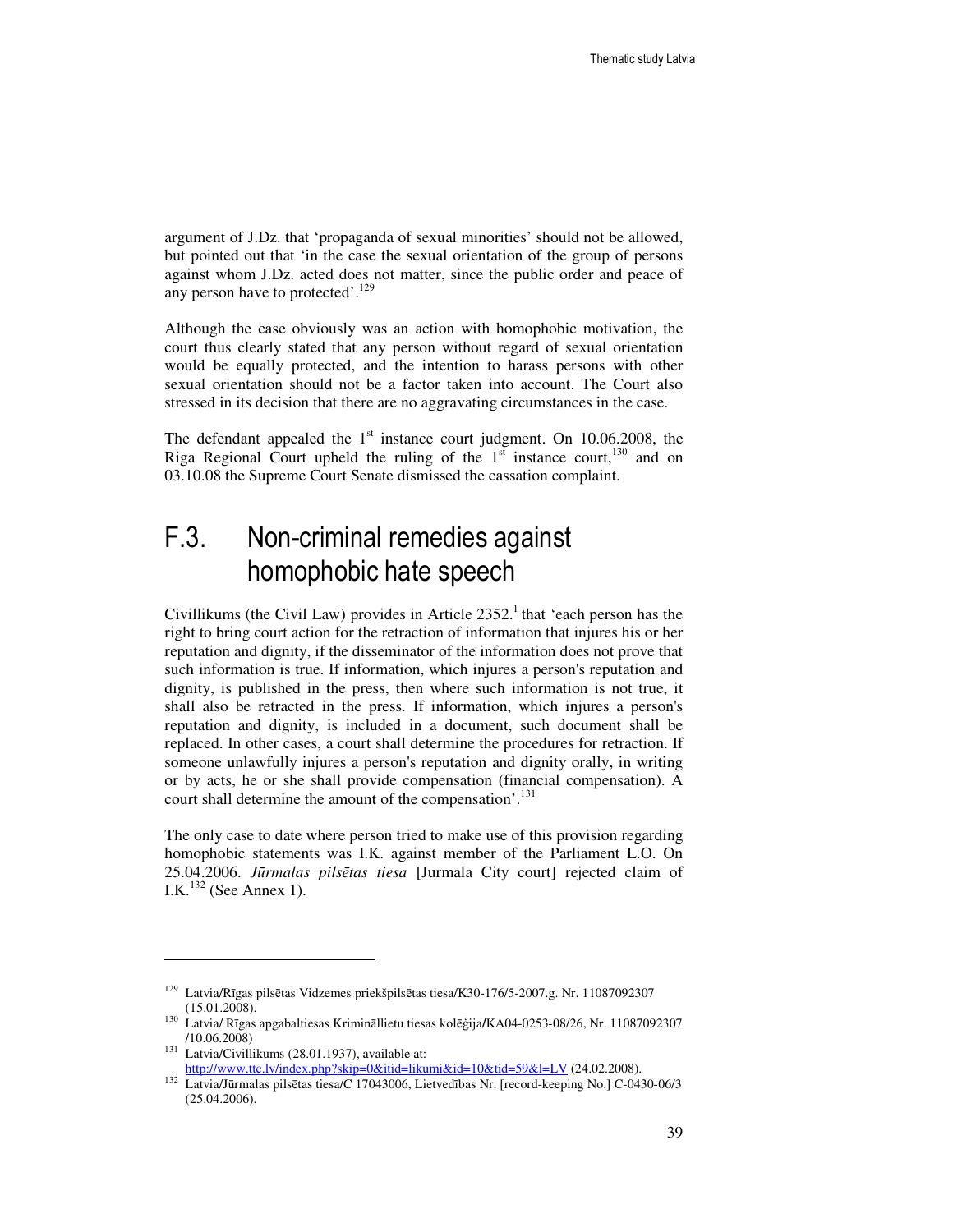## G. Transgender issues

There is no provision in Latvian legislation which could indicate whether discrimination of transgender people shall be dealt with as discrimination on the grounds of sexual orientation or as discrimination on the grounds of gender. However, following a recent judgement of Administrative court in a case on change of sex of a person in the birth register, it can be deduced that such discrimination will be more likely understood as discrimination on the grounds of gender.<sup>133</sup> One of the issues discussed in the case was about the person's possible discrimination in a situation where his/her appearance would not correspond to records in his/her identity documents. Although no legal provisions with regard to one or the other ground were involved in the discussion, the whole context related to possible discrimination on the ground of gender in different relationships with State authorities, as well as with society in general.

There is no explicit legal provision or court case with regard to transgender issues concerning anti-discrimination legislation under the Employment Directive 2000/78/EC, freedom of movement, asylum/subsidiary protection, family reunification, freedom of assembly, criminal law and hate speech, and, following information provided by relevant State authorities, they have not encountered such cases in their practice.<sup>134</sup> For these reasons it is not possible to conclusively explain how all legislation discussed in the remainder of the study could be applied in the context of transgender people at this stage. The most common answer to hypothetical questions to the state authorities is that the person will be treated as indicated in the record of gender in his/her official documents. The answer is indicative that there is not yet any awareness of potential problems relating to the issue.

The law does not regulate medical requirements for carrying out a gender reassignment operation. However, in practice medical practitioners require an opinion issued by a psychiatrist that the person who plans to undergo the operation does not suffer from mental disorder. In some cases medical practitioners require a complex opinion of practitioners of different medical specializations in addition to the opinion of the psychiatrist.<sup>135</sup>

On 18 August 2009, the Cabinet of Ministers approved amendments to the laws on Sexual and Reproductive Health and Civil Status Documents aimed at eliminating legal gaps concerning gender reassignment. The amendments were

<sup>133</sup> Latvia/Latvijas Republikas Augstākās tiesas Senāta Administratīvo lietu departaments/A42229505 SKA – 5/2008 (14.01.2008).

<sup>&</sup>lt;sup>134</sup> Letter No. 24/7-473 as of 13.02.2008 from the Head of OCMA to the Latvian Centre for Human Rights – with respect to freedom of movement, asylum/subsidiary protection and family reunification.

<sup>&</sup>lt;sup>135</sup> Information provided by Alliance of LGBT and their friends Mozaīka on 18.02.2008.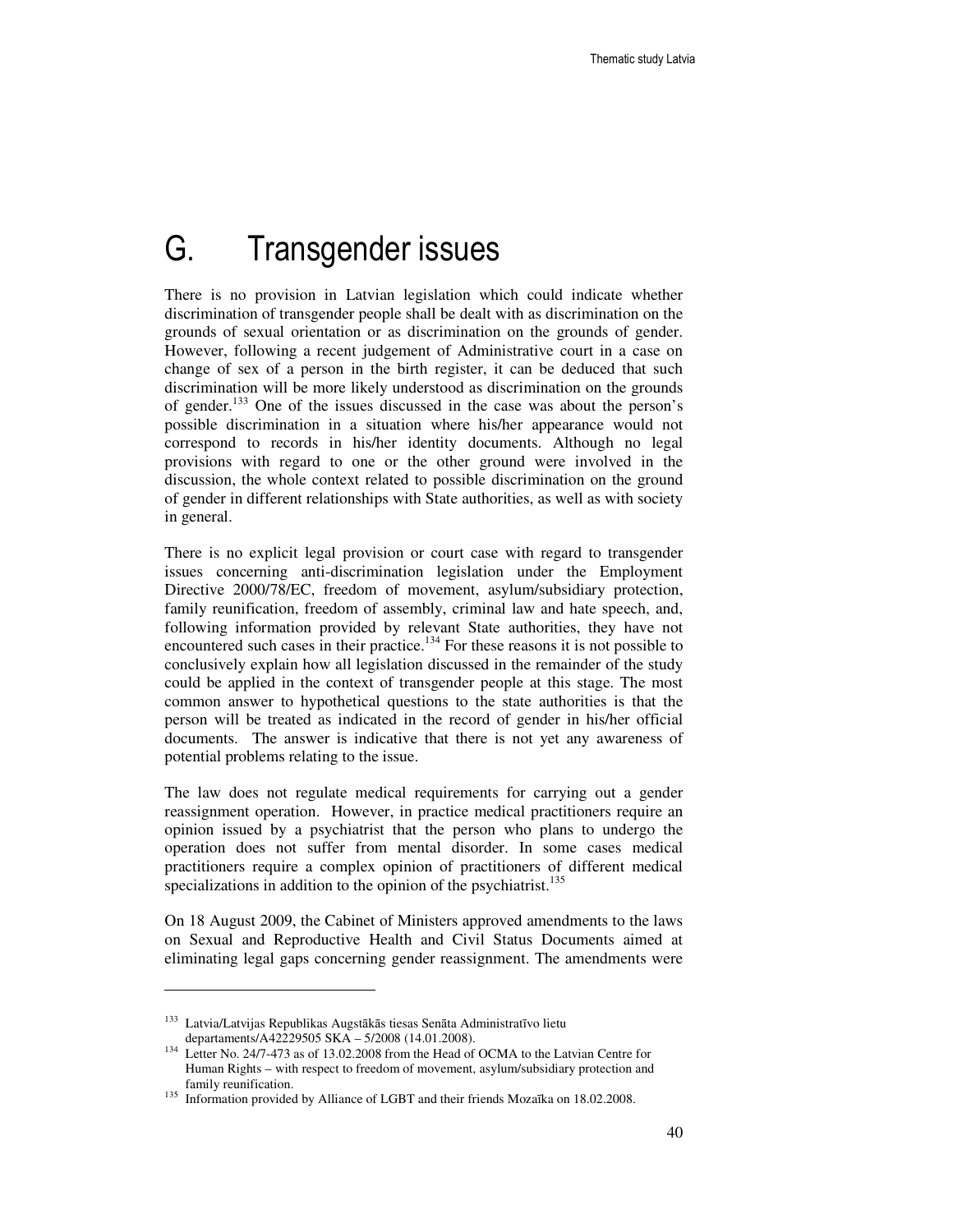drafted following the Supreme Court Senate Administrative Case Department judgment of 14 January 2008 concerning the refusal of the civil registry office to change entry to the person's birth register after the change of gender. The judgment highlighted the absence of legislative provisions that would determine criteria to be followed to establish whether gender reassignment has taken place in a legal sense.

The Sexual and Reproductive Health Law has been supplemented by a separate chapter VII "On Gender Reassignment". It provides for the authority to approve gender reassignment and scope of information to be included in its opinion.

Section 28 "On Doctors' Commission for Gender Reassignment" provides that for the establishment of the fact of gender reassignment a medical institution shall create a doctors' commission composed of two psychiatrists, a urologist, a gynaecologist, a childbirth specialist and, upon need, following the proposal of above doctors, - doctors of other specialities.<sup>136</sup> The amendments envisage that the doctors' commission will issue an opinion, indicating: 1) established diagnosis, 2) the date of the establishment of primary diagnosis, 3) information about the permanence of person's opinion to change gender, 4) information about the functional status of reproductive organs inherent to a person's biological sex."<sup>137</sup> Section 29 "On Person's Responsibility" provides for individual's responsibility for submitting medical documentation related to gender reassignment to the above commission.<sup>138</sup>

Transgender people can exercise their right to marry according to the gender indicated in their passport. Although there is no explicit requirement for a person changing gender to divorce before or after gender reassignment, according to Latvian law same-sex marriage is not permitted<sup>139</sup> and there is no legal regulation of civil partnership. To date there have been no cases in Latvia when a person who registered his/her change of gender would have been married.<sup>140</sup>

<sup>136</sup> Latvia/Likumprojekts 'Grozījumi Seksuālās un reproduktīvās veselības likumā [Draft Law 'Amendments to the Sexual and Reproductive Health Law, Section 28 para 1, available ar http://www.mk.gov.lv/doc/2005/TMLik\_160709\_dzim.2765.doc (05.01.2009)

<sup>137</sup> Latvia/Likumprojekts 'Grozījumi Seksuālās un reproduktīvās veselības likumā [Draft Law 'Amendments to the Sexual and Reproductive Health Law, Section 28, para 2, available ar http://www.mk.gov.lv/doc/2005/TMLik\_160709\_dzim.2765.doc (05.01.2009)

<sup>138</sup> Latvia/Likumprojekts 'Grozījumi Seksuālās un reproduktīvās veselības likumā [Draft Law 'Amendments to the Sexual and Reproductive Health Law, Section 29, available ar http://www.mk.gov.lv/doc/2005/TMLik\_160709\_dzim.2765.doc (05.01.2009)

<sup>&</sup>lt;sup>139</sup> Latvia/Civillikums (28.01.1937), Art. 35(2), available at: http://www.ttc.lv/index.php?skip=0&itid=likumi&id=10&tid=59&l=LV (24.02.2008).

<sup>140</sup> Information provided by the Deputy Head of the Register Office's Unit of the Department of Civil Registers of the Ministry of Justice Ms A. Akmentina on 22.02.2008.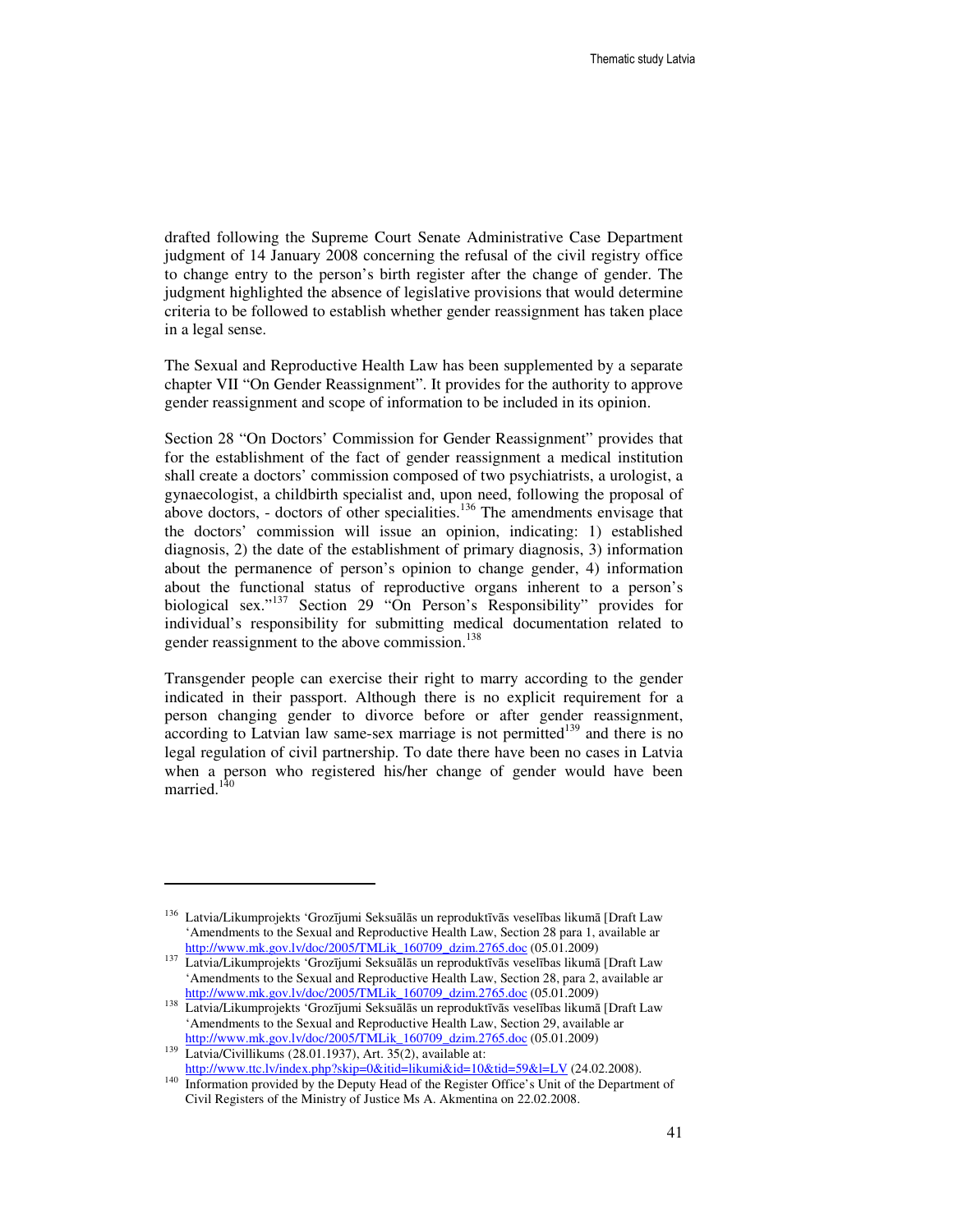## G.1. Change of gender/sex in the Birth Register

In early 2010 the Latvian law provision in force which indicates the possibility to change gender in a legal sense is Article 32 of the Civil Status Documents Law of 2005 which provides: '(1) An entry of the Birth Register shall be supplemented if the surname of a child is changed, if one of the parents changes his or her surname, given name, entry of ethnicity or citizenship (nationality), personal identity number, as well as if the sex of the child is changed, if the child is adopted, if the entry regarding the mother or the father of the child is annulled by a court judgment, if a court has revoked an adoption, if the parents of a foundling have become known. (2) An entry of the Birth Register shall be supplemented on the basis of the relevant submission, court judgment or administrative act'.<sup>141</sup>

Previously the same issue was similarly regulated by Article 33 of the Law on Civil Status Documents<sup>142</sup> and Instruction approved by Minister of Justice "On Civil Registration Records in Republic of Latvia" which provided that an entry of the Civil Register record shall be supplemented by amending or correcting on the basis of a decision of the Registry Office, relevant submission, court judgment or administrative act, and specified that administrative act shall be the basis of amending the Birth Register if it is necessary to amend it with a new form of name and surname, corresponding to the gender due to the change of gender.<sup>143</sup>

However, there is no clear and explicit legal regulation on the order for supplementing the Birth Register in case of change of gender. There is a lack of criteria for establishing that change of gender has taken place in a legal sense, and it is not defined which authority and on which grounds shall take decision to change a person's gender in the Birth register. Also, the procedure for applying to change the gender is not set, and it is not clear what kind of documentation shall be presented as proof for change of person's gender.

Lack of legal certainty leads to the situation where the Registry Office has developed practice not to take decision on change of entry on gender in the

<sup>&</sup>lt;sup>141</sup> Latvia/Civilstāvokļa aktu likums [Civil Status Documents Law ] (17.03.2005), Art. 32 Other Additions to the Birth Register, available at: http://www.ttc.lv/index.php?skip=180&itid=likumi&id=10&tid=59&l=LV (25.02.2008).

<sup>&</sup>lt;sup>142</sup> Latvia/Likums Par civilstāvokļa aktiem [Law on Civil Status Documents] (21.10.1993), not effective from 01.04.2005.

<sup>143</sup> Latvia/1998. gada 2. septembra instrukcija Par civilstāvokļa aktu reģistrāciju Latvijas Republikā [Instruction as of 02.09.1998 on registration of civil status documents in the Republic of Latvia], unofficial translation of Sections 130, 131. Not effective from 01.07.2005.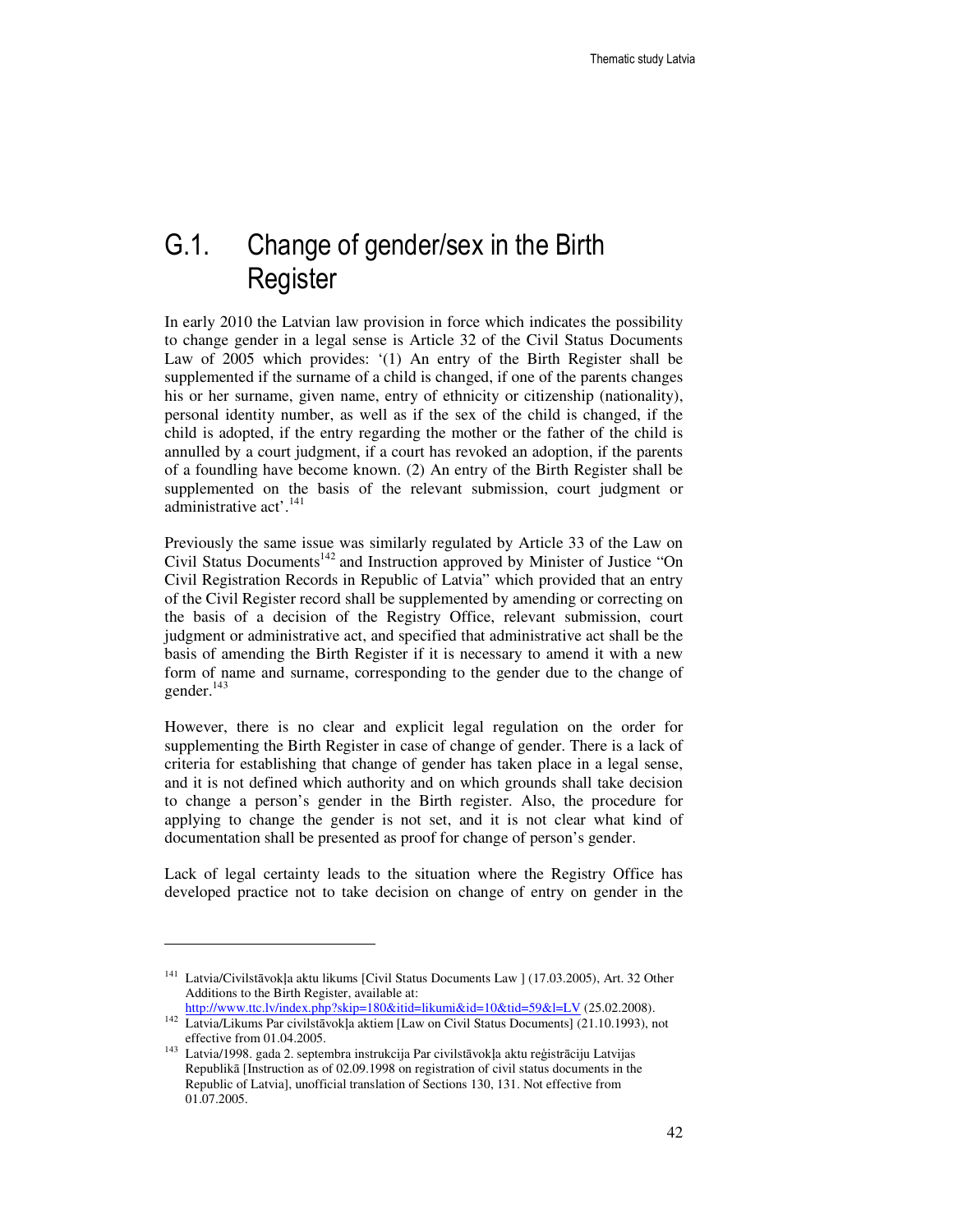Birth Register itself, but to ask the Ministry of Health to issue its conclusion with regard to any particular case.

Such an approach has resulted in different outcomes in similar cases depending on change of opinion within *Vesel*ī*bas ministrija* [Ministry of Health], thus leading to violation of the principle of confidence in legality of actions<sup>144</sup>, and possible violation of persons private life and obligation to protect sensitive data, as officials at the Ministry of Health are acquainted with sensitive information regarding a person without legal ground or consent of the person concerned.

In 2006-2009 the Administrative Court reviewed in all of its three instances a case where a person who applied to the Registry Office for change of entry on gender and was denied this on the ground that the gender reassignment had not been completed, asked for change of entry in the Birth Register and for moral compensation for humiliation and violation of private life by sending information to the Ministry of Health and requesting a certificate issued by medical practitioner or hospital on change of persons gender, as well as confirmation of the new gender.<sup>145</sup> (See Annex 1.) The Registry Office was ordered to change the entry on claimant's gender in the Birth Register, and issue a written apology to the claimant.

Following the judgment of the Supreme Court Senate Administrative Case Department, on 18 August 2009, the Cabinet of Ministers approved amendments to the laws on Sexual and Reproductive Health and Civil Status Document Law on the procedure of adding changes to the birth register in connection with gender reassignment.

Amendments to the Civil Status Document Law provide that "the entry to the Birth Register shall be supplemented if an adult changes his/her sex. The Birth Register entry shall be supplemented, on the basis of an application by an unmarried adult, and the opinion of physicians' commission established in the medical institution according to the procedure prescribed by legislative acts on sexual and reproductive health, if it includes the following information: 1) diagnosis "transsexualism"; 2) the date of the establishment of primary diagnosis, from which at least one year has elapsed; 3) information about the permanence of person's opinion to change gender, 4) statement of loss of functionality of reproductive organs inherent to person's biological sex."<sup>146</sup> Information about change of gender shall have to be included in the supplementary section of entries of relevant register and will have to be signed

<sup>&</sup>lt;sup>144</sup> Latvia/Administratīvā procesa likums [Administrative Procedure Law] (25.10.2001), Art.10, available at: http://www.likumi.lv/doc.php?id=55567&menu\_body=KDOC (25.02.2008).

<sup>145</sup> Latvia/Latvijas Republikas Augstākās tiesas Senāta Administratīvo lietu departaments/A42229505 SKA-5/2008 (14.01.2008).

<sup>146</sup> Latvia/Likumprojekts 'Grozījumi Civilstāvokļa aktu likumā' [Draft Law 'Amendments to the Civil Status Document Law'], Section 32 para 2, available at http://www.mk.gov.lv/doc/2005/TMLik\_120809\_CAL.2764.doc (06.01.2010)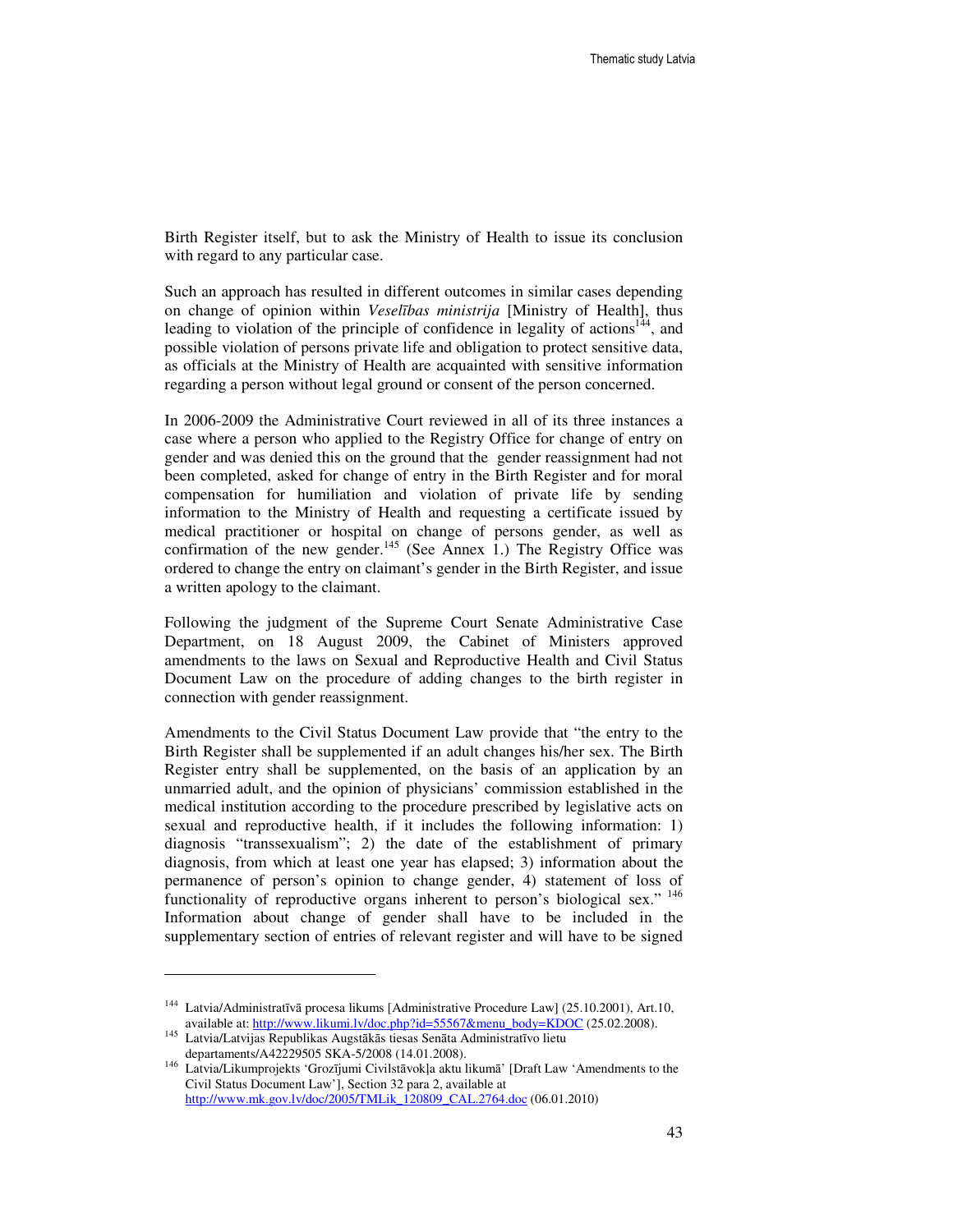by the person who has requested to supplement the entry, and the head of the registry department.<sup>147</sup>

The annotation to the draft amendments to both laws further specifies that amendments to the Regulations Nr 904 of 29 November 2005 'Regulations on order of civil records registration, samples of civil records registries, order and terms of storage of the registries, as well as samples of the documents, which are issued on the basis of registries' records' will be submitted for announcement at the Meeting of State Secretaries for review following the adoption of amendments to the laws on Civil Status Documents and Sexual and Reproductive Health in the  $2<sup>nd</sup>$  reading in the Saeima.

The amendments were reviewed by the Saeima in the first reading on 12.11.2009 creating heated, at times prejudiced debates about transsexualism. Members of Parliament from Latvia's First Party, known for their staunch support of traditional family and also not infrequent homophobic attitudes, heavily criticised the amendments for failing to introduce stricter criteria such as the requirement authorising courts or other state administrative bodies to establish the fact of gender reassignment, citing examples of various European countries, and thus questioning the competence of physicians' commission. The draft amendments were decried as 'overly liberal.'<sup>14</sup>

With 38 votes 'for', 30 – 'against' and 14 'abstentions' the draft amendments did not receive the required majority to be adopted in the first reading and have been sent back to the working group, which drafted the amendments, for elaboration.

Change of name is regulated by the Regulation of the Cabinet of Ministers "Regulations on order of civil records registration, samples of civil records registries, order and terms of storage of the registries, as well as samples of the documents, which are issued on the basis of registries' records".<sup>149</sup> Section 120.4.4 of the Regulations states that 'form of name and surname corresponding to person's gender shall be entered into record in case of change of gender on basis of an administrative act [about change of person's gender in the Birth Register]'.<sup>150</sup> The current Regulations do not set specifically whether the person has a right to indicate a name he/she would like to have after change of gender or whether the Registry Office authority simply modifies endings of the name

<sup>&</sup>lt;sup>147</sup> Latvia/Likumprojekts 'Grozījumi Civilstāvokļa aktu likumā' [Draft Law 'Amendments to the Civil Status Document Law'], Section 41 para 5, available at http://www.mk.gov.lv/doc/2005/TMLik\_120809\_CAL.2764.doc (06.01.2010)

<sup>&</sup>lt;sup>148</sup> Transcript of parliamentary session of 9 November 2009, available at

http://www.saeima.lv/steno/Saeima9/091112/st091112.htm (07.01.2010) <sup>149</sup> Latvia/MK noteikumi Nr. 904 "Noteikumi par civilstāvokļa aktu reģistrācijas kārtību,

civilstāvokļa aktu reģistru paraugiem, reģistru glabāšanas kārtību un termiņiem, kā arī to dokumentu paraugiem, kurus izsniedz, pamatojoties uz reģistru ierakstiem" (29.11.2005), available at: http://www.likumi.lv/doc.php?id=122684&mode=DOC (25.02.2008).

<sup>&</sup>lt;sup>150</sup> Unofficial translation of Section 120.4.4.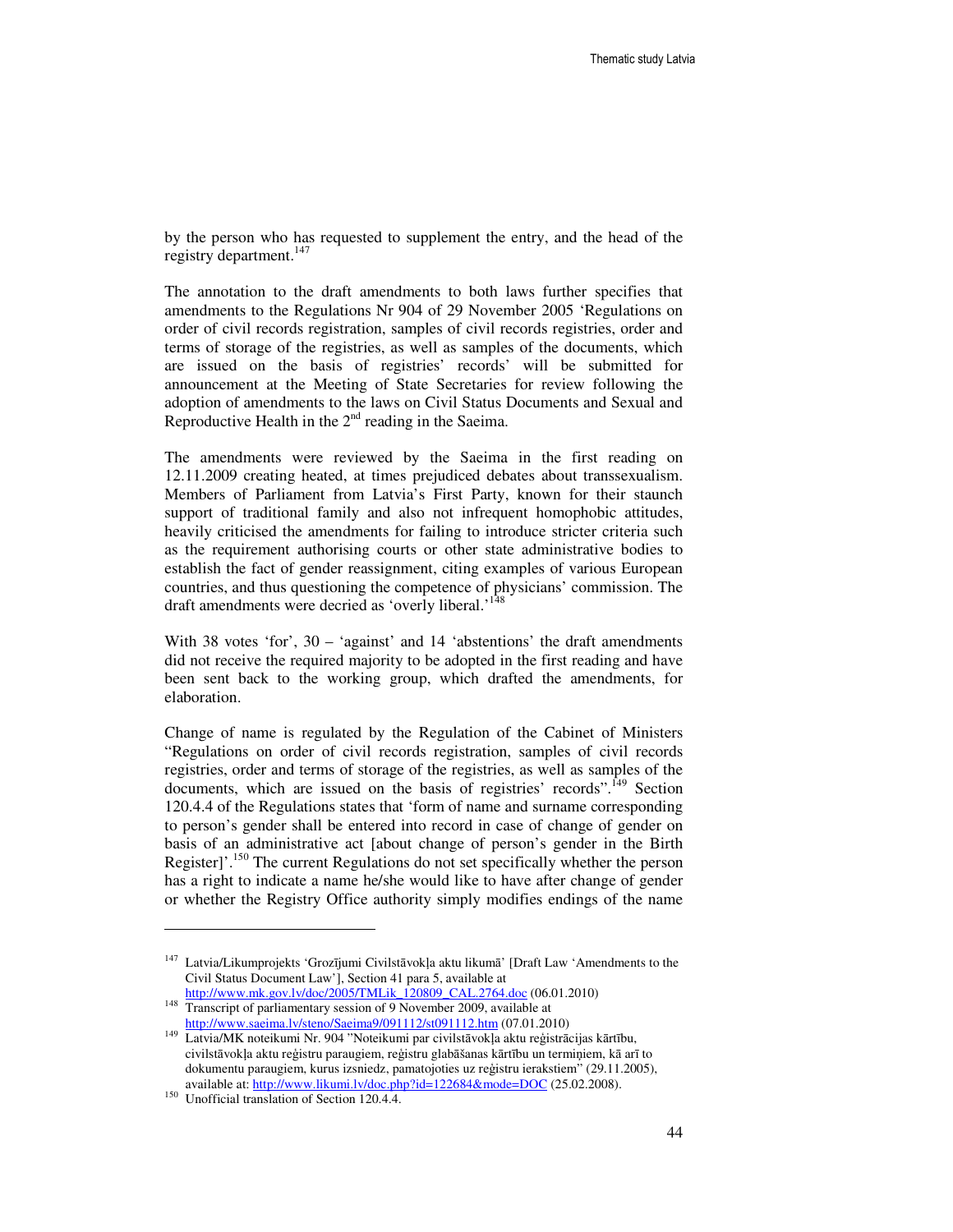the person had before the change of gender, as according to Latvian grammar endings of names differs depending on gender.<sup>151</sup> Amendments to Regulations are to be adopted after the approval by the Saeima of the Laws on Civil Status Documents and Sexual and Reproductive Health. In the past in practice, according to information provided by Tieslietu ministrijas Dzimtsarakstu departmenta Dzimtsarakstu nodaļa [Register Office's Unit of the Department of Civil Registers of the Ministry of Justice] the Registry Office simply changed the ending and thereby gender of the name which the person had before the change of gender. In many cases the name created in such way sounded unusual for the acquired gender. The person can later apply for change of name according to the Law on the Change of a Given Name, Surname and Ethnicity Record.<sup>15</sup>

On 8 April 2009 the Saeima (parliament) adopted the Law on the Change of a Name, Surname and Ethnicity Entry. The Law now explicitly provides that the change of name and surname is permitted following gender reassignment. Section 2 on Reasons of Change of Name and Surname provide that "a citizen of Latvia, a non-citizen or a person who has been granted the status of a stateless person may change the name and the surname (name and surname) if she/he has reached the age of 15 and, if one of the following reasons exists: [..] 6) a person has changed gender.<sup>153</sup> The previous law in force did not explicitly include gender reassignment among reasons for the change of name and surname, but was covered under "other reasons if deemed relevant by the Director of Department of Registry Office."

<sup>151</sup> E.g., -a, -e for female names, -s, -is for male names.

<sup>152</sup> Latvia/Likums Par vārda, uzvārda un tautības ieraksta maiņu [Law on the Change of a Given Name, Surname and Ethnicity Record] (15.06.1994), available at: http://www.likumi.lv/doc.php?id=57418&mode=KDOC (25.02.2008).

<sup>153</sup> Latvia/ Vārda, uzvārda un tautības ieraksta maiņas likums [Law on the Change of Name, Surname and Ethnicity Entry] (08.04.2009), Section 2 para 6, available at http://www.vestnesis.lv/index.php?menu=doc&id=191209 (05.02.2010)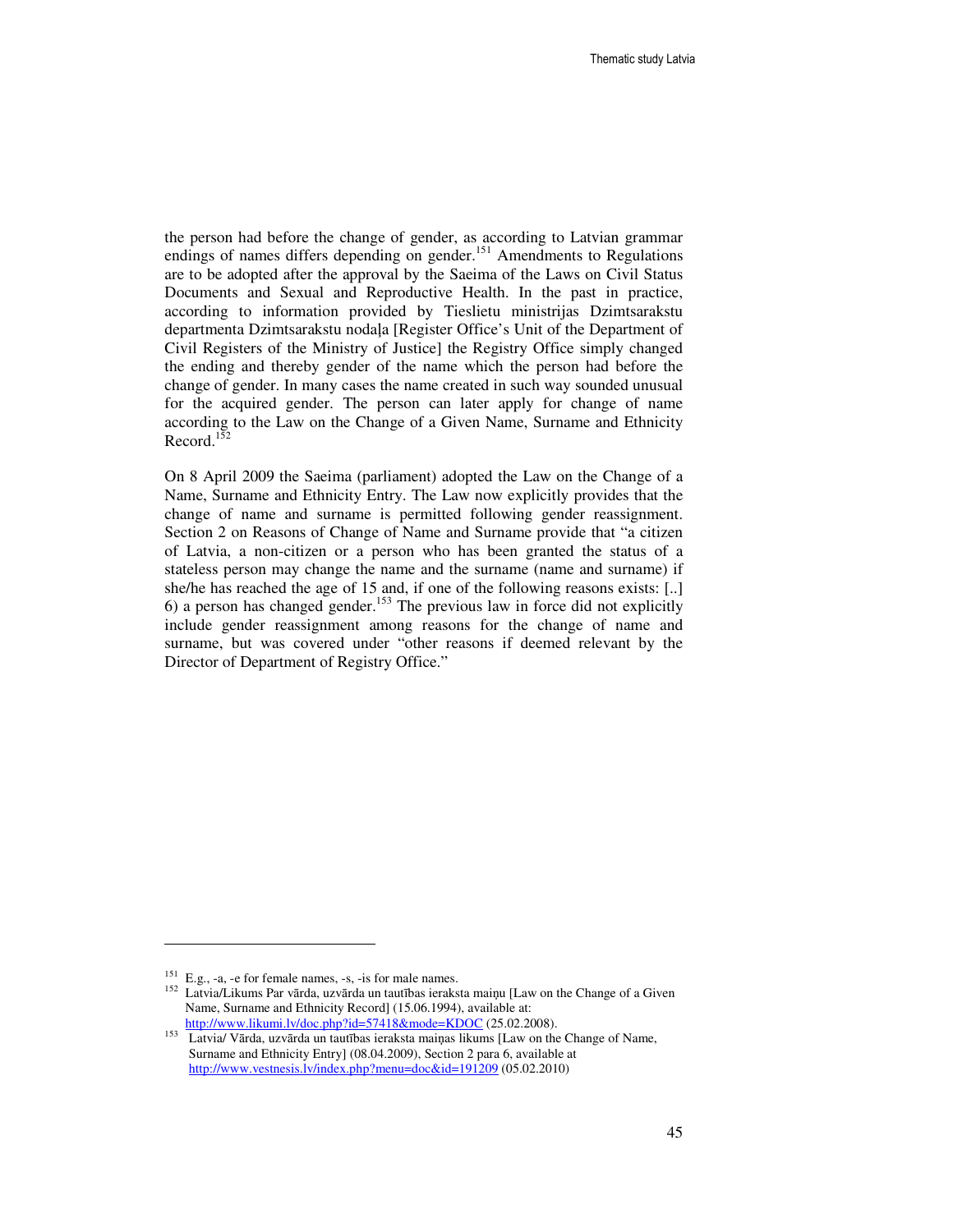## H. Miscellaneous

In 04.2007, a legal services firm published an advertisement in Daugavpils (regional city in Latvia) local newspaper offering a 50 per cent discount to Russian speakers and refusing legal services to sexual minorities. The *Pat*ē*r*ē*t*ā*ju ties*ī*bu aizsardz*ī*bas centrs* (PTAC) [Centre for Protection of Consumer Rights (CPCR)] concluded that the advertisement is discriminatory and fined the publisher the amount of Ls 1,500 (~EUR 2,134) under the Latvian Administrative Violation Code.<sup>154</sup> The *Ties*ī*bsarga birojs* [Ombudsman's Office] had also concluded that the advertisement differentiated individuals on the grounds of race, ethnicity and sexual orientation; therefore the advertisement is discriminatory and should not be published. The Ombudsman's Office also referred to the Race Equality Directive.<sup>155</sup> The publisher appealed the decision in the *Administrat*ī*v*ā *rajona tiesa* [Administrative District Court]. The case was reviewed on 5 June 2009. <sup>156</sup> The defendant did not contest that the advertisement was discriminatory, but denied the fact that the company had disseminated the advertisement and questioned whether the sanction had been imposed in compliance with the requirements of Latvian Administrative Violations Code. The Administrative District Court concluded there was sufficient evidence that the defendant had disseminated the ad and the fine had been imposed in compliance with the relevant code.The decision has been appealed and has been scheduled for hearing in *Administrat*ī*v*ā *apgabaltiesa* [Administrative Regional Court] for 09.06.2010.

After the adoption of the decision of the European Court of Human Rights in the case of E.B. v France, discussion arose in Latvia about the adoption of a child by homosexual couples or individuals. Although the Constitution of Latvia defines marriage as the union between a man and a woman and also obliges the state to protect the family, there is no definition of family in Latvian law. The Latvian Civil Law provides that '(p)ersons who are not married to each other may not adopt one and the same child'.<sup>158</sup> However, the Civil Law allows adoption not only to married couples but also for a single person.<sup>159</sup> According to the civil servant responsible for adoption issues at the Ministry of Family and Children's Affairs, in 2007 approximately 20% of adoptions were by single parents (in fact, single mothers), and since the procedures do not foresee considering sexual orientation among the factors analysed when

<sup>&</sup>lt;sup>154</sup> The Decision of the Centre for the Protection of Consumer Rights No E04-DAU-154, Daugavpils, 14.08.2007

<sup>&</sup>lt;sup>155</sup> Information provided by the Ombudsman's Office on 30.01.2008.

<sup>&</sup>lt;sup>156</sup> Information provided by the Administrative District Court on 31.01.2008.

<sup>158</sup> Latvia/Civillikums (28.01.1937), Art. 166, available at: http://www.ttc.lv/index.php?skip=0&itid=likumi&id=10&tid=59&l=LV (24.02.2008).

<sup>159</sup> Latvia/Civillikums (28.01.1937), available at: http://www.ttc.lv/index.php?skip=0&itid=likumi&id=10&tid=59&l=LV (24.02.2008).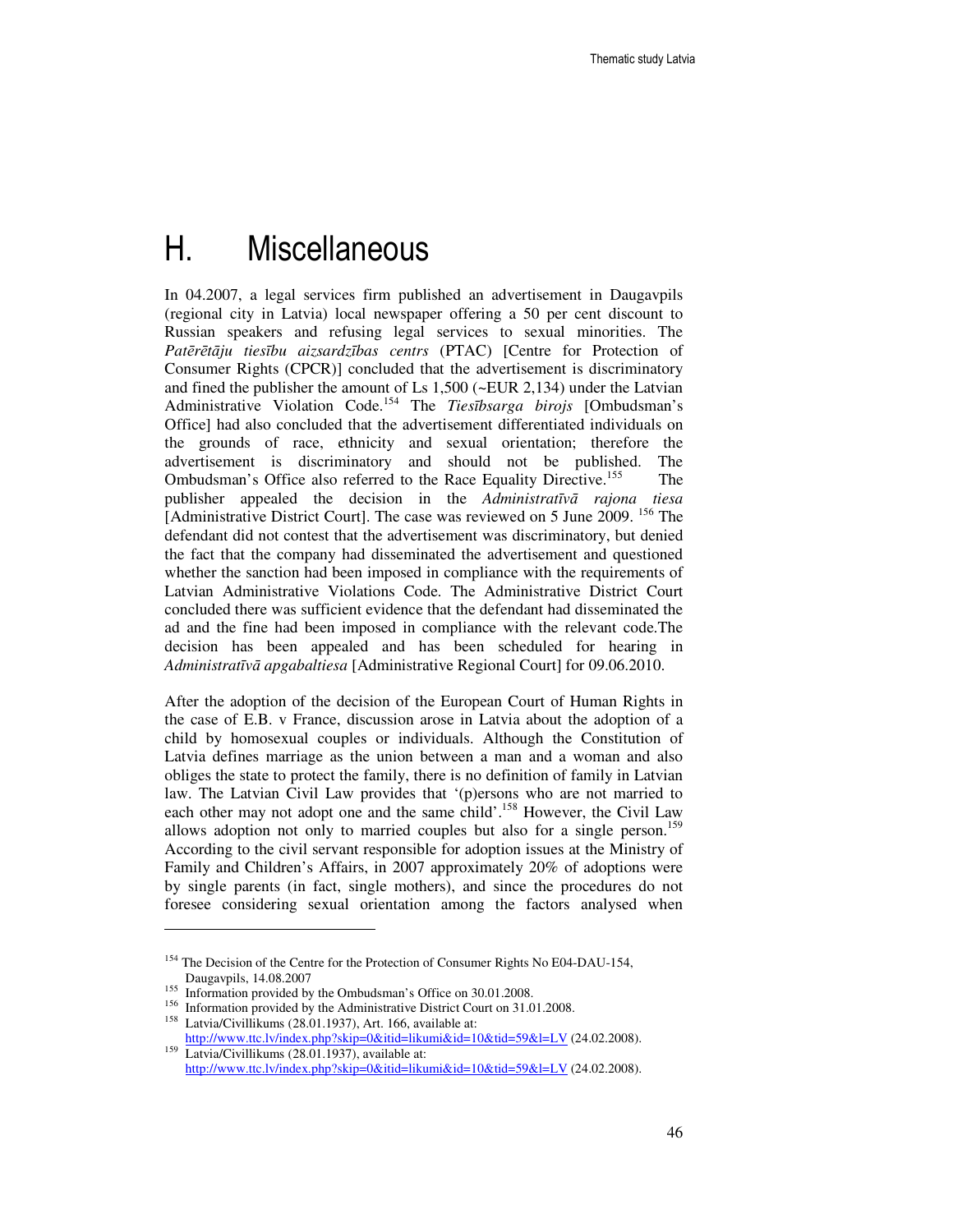establishing the suitability of the potential parent for adopting a child, there is no way of telling whether in practice in Latvia adoption by a homosexual single parent has ever taken place.

There are no laws, including draft laws, which would be similar or comparable to the Lithuanian Law on the Protection of Minors against the Detrimental Effects of Public Information.

As, according to the authorities there has been no asylum seeker on the grounds of sexual orientation during the period under review, there is no information about asylum procedure such as 'phallometry'.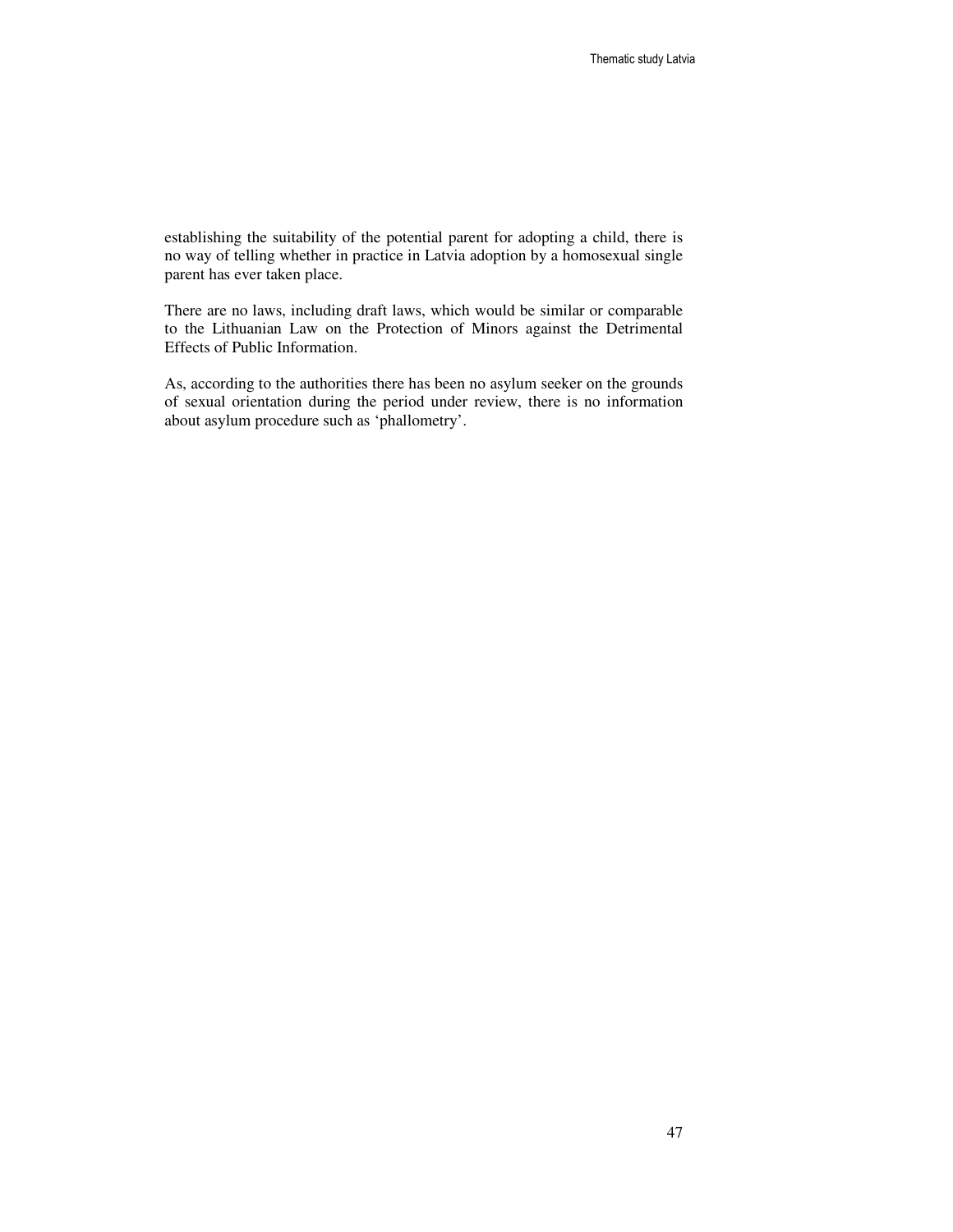# I. Good practices

There are no new legal provisions and legal interpretations in Latvian legal system, which could be presented as good practice to tackle homophobia and/or discrimination on the ground of sexual orientation and/or of trans-gender people, which are innovative and could serve as models for other Member states and the European Union institutions in this context.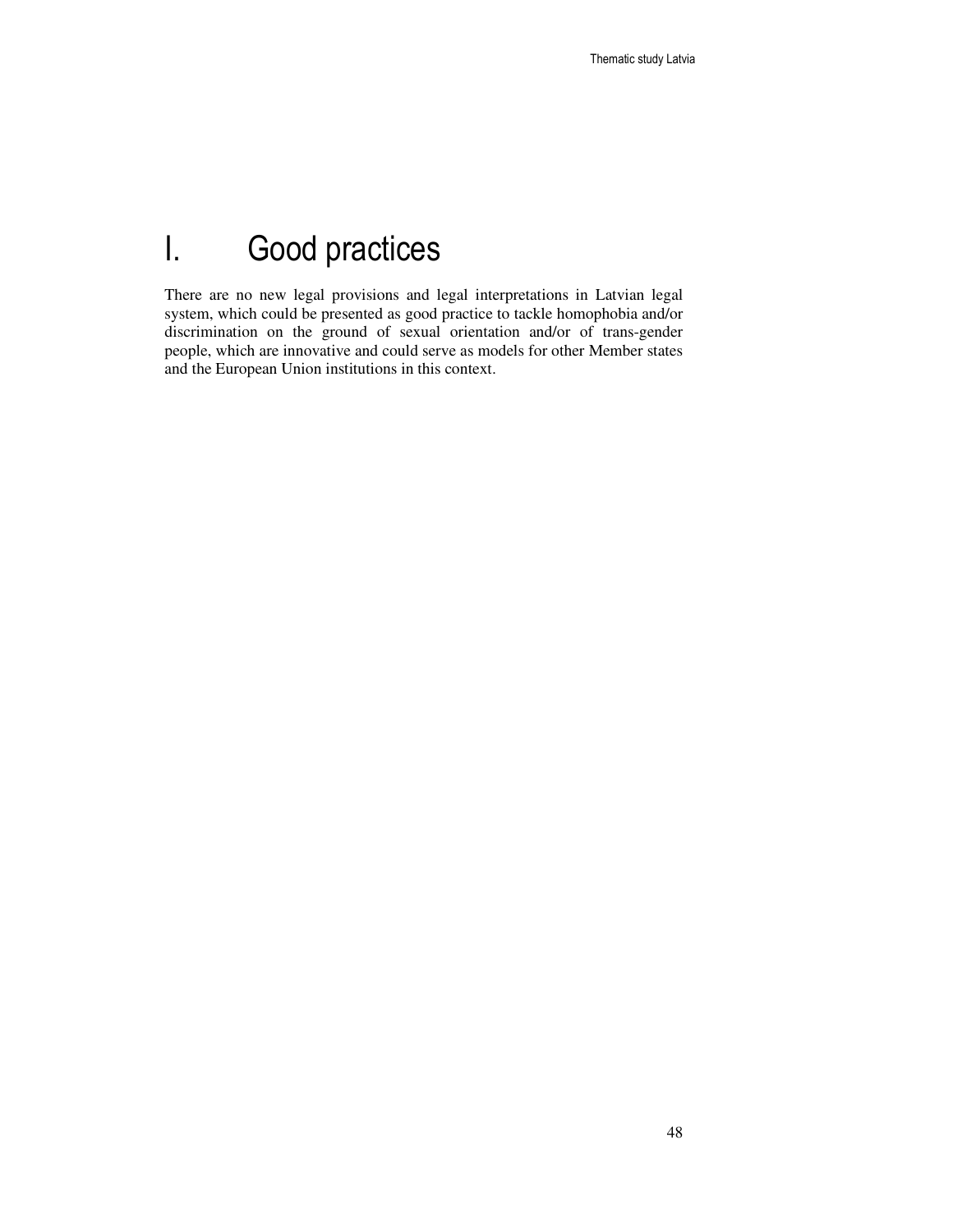# Annex 1 – Case law

| Māris Sants vs Riga School of Cultures                                                                                                                                                                                                                                                                                                                                                                                                                                                                                                                                                                                                                       |
|--------------------------------------------------------------------------------------------------------------------------------------------------------------------------------------------------------------------------------------------------------------------------------------------------------------------------------------------------------------------------------------------------------------------------------------------------------------------------------------------------------------------------------------------------------------------------------------------------------------------------------------------------------------|
| 29.04.2005, 08.06.2006, 09.10.2006.                                                                                                                                                                                                                                                                                                                                                                                                                                                                                                                                                                                                                          |
| Rīgas pilsētas Ziemeļu rajona tiesa [Riga City Ziemeļi District Court], case No. C32242904047505<br>C-475/3; Rīgas apgabaltiesa [Riga Regional Court], case No. C32242904 CA-1096/2, Latvijas Republikas<br>Augstākās tiesas Senāts [Senate of the Supreme Court of the Republic of Latvia], case No. SKC-796 2006. gads.                                                                                                                                                                                                                                                                                                                                    |
| A teacher with a degree in theology submitted a claim to the Riga City Ziemeli District Court against the Riga<br>School of Cultures (a public secondary school) alleging discrimination on the grounds of sexual orientation after<br>the school decided not to hire him for a position of teacher of history of religion, which had been advertised in the<br>press. The plaintiff contended that the applicant who was hired did not possess better professional qualifications<br>and that his homosexuality was the main reason why his application was turned down.                                                                                    |
| The first instance court reasoned that the school had to evaluate qualifications and work experience of the applicant<br>to the job by inviting him to the job interview, as the competition to the vacancy was announced. The fact that the<br>school refused to do so but hired less qualified person after some time can be considered as proof of discrimination.<br>The second instance court reasoned that the labour contract with another applicant could be concluded orally before<br>the plaintiff applied for the vacancy. However, the second instance court did not take into account the obligation to<br>apply the shift of burden of proof. |
|                                                                                                                                                                                                                                                                                                                                                                                                                                                                                                                                                                                                                                                              |

#### Chapter A, the interpretation and/or implementation of Employment Equality Directive 2000/78/EC, case 1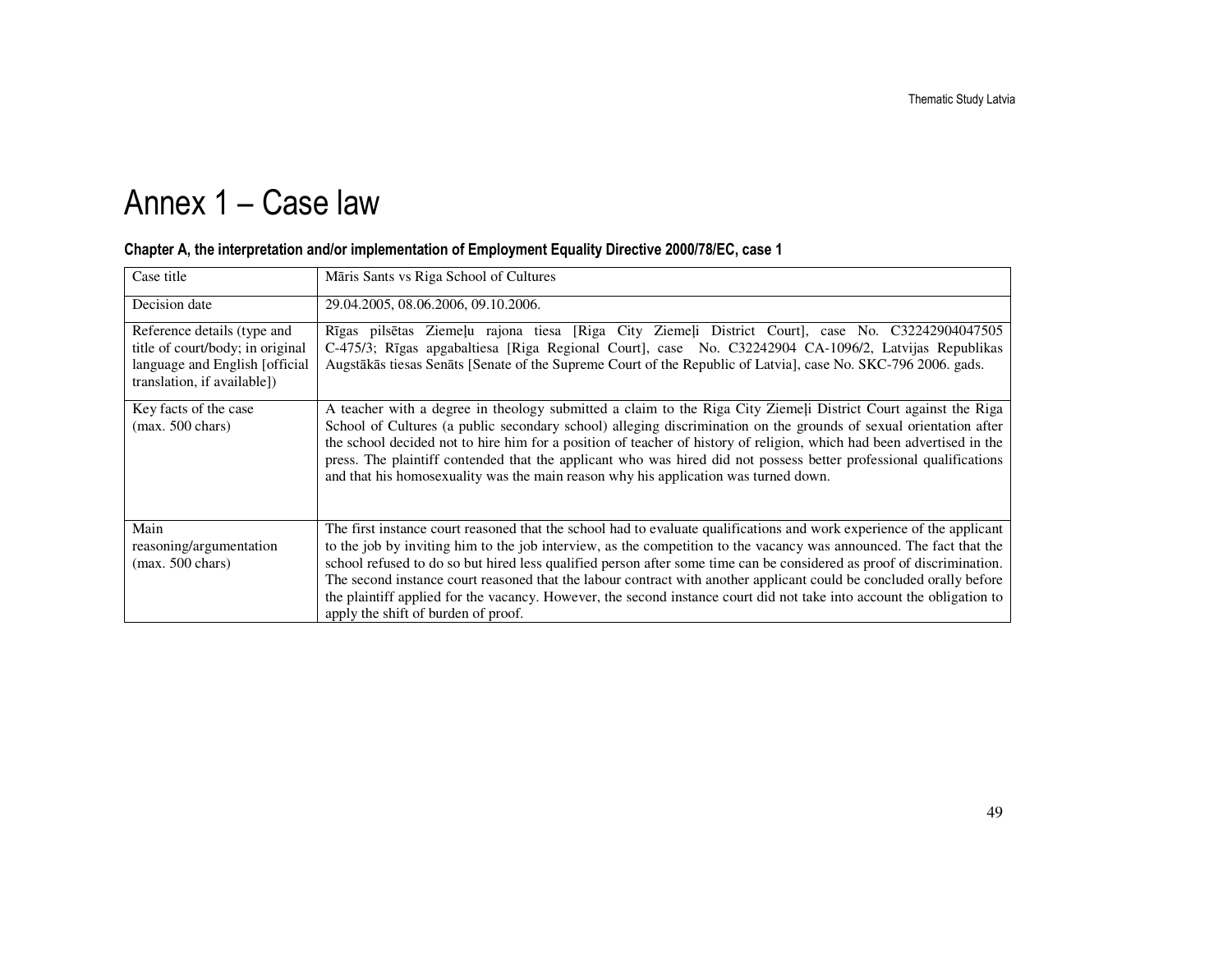| Key issues (concepts,         | The first instance court interpreted the Labour Law in the light of the Employment Directive 2000/78/EC and took           |
|-------------------------------|----------------------------------------------------------------------------------------------------------------------------|
| interpretations) clarified by | into account that the shift of burden of proof has to be applied in discrimination cases. The first instance court         |
| the case (max. 500 chars)     | found discrimination on the ground of sexual orientation, although this ground was not explicitly listed in the            |
|                               | Labour Law at that time. The court considered that it is determined under 'other grounds', as the list of prohibited       |
|                               | grounds of discrimination laid down by the Labour Law was not exhaustive. The court found that the employer had            |
|                               | directly discriminated against the plaintiff by not inviting him to interview on knowing his sexual orientation.           |
| Results (sanctions) and key   | The first instance court awarded the plaintiff moral compensation of 2000 Lats (approx. 2850 Euro) as a 'just,             |
| consequences or implications  | proportionate, and effective remedy for non-pecuniary damage in cases of discrimination, in order to foster and            |
| of the case (max. 500 chars)  | create a just working environment'. The plaintiff's claim for lost income of 960 Lats (approx. 1330 Euro) was not          |
|                               | satisfied.                                                                                                                 |
|                               | However, the appeal instance court ruled that there were objective reasons for non-hiring of plaintiff and refused         |
|                               | his claim. The cassation instance court realized that the cassation claim does not contain grounds for reviewing it.       |
|                               | At the moment, a communication relating to that case is submitted to the UN Human Rights Committee.                        |
|                               | Since it was the first court case on ground of sexual orientation, it had a notable impact to interpretation of            |
|                               | legislation, as well as to sense of society about the issue. It is believable that failure to prove the discrimination led |
|                               | to the situation that it is still the only case where person discriminated on ground of sexual orientation has turned to   |
|                               | the court.                                                                                                                 |

#### Chapter A, the interpretation and/or implementation of Employment Equality Directive 2000/78/EC, case 2

| Case title                                                                                                                        | Decision of Pateretaju tiesību aizsardzības centrs (PTAC) [Centre for Protection of Consumer Rights (CPCR)]                     |
|-----------------------------------------------------------------------------------------------------------------------------------|---------------------------------------------------------------------------------------------------------------------------------|
|                                                                                                                                   | against "Dinaburg Media Group" Ltd.                                                                                             |
| Decision date                                                                                                                     | 14.08.2007.                                                                                                                     |
| Reference details (type and<br>title of court/body; in original<br>language and English [official]<br>translation, if available]) | Decision of Pateretaju tiesību aizsardzības centrs (PTAC) [Centre for Protection of Consumer Rights (CPCR)] No.<br>E04-DAU-154. |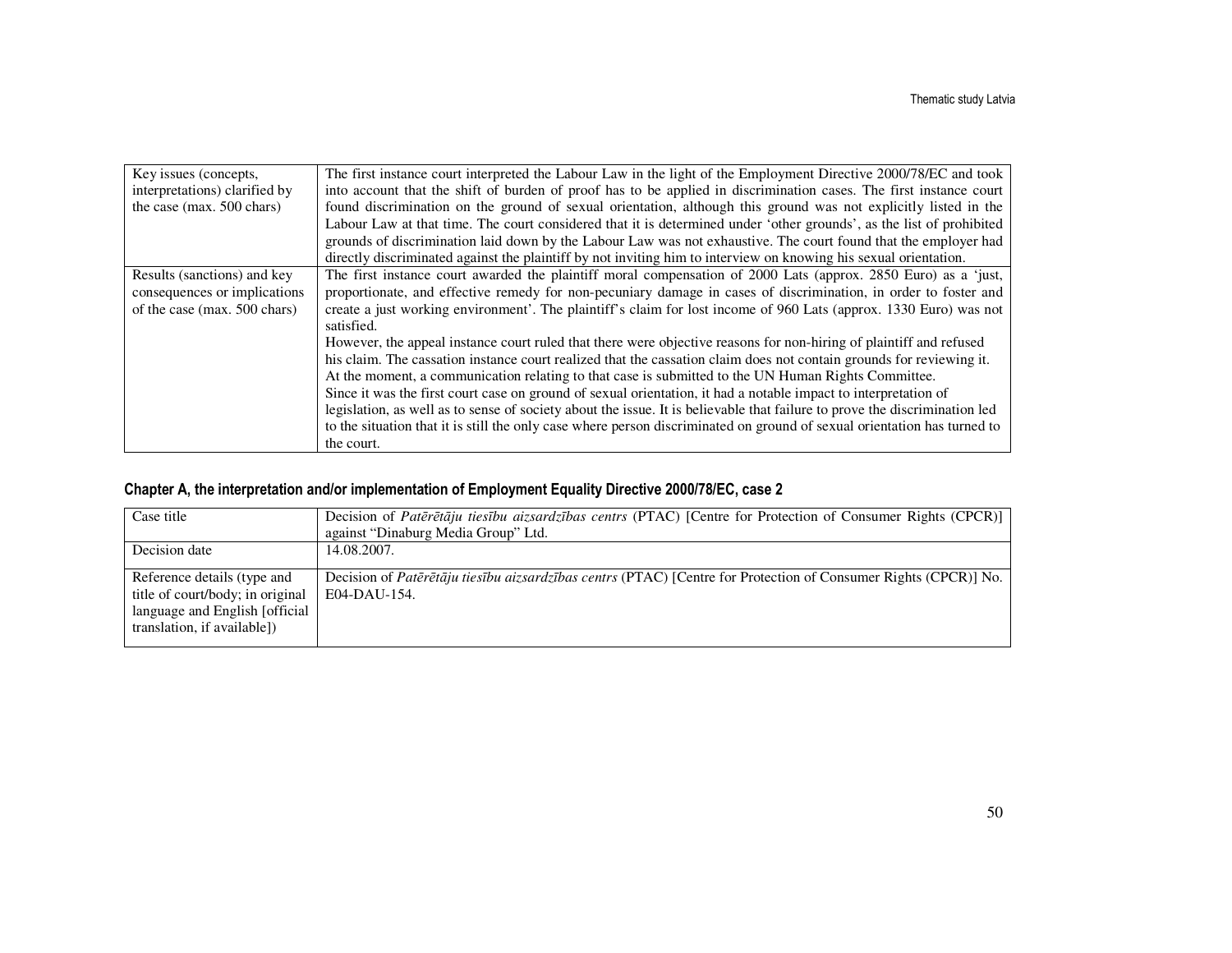| Key facts of the case<br>$(max. 500 \text{ chars})$                                         | A legal services firm "Andrejev I tovarishchi" published an advertisement in Daugavpils (regional city in Latvia)<br>local newspaper offering a 50 per cent discount to Russian speakers and refusing legal services to sexual<br>minorities. The Pateretaju tiesību aizsardzības centrs (PTAC) [Centre for Protection of Consumer Rights (CPCR)]<br>concluded that the advertisement is discriminatory and fined the publisher "Dinaburg Media Group" Ltd. the<br>amount of Ls 1,500 (~EUR 2,134) under the Latvian Administrative Violation Code, Art. $166^{13}$ which sets<br>sanctions for breach of regulations on advertising and commercial practice. In the decision the CPCR referred to<br>the letter of the Tiesībsarga birojs [Ombudsman's Office] where the advertisement was evaluated as<br>discriminatory.                                                                                                                                                                                                                                                                     |
|---------------------------------------------------------------------------------------------|-------------------------------------------------------------------------------------------------------------------------------------------------------------------------------------------------------------------------------------------------------------------------------------------------------------------------------------------------------------------------------------------------------------------------------------------------------------------------------------------------------------------------------------------------------------------------------------------------------------------------------------------------------------------------------------------------------------------------------------------------------------------------------------------------------------------------------------------------------------------------------------------------------------------------------------------------------------------------------------------------------------------------------------------------------------------------------------------------|
| Main<br>reasoning/argumentation<br>$(max. 500 \text{ chars})$                               | At first, the CPCR concluded that the information published in the newspaper is an advertisement in the sense of<br>the Advertising Law, being an announcement associated with economic or professional activity, intended to<br>promote the popularity of or demand for goods or services. The Advertising Law, Art. 4 (2) prohibits to express in<br>advertising discrimination against a person due to his/her race, skin colour, gender, age, religious, political or other<br>convictions, national or social origin, financial status or other circumstances.<br>With regard to the refusal to provide legal services to sexual minorities, the CPCR concluded that, as the<br>Constitution of Latvia stipulates that '[a]ll human beings in Latvia shall be equal the law and the courts. Human<br>rights shall be realised without discrimination of any kind' and the Advertising law prohibits discriminatory<br>advertising also on other grounds than those explicitly mentioned in the law], the advertisement shall be considered<br>as discriminatory towards sexual minorities. |
| Key issues (concepts,<br>interpretations) clarified by<br>the case (max. 500 chars)         | The CPCR in its decision cited the letter of the Ombudsman's Office which referred to the Race directive with<br>regard to discrimination on ground of ethnic origin and to the decisions of the European Court of Human Rights<br>(Lustig-Prean & Beckett and Smith &Grady) with regard to discrimination on ground of sexual orientation, and<br>evaluated the advertisement as discriminatory. The CPRC also pointed out that the publisher's breach of the law<br>was significant, as it has infracted fundamental values important in a democratic society. By publishing the<br>discriminatory advertisement a negative opinion and negative attitude towards sexual minorities is propagated in<br>society.                                                                                                                                                                                                                                                                                                                                                                              |
| Results (sanctions) and key<br>consequences or implications<br>of the case (max. 500 chars) | The CPCR fined the publisher "Dinaburg Media Group" Ltd. the amount of Ls 1,500 (~EUR 2,134) pointing out<br>that the sanction has the aim to deter persons involved in distribution of advertisement from this administrative<br>offence and from repeating of such an offence. The publisher appealed the decision in the Administratīvā rajona<br><i>tiesa</i> [Administrative District Court] which to date has not reviewed the case.                                                                                                                                                                                                                                                                                                                                                                                                                                                                                                                                                                                                                                                      |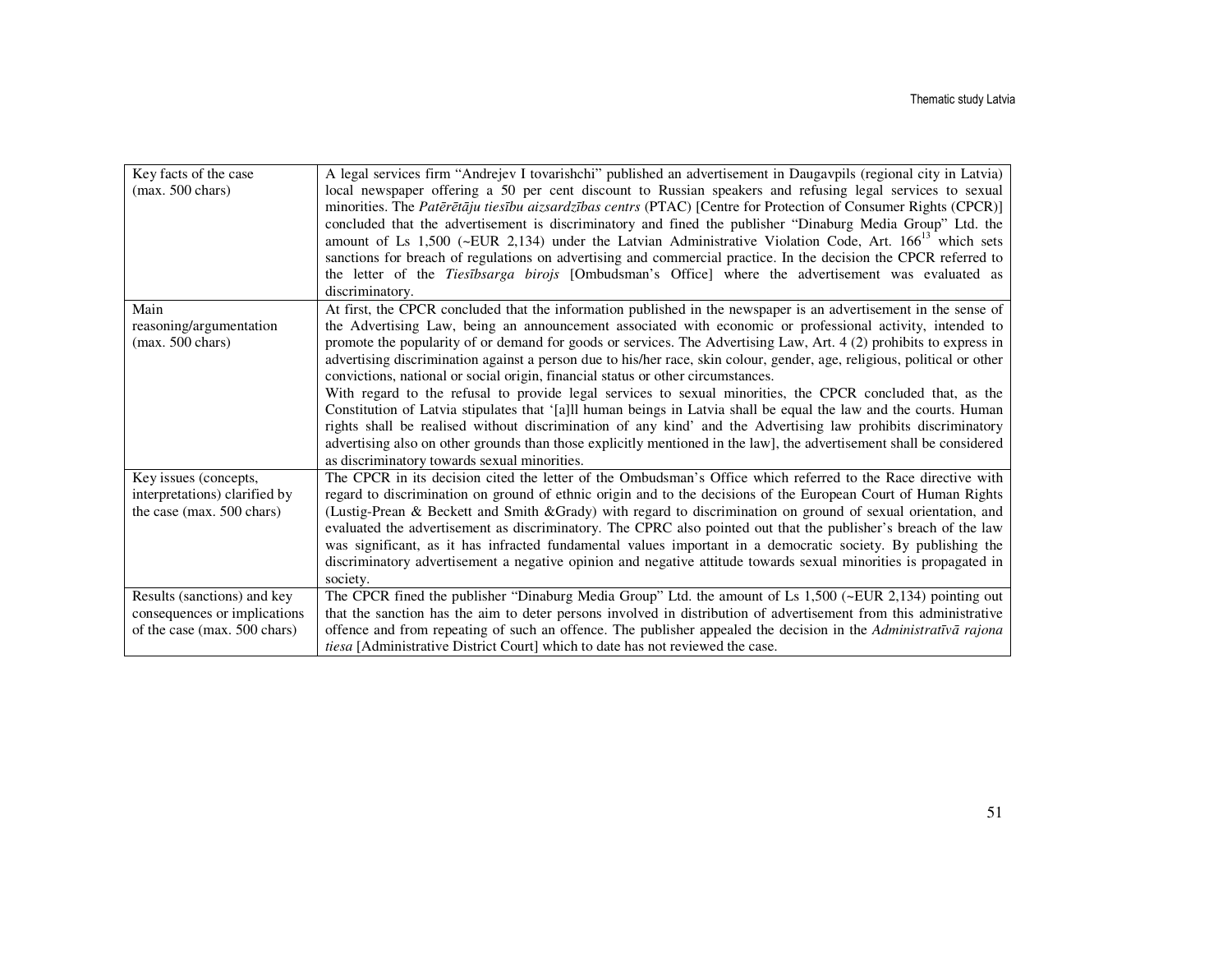| Case title                                                                                                                       | On the Gay and Lesbian Pride 2005.                                                                                                                                                                                                                                                                                                                                                                                                                                                                                                                                                        |
|----------------------------------------------------------------------------------------------------------------------------------|-------------------------------------------------------------------------------------------------------------------------------------------------------------------------------------------------------------------------------------------------------------------------------------------------------------------------------------------------------------------------------------------------------------------------------------------------------------------------------------------------------------------------------------------------------------------------------------------|
| Decision date                                                                                                                    | 22.07.2005.                                                                                                                                                                                                                                                                                                                                                                                                                                                                                                                                                                               |
| Reference details (type and<br>title of court/body; in original<br>language and English [official<br>translation, if available]) | Administratīvā rajona tiesa [Administrative District Court], case No. A42349805 A3498-05/19                                                                                                                                                                                                                                                                                                                                                                                                                                                                                               |
| Key facts of the case<br>$(max. 500 \text{ chars})$                                                                              | The applicants submitted application to the Riga City Council asking to permit the march for promoting the<br>tolerance on 23.07.2005. On 08.07.2005., the authority of the Council issued the permit. However, on 20.07.2005,<br>the permission was withdrawn.                                                                                                                                                                                                                                                                                                                           |
| Main<br>reasoning/argumentation<br>$(max. 500 \text{ chars})$                                                                    | The Riga City Council argued that the reason to withdraw the permission was change of circumstances, as many<br>protests, including from the Christian Church, against immoral event are received and the Prime Minister has<br>publicly stated that such march has not to be allowed in the city centre. The applicants argued that the state has the<br>obligation to ensure possibility to hold the event instead of banning, and in particular situation the permission is<br>withdrawn on discriminatory grounds, as the participants of the march are supporting sexual minorities. |
| Key issues (concepts,<br>interpretations) clarified by<br>the case (max. 500 chars)                                              | The court argued that under the Latvian law homosexuality shall not be considered as 'immoral' against<br>heterosexuality, and there is no reason in particular case to limit the freedom of assembly set by the Latvian<br>Constitution Article 103. The court stated that the principle of proportionality was violated, placing the opinion of<br>persons protesting to the March over the fundamental right to assembly of applicants.                                                                                                                                                |
| Results (sanctions) and key<br>consequences or implications<br>of the case (max. 500 chars)                                      | The Administrative District Court overturned the decision of the Riga City Executive Director to annul the permit,<br>finding it unjustified and discriminatory. The decision become effective immediately upon adoption, thus allowing<br>to hold the Pride on planned data.                                                                                                                                                                                                                                                                                                             |

#### Chapter E, Freedom of assembly, case 1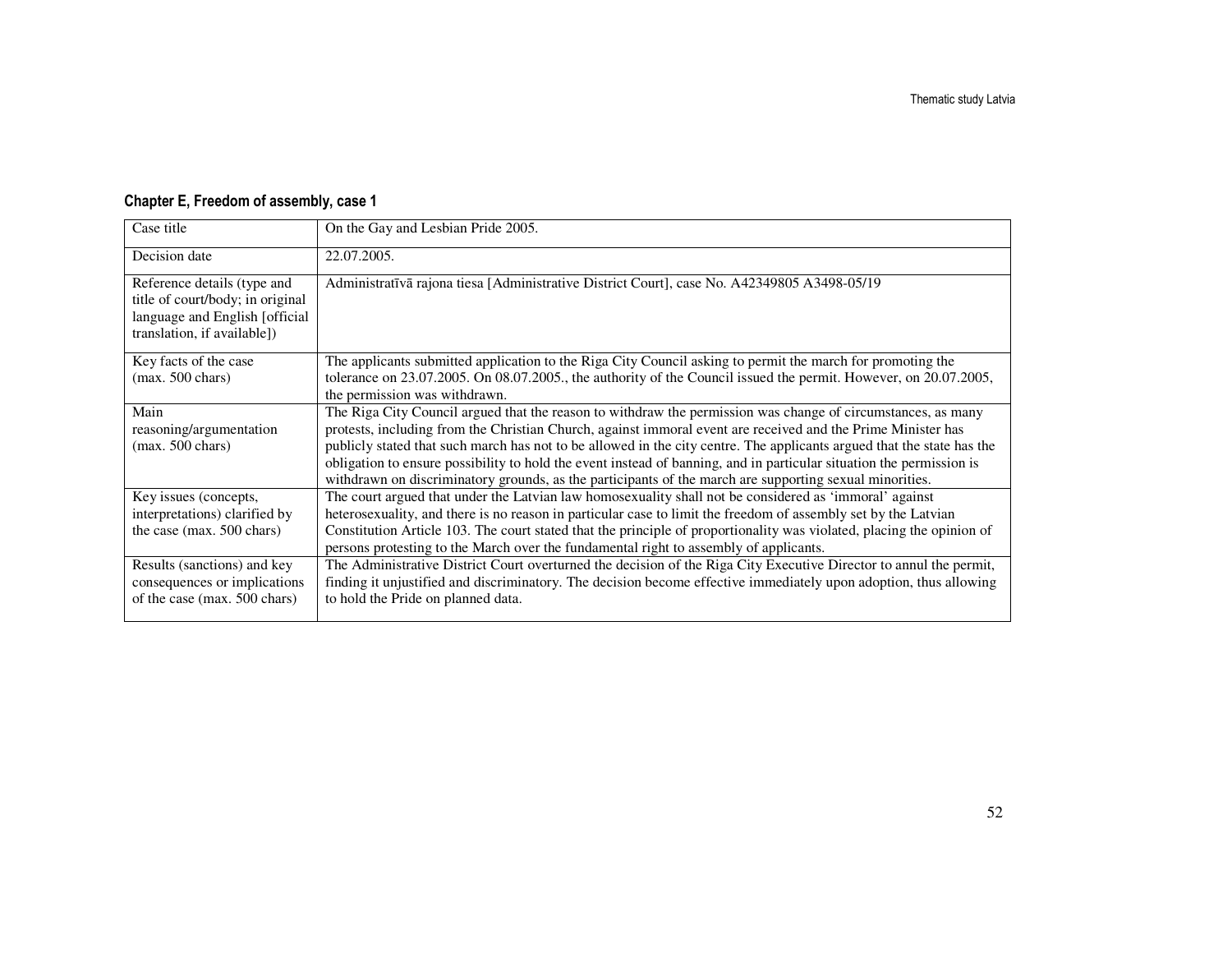| Case title                                                                                                                        | On the Gay and Lesbian Pride 2006.                                                                                                                                                                                                                                                                                                                                                                                                                                                                                                                                                                                                                                                                                                                                                                                                                                                                                                                                                                                                                                                                                                                                                         |
|-----------------------------------------------------------------------------------------------------------------------------------|--------------------------------------------------------------------------------------------------------------------------------------------------------------------------------------------------------------------------------------------------------------------------------------------------------------------------------------------------------------------------------------------------------------------------------------------------------------------------------------------------------------------------------------------------------------------------------------------------------------------------------------------------------------------------------------------------------------------------------------------------------------------------------------------------------------------------------------------------------------------------------------------------------------------------------------------------------------------------------------------------------------------------------------------------------------------------------------------------------------------------------------------------------------------------------------------|
| Decision date                                                                                                                     | 21.06.2006, 12.04.2007, 15.11.2007.                                                                                                                                                                                                                                                                                                                                                                                                                                                                                                                                                                                                                                                                                                                                                                                                                                                                                                                                                                                                                                                                                                                                                        |
| Reference details (type and<br>title of court/body; in original<br>language and English [official]<br>translation, if available]) | Administratīvā rajona tiesa [Administrative District Court], Administratīvā apgabaltiesa [Administrative Regional<br>Court], case No. AA43-0838-07/7, Augstākās tiesas Senāta Administratīvo lietu departaments [Department of<br>Administrative Cases of the Senate of the Supreme Court], case No. A42443906 SKA-442/2007                                                                                                                                                                                                                                                                                                                                                                                                                                                                                                                                                                                                                                                                                                                                                                                                                                                                |
| Key facts of the case<br>$(max. 500 \text{ chars})$                                                                               | On 02.06.2006, NGOs 'Riga Pride', 'ILGA Latvija' and 'Alliance of LGBT and their friends "Mozaika"<br>submitted an application requesting permission to organise a Pride march. On 06.07.2006, Rīgas dome [Riga City<br>Council] suggested that the march be staged only outside the city centre. On 11.07.2006, organisers of 2006 Pride<br>March met with the Riga City Council and representatives of the police. The possible routes for the march were<br>discussed. On 12.06.2006, the Minister of Interior made a statement that the police would not be able to guarantee<br>security during the Pride and on 18 July asked the City Council not to allow the march. On 19.07.2006, Riga City<br>Council announced it would not permit the 'Riga Pride 2006' march to take place. Riga City Council stated that its<br>decision was based on information it had allegedly received concerning several threats of violence against march<br>participants if the march was allowed to go ahead, and that the police could not guarantee security and order during<br>the march. On the same day, organisers of the Pride submitted a complaint to the Administrative District Court. |
| Main<br>reasoning/argumentation<br>$(max. 500 \text{ chars})$                                                                     | As the case was declared as containing classified information and concerned state security, the $1st$ instance court<br>and the second instance court decided to review it in closed session, and as a result the full reasoning will not be<br>known for the next five years. The first instance court upheld the decision of the City authorities to ban the gay<br>Pride on the grounds of 'national security' and concerns over public order. The $2nd$ instance court declared refusal<br>to organise the gay Pride 2006 as unlawful. The cassation instance court upheld the decision of the $2nd$ instance<br>court, referring to the argumentation of that court. The cassation court accented that the City Council had an<br>obligation to inform the organiser if the Council held the view that the Pride will endanger public safety, welfare<br>and morality, rights and freedoms of other persons, as well cause disorders or offences, and together with the<br>organiser revise the place, time or route of the march. Thus,, the refusal to allow the Pride could be issued only in                                                                                      |

#### Chapter E, Freedom of assembly, case 2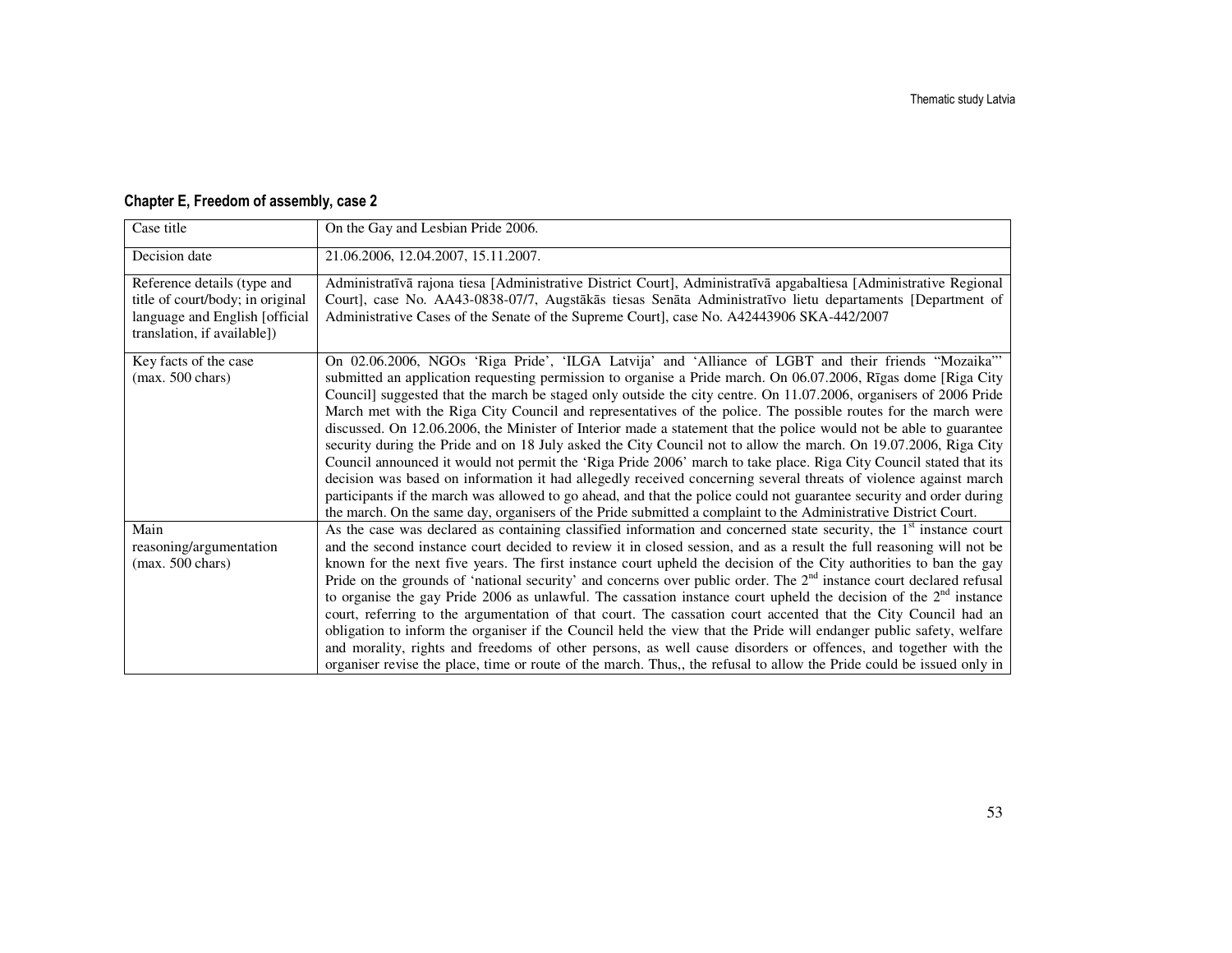|                                                                                             | case it would be impossible to find agreement on the above mentioned issues. The Council should consider all<br>arguments of the organiser and review not only the initial suggested route of the march, but also other proposed<br>routes. The Council should actively participate in the process of reaching agreement on a safe route.                                                                                                                                                                                                                                                                                                                                                                                                                                                                                                                                                                                                                                                                                                                                                     |
|---------------------------------------------------------------------------------------------|-----------------------------------------------------------------------------------------------------------------------------------------------------------------------------------------------------------------------------------------------------------------------------------------------------------------------------------------------------------------------------------------------------------------------------------------------------------------------------------------------------------------------------------------------------------------------------------------------------------------------------------------------------------------------------------------------------------------------------------------------------------------------------------------------------------------------------------------------------------------------------------------------------------------------------------------------------------------------------------------------------------------------------------------------------------------------------------------------|
| Key issues (concepts,<br>interpretations) clarified by<br>the case (max. 500 chars)         | Although the decision of the $2nd$ instance court is not publicly available, the cassation court has referred to<br>important issues considered in the decision, and has pointed out that any limitations on fundamental rights shall be<br>put under particularly strong scrutiny of necessity. If the limitation is found as necessary, exercising of the<br>fundamental freedom shall not be prohibited absolutely, thus losing the sense of the freedom. The threat of violent<br>counter-demonstrations or possible interference of extremists outside the control of the police cannot be considered<br>as sufficient reason to prohibit the march. The cassation court referred also to the decision of the Constitutional<br>court where it stated that the State institutions shall tolerate any traffic disturbance, which is not avoidable, for<br>realising the freedom of assembly, and that the State shall not only ensure the possibility to exercise the freedom of<br>assembly but also the effectiveness of it, that is, the possibility to reach the aim of the assembly. |
| Results (sanctions) and key<br>consequences or implications<br>of the case (max. 500 chars) | The Department of Administrative Cases of the Senate of the Supreme Court upheld the decision of the<br>Administrative Regional Court which overturned the decision of the Deputy of Riga City Executive Director to<br>prohibit the Pride, finding it unlawful.                                                                                                                                                                                                                                                                                                                                                                                                                                                                                                                                                                                                                                                                                                                                                                                                                              |

#### Chapter F, Hate speech, case 1

| Case title                                                                                                                        | Imants Kozlovskis vs Leopolds Ozoliņš                                                                                                                                                             |
|-----------------------------------------------------------------------------------------------------------------------------------|---------------------------------------------------------------------------------------------------------------------------------------------------------------------------------------------------|
| Decision date                                                                                                                     | 25.04.2006.                                                                                                                                                                                       |
| Reference details (type and<br>title of court/body; in original<br>language and English [official]<br>translation, if available]) | Jūrmalas pilsētas tiesa [Jurmala City Court], case No. C 17043006 C-0430-06/3                                                                                                                     |
| Key facts of the case<br>$(max. 500 \text{ chars})$                                                                               | On 19.07.2005 MP Leopolds Ozolinš, being infuriated about gay Pride in Riga in 2005, published<br>announcement to the press in internet portal Apollo using extremely abusive expressions. Imants |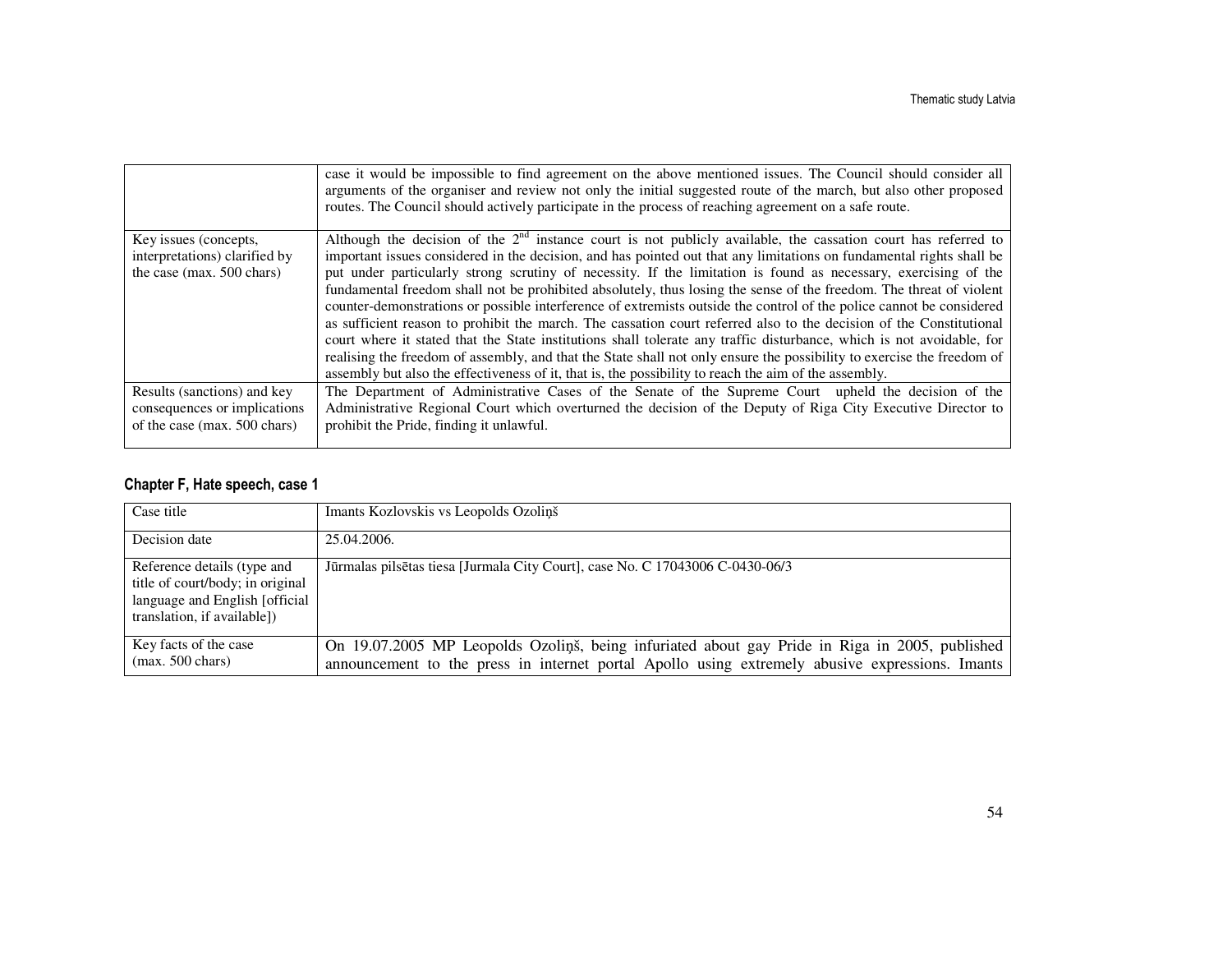|                                                                                             | Kozlovskis, a young gay activist who had been interviewed in press during the gay Pride and was one of<br>the most visible persons during the event, brought a case to the court under the Civil Law Article 2352,<br>considering that the announcement has injured his reputation and dignity, although his name was not<br>explicitly mentioned, and claimed for moral compensation.                                                                                                                                                                                                    |
|---------------------------------------------------------------------------------------------|-------------------------------------------------------------------------------------------------------------------------------------------------------------------------------------------------------------------------------------------------------------------------------------------------------------------------------------------------------------------------------------------------------------------------------------------------------------------------------------------------------------------------------------------------------------------------------------------|
| Main<br>reasoning/argumentation<br>$(max. 500 \text{ chars})$                               | The Court stated that the Latvian Constitution protects the freedom of expression. Although the Civil Law restricts<br>this freedom by setting liability in cases where person's honour and dignity are violated by dissemination of false,<br>abusive information, Ozolinš announcement shall be considered as his personal view, not information. Besides,<br>Ozoliņš in his statement have not named the applicant but have spoken about homosexual persons in general, thus<br>the applicant has not ground to ask for compensation for violation of his personal honour and dignity. |
| Key issues (concepts,<br>interpretations) clarified by<br>the case (max. 500 chars)         |                                                                                                                                                                                                                                                                                                                                                                                                                                                                                                                                                                                           |
| Results (sanctions) and key<br>consequences or implications<br>of the case (max. 500 chars) | Although the claim was rejected by the court, the fact of raising the issue itself and showing a possibility for person<br>to defend his/her rights through the civil legislation, as the criminal legislation does not contain relevant provisions,<br>was important for society.                                                                                                                                                                                                                                                                                                        |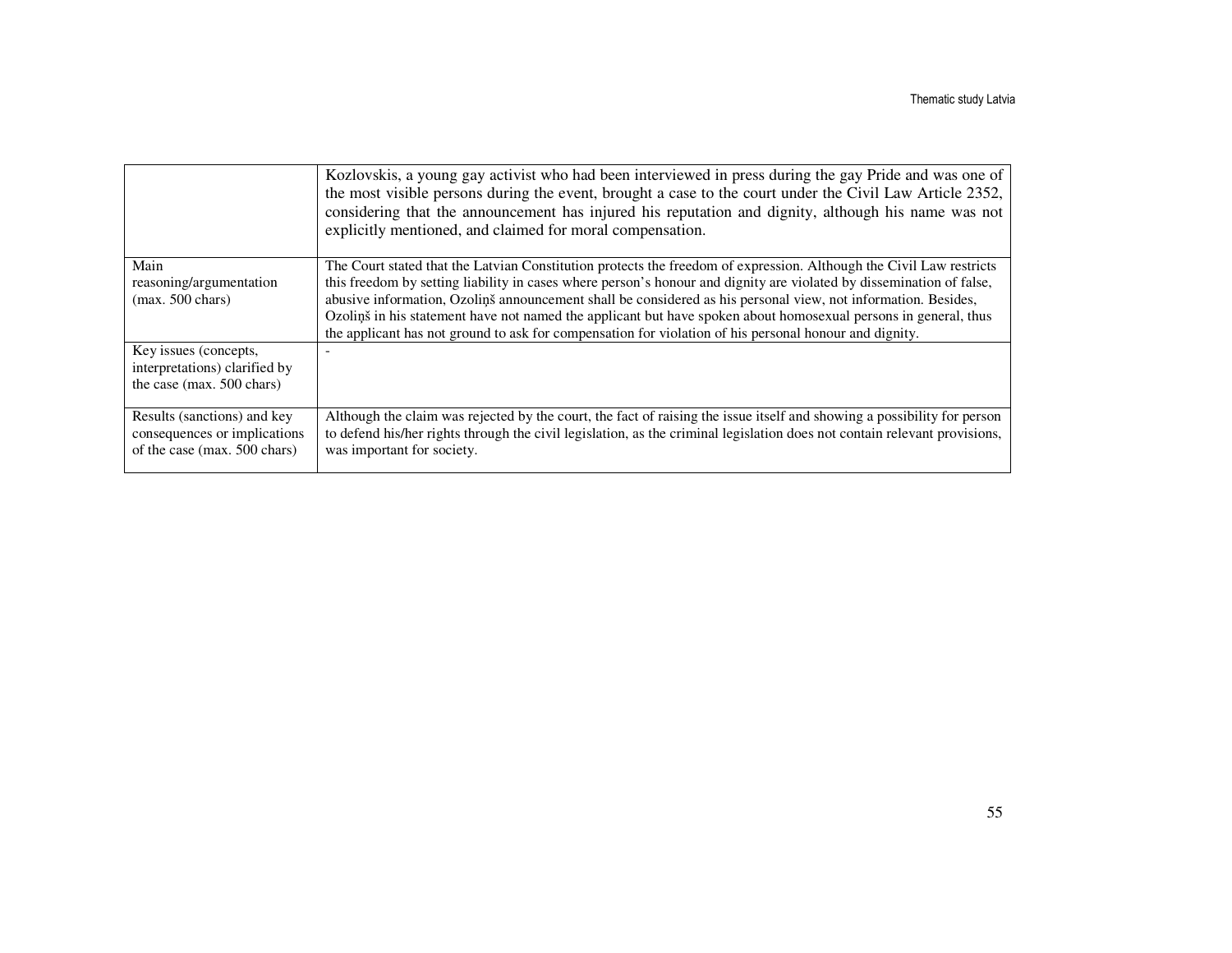#### Chapter G, Name change and/or sex change of trans gender people, relevant case law, case 1

| Case title                                                                                                                        | V.L. vs Riga City Council's Riga city Registry Office                                                                                                                                                                                                                                                                                                                                                                                                                                                                                                                                                                                                                                                                                                                                                                                                                                                                                                                                                                                                                                                                                                                                                                                                                                                                                                                                                                                                                                                                                                                                                                                                                                                                                                                                                                                                                                                                                                                                                                                                                                                                                                                                                                     |
|-----------------------------------------------------------------------------------------------------------------------------------|---------------------------------------------------------------------------------------------------------------------------------------------------------------------------------------------------------------------------------------------------------------------------------------------------------------------------------------------------------------------------------------------------------------------------------------------------------------------------------------------------------------------------------------------------------------------------------------------------------------------------------------------------------------------------------------------------------------------------------------------------------------------------------------------------------------------------------------------------------------------------------------------------------------------------------------------------------------------------------------------------------------------------------------------------------------------------------------------------------------------------------------------------------------------------------------------------------------------------------------------------------------------------------------------------------------------------------------------------------------------------------------------------------------------------------------------------------------------------------------------------------------------------------------------------------------------------------------------------------------------------------------------------------------------------------------------------------------------------------------------------------------------------------------------------------------------------------------------------------------------------------------------------------------------------------------------------------------------------------------------------------------------------------------------------------------------------------------------------------------------------------------------------------------------------------------------------------------------------|
| Decision date                                                                                                                     | 6.02.2006, 11.04.2007, 14.01.2008., 25.09.2008, 21.05.2009                                                                                                                                                                                                                                                                                                                                                                                                                                                                                                                                                                                                                                                                                                                                                                                                                                                                                                                                                                                                                                                                                                                                                                                                                                                                                                                                                                                                                                                                                                                                                                                                                                                                                                                                                                                                                                                                                                                                                                                                                                                                                                                                                                |
| Reference details (type and<br>title of court/body; in original<br>language and English [official]<br>translation, if available]) | Administratīvā rajona tiesa [Administrative District Court], Administratīvā apgabaltiesa [Administrative Regional<br>Court], case No. A42229505 No. AA43-0446-07/14, Augstākās tiesas Senāta Administratīvo lietu departaments<br>[Department of Administrative Cases of the Senate of the Supreme Court], case No. A42229505 SKA-5/2008,<br>Administratīvā apgabaltiesa [Administrative Regional Court], case Nr. A42229505, Augstākās tiesas Senāta<br>Administratīvo lietu departaments [Department of Administrative Cases of the Senate of the Supreme Court] SKA-<br>138/2009                                                                                                                                                                                                                                                                                                                                                                                                                                                                                                                                                                                                                                                                                                                                                                                                                                                                                                                                                                                                                                                                                                                                                                                                                                                                                                                                                                                                                                                                                                                                                                                                                                       |
| Key facts of the case<br>$(max. 500 \text{ chars})$                                                                               | V.L. applied to the Riga City Registry Office for change of entry on gender in the Birth Register and was denied<br>this on the ground that the gender reassignment had not been completed fully. V.L. appealed the decision to the<br>Administrative court, asking for change of entry in the Birth Register and for moral compensation for humiliation<br>and violation of private life by the Registry Office by sending information to the Ministry of Health and requesting<br>a certificate issued by medical practitioner or hospital on change of persons gender, as well as confirmation of the<br>new gender. V.L. based the application on an explanation that two surgeries for the change of gender had been<br>carried out and relevant extracts from the medical records had been submitted to the Registry Office. V.L. also<br>pointed out that in other case the Registry Office has changed the entry in the Birth Register on basis of similar<br>documents as V.L. submitted to the Registry Office. V.L. also claimed that she cannot be identified as the Registry<br>Office has refused to approve her new gender, and it creates situations where she cannot exercise her rights, for<br>example, of free movement, voting rights, etc. V.L. asked the moral compensation of Ls 7000 (~9960 EUR) for<br>visits to psychotherapist in order to regain psychological equilibrium. The 1 <sup>st</sup> instance court refused the application,<br>the $2nd$ instance court ordered the Registry Office to change the entry on V.L. gender in the Birth Register within a<br>month after decision, but refused the claim for moral compensation. The cassation instance court revoked the<br>decision in the part of refusal to provide moral compensation to V.L. and sent it back to the $2nd$ instance court for<br>review. The 2 <sup>nd</sup> instance court ordered the Registry Office to issue a written apology to the claimant within 15 days<br>after the entry into force of the judgment for not entering changes into the Birth Register and forwarding sensitive<br>data to MoH, It refused the claim in part concerning financial compensation of moral damages. The cassation court |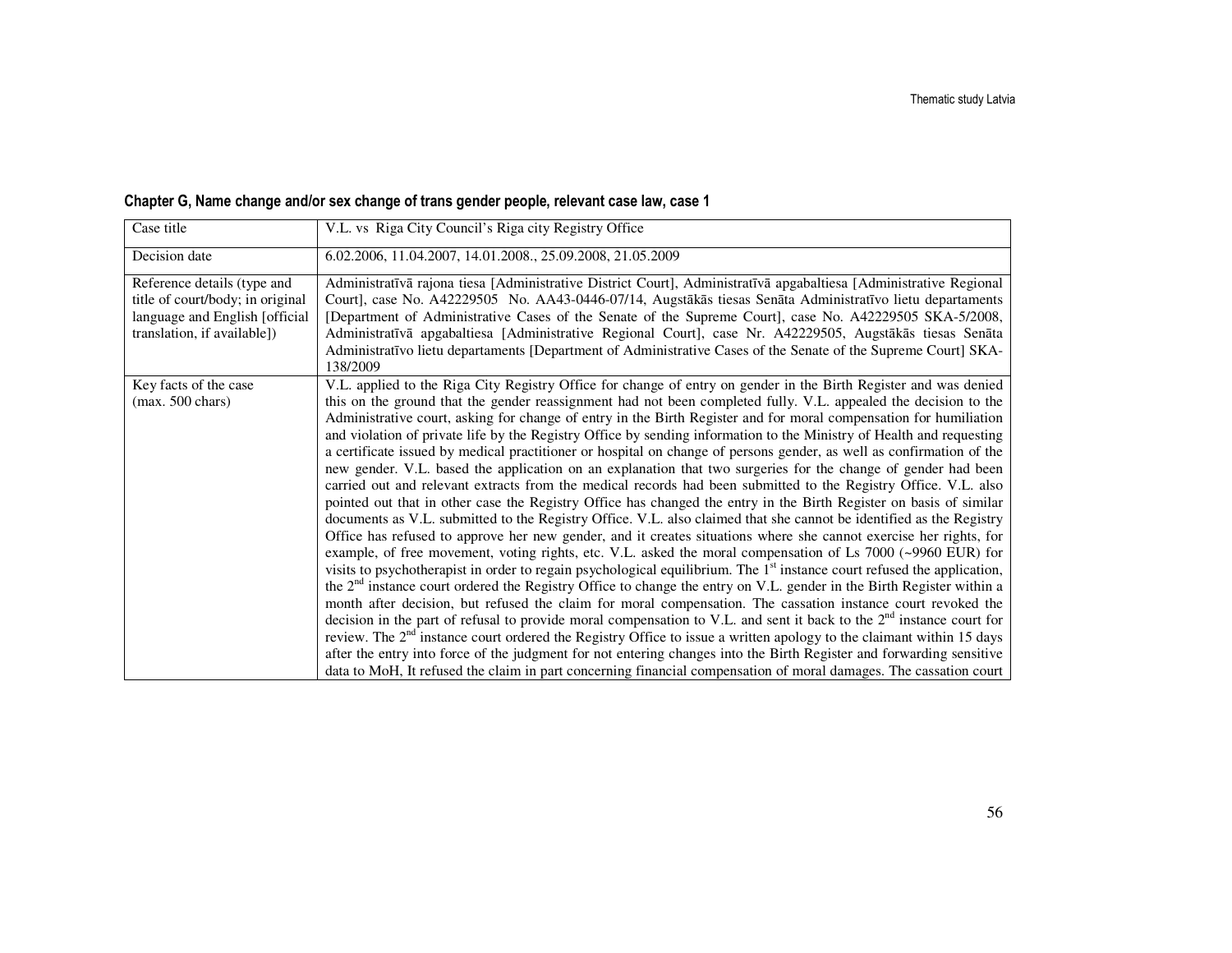|                               | upheld the ruling of the 2 <sup>nd</sup> instance court as the claimant had not submitted evidence that would support claimant's<br>statements that claimant's rights (right to work, freedom of movement) had been restricted as the result of delay in<br>receiving new identity documents |
|-------------------------------|----------------------------------------------------------------------------------------------------------------------------------------------------------------------------------------------------------------------------------------------------------------------------------------------|
| Main                          | The court reasoned that the gender is part of a person's private life, and a person has the right to ask the competent                                                                                                                                                                       |
| reasoning/argumentation       | body to amend the Birth Register accordingly to the gender of the person. As a definite and unambiguous legal                                                                                                                                                                                |
| $(max. 500 \text{ chars})$    | order for amending the Birth Register in case of change of gender has not been set and there is no competent body,                                                                                                                                                                           |
|                               | which has a legal right to issue an administrative act on change of gender, the Registry Office should not request                                                                                                                                                                           |
|                               | such an administrative act, but should make the decision on amending itself, as the lack of a mechanism for the<br>implementation of the right of person cannot be considered as valid ground for refusal. The court also found the                                                          |
|                               | breach of the principle of equality, as in a similar situation with regard to another person the Birth Register had                                                                                                                                                                          |
|                               | been changed.                                                                                                                                                                                                                                                                                |
| Key issues (concepts,         | The court referred to the Recommendation 1117 of $29th$ September 1989 un the condition of transsexuals by the                                                                                                                                                                               |
| interpretations) clarified by | Parliamentary Assembly of the Council of Europe which explains transsexualism as a syndrome characterised by a                                                                                                                                                                               |
| the case (max. 500 chars)     | dual personality, one physical, the other psychological, together with such a profound conviction of belonging to                                                                                                                                                                            |
|                               | the other sex that the transsexual person is prompted to ask for the corresponding bodily "correction" to be made.,                                                                                                                                                                          |
|                               | and to the decision of the European Court of Human Rights in case of Goodwin where the Court has explained that                                                                                                                                                                              |
|                               | the pressure on the transsexual by being in the position where his/her gender perceived after surgeries for change of<br>gender differs from the legal gender can create a serious breach of the right to private life.                                                                      |
| Results (sanctions) and key   | The Registry Office was ordered to change the entry on V.L. gender in the Birth Register, and issue a written                                                                                                                                                                                |
| consequences or implications  | apology to the claimant.                                                                                                                                                                                                                                                                     |
| of the case (max. 500 chars)  |                                                                                                                                                                                                                                                                                              |
|                               | Following Supreme Court judgement, on 18 August 2009, the Cabinet of Ministers approved amendments to the                                                                                                                                                                                    |
|                               | Sexual and Reproductive Health Law and Civil Status Documents Law aimed at addressing legal gaps concerning<br>gender reassignment. The amendments are yet to be adopted by the parliament. On 8 April 2009 the Saeima                                                                       |
|                               | (parliament) adopted the Law on the Change of a Name, Surname and Ethnicity Entry, which now explicitly<br>provides that the change of name and surname is permitted following gender reassignment.                                                                                          |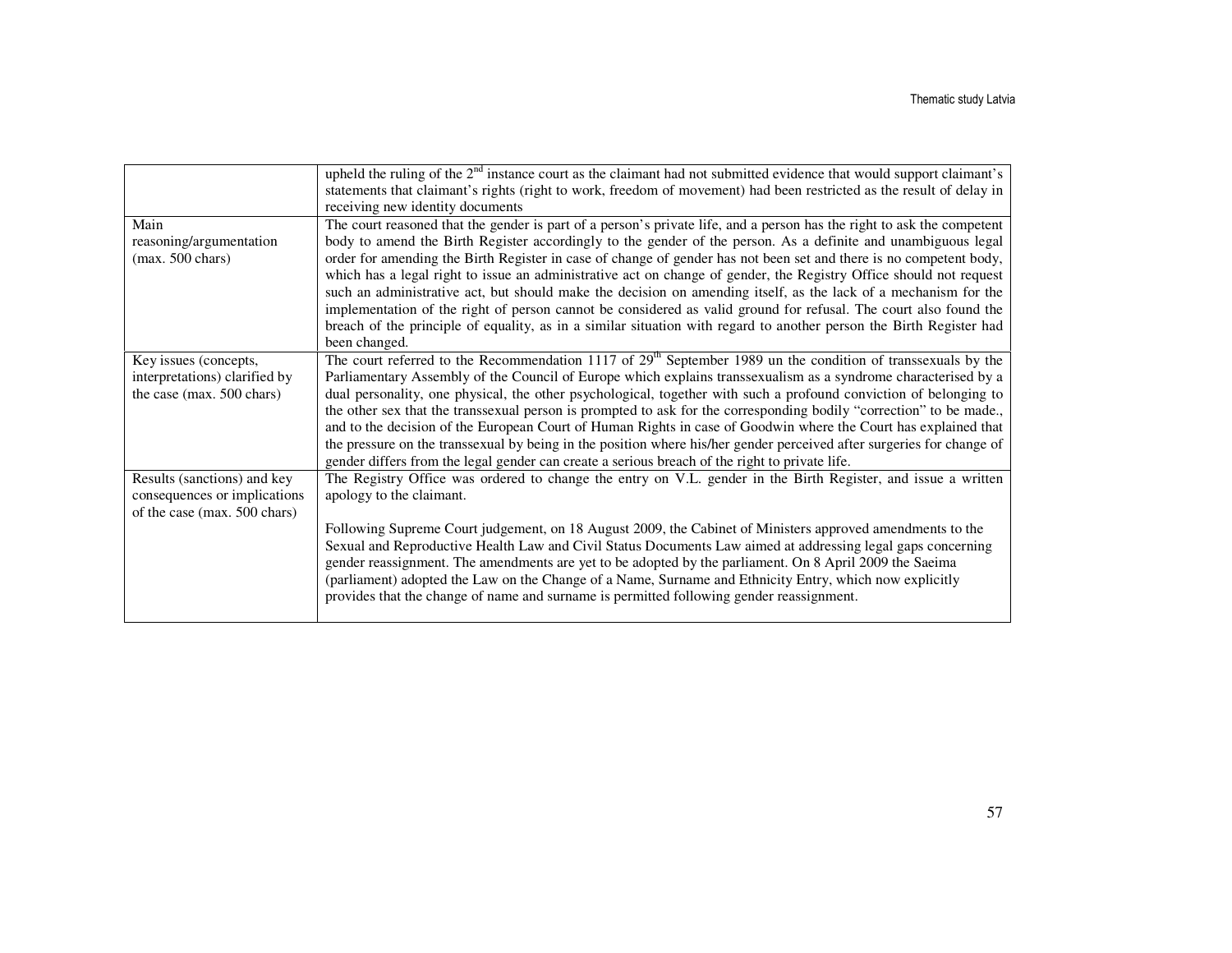## Annex 2 – Statistics

#### Chapter A, Implementation of Employment Directive 2000/78/EC in relation to sexual orientation

|                          | 2000                       | 2001       | 2002       | 2003       | 2004       | 2005       | 2006           | 2007                      | 2008          | 2009                      |
|--------------------------|----------------------------|------------|------------|------------|------------|------------|----------------|---------------------------|---------------|---------------------------|
| Total complaints of      | $1)$ No                    | 1) 11      | 1)2        | 1)1        | $1)$ no    | 1)6        | 1)5 written    | $1)$ 2 written $(1)$      | 1) 2 written  | 1) 3 written              |
| discrimination on the    | information <sup>160</sup> | written    | written    | written    | complaints | written    | and 6 oral     | of them in                | complaints,   | complaints <sup>162</sup> |
| ground of sexual         |                            | complaints | complaints | and 4 oral |            | and 2 oral | complaints     | employment)               | 11 oral       |                           |
| orientation (equality)   |                            |            |            | complaints |            | complaints |                | and 9 oral                | consultations |                           |
| body, tribunals, courts  |                            |            |            |            |            |            |                | complaints <sup>161</sup> |               |                           |
| etc.): if possible       |                            |            |            |            |            |            |                |                           |               |                           |
| disaggregated            |                            |            |            |            |            |            | $2)$ 1 court   | $3)$ 1 case               |               |                           |
| according to social      |                            |            |            |            |            |            | case           | before the                |               |                           |
| areas of discrimination  |                            |            |            |            |            |            |                | Centre for                |               |                           |
| (employment,             |                            |            |            |            |            |            |                | Consumer's                |               |                           |
| education, housing,      |                            |            |            |            |            |            |                | Rights                    |               |                           |
| goods and services etc.) |                            |            |            |            |            |            |                | Protection                |               |                           |
| Total finding of         |                            |            |            |            |            |            | 2) the court   | 3) the Centre             |               |                           |
| Discrimination           |                            |            |            |            |            |            | find that      | for                       |               |                           |
| confirmed (by equality)  |                            |            |            |            |            |            | discrimination | Consumer's                |               |                           |

<sup>160</sup> 1) - Complaints received by the Ombudsman's Office (to 2007 – the National Human Rights Office).

 $162$  1 complaint involved allegations of dismissal from hospital after the person had been shown on TV in Gay Pride however, there was no labour contract to confirm the fact that the person had been employed in the hospital.

<sup>&</sup>lt;sup>161</sup> The Head of the Ombudsman's Discrimination Prevention Department Līga Biksiniece-Martinova explained that the Ombudsman's Office (ex NHRO) in 2006 issued three recommendations in cases of discrimination on the ground of sexual orientation, and one recommendation in 2007. However, she could not indicate the areas of discrimination. The way how the Ombudsman's Office collects their statistics still remains unclear, as, by the words of Biksiniece-Martinova, complaint, e.g., based on person's disappointment about permitting of gay Pride has been counted as complaint on discrimination on the ground of sexual orientation.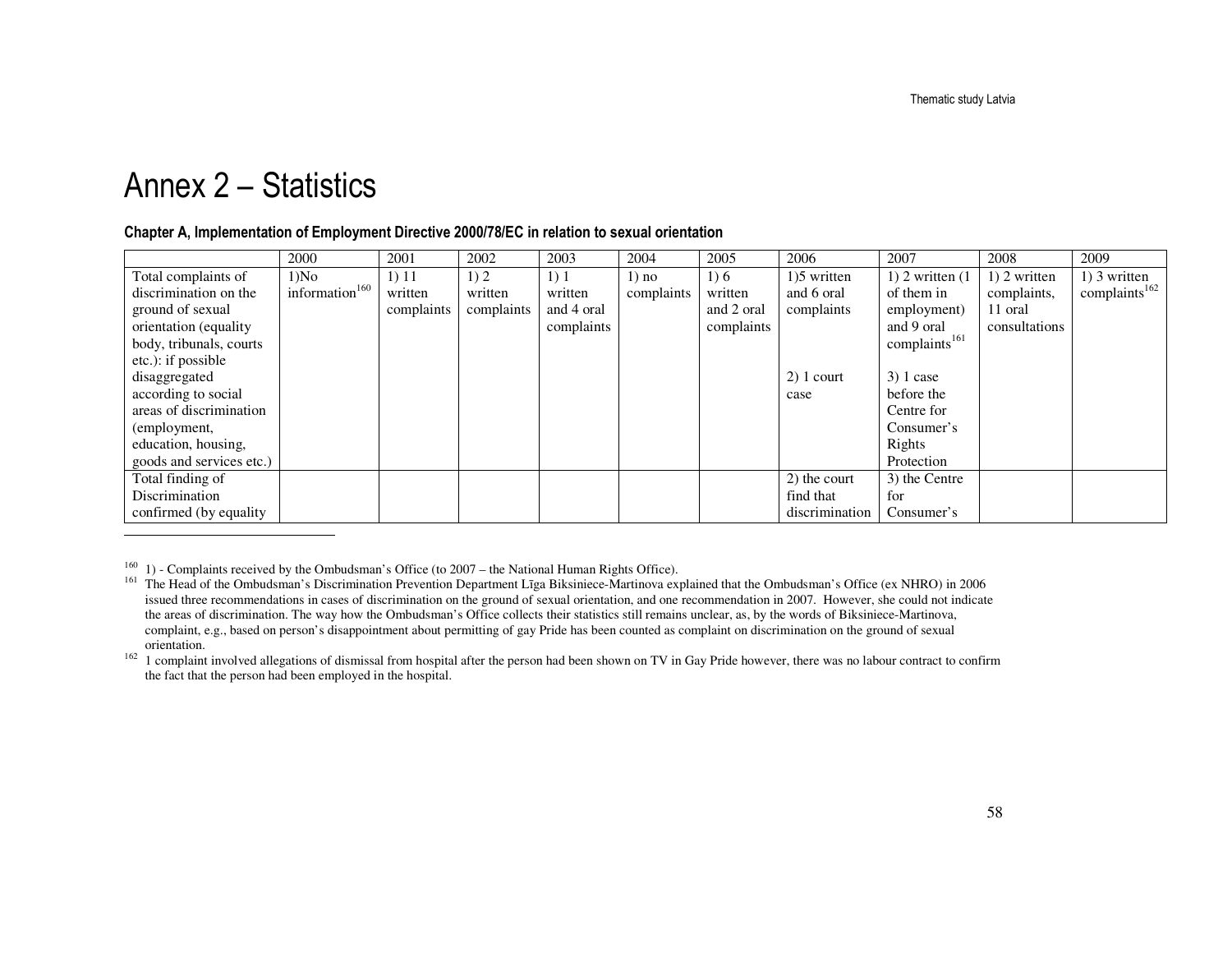Thematic study Latvia

| body, tribunals, courts   |  |  | did not take   | Rights         |  |
|---------------------------|--|--|----------------|----------------|--|
| etc.): if possible        |  |  | place (the     | Protection     |  |
|                           |  |  |                | found          |  |
| disaggregated             |  |  | labour         |                |  |
| according to social       |  |  | relationships, | discrimination |  |
| areas of discrimination   |  |  | hiring stage)  | in             |  |
| (employment,              |  |  |                | advertisement  |  |
| education, housing,       |  |  |                | for access to  |  |
| goods and services etc.)  |  |  |                | the services   |  |
|                           |  |  |                | available to   |  |
|                           |  |  |                | the public     |  |
| National Number of        |  |  |                | 3) 1 sanction  |  |
| sanctions/compensation    |  |  |                |                |  |
| payments issued (by       |  |  |                |                |  |
| courts, tribunals,        |  |  |                |                |  |
| equality bodies etc.): if |  |  |                |                |  |
| possible disaggregated    |  |  |                |                |  |
| according to social       |  |  |                |                |  |
| areas of discrimination   |  |  |                |                |  |
| (employment,              |  |  |                |                |  |
| education, housing,       |  |  |                |                |  |
|                           |  |  |                |                |  |
| goods and services etc.)  |  |  |                |                |  |
| National range of         |  |  |                | 3) the Centre  |  |
| sanctions/compensation    |  |  |                | for            |  |
| payments (by courts,      |  |  |                | Consumer's     |  |
| tribunals, equality       |  |  |                | Rights         |  |
| bodies etc.): if possible |  |  |                | Protection     |  |
| disaggregated             |  |  |                | issued the     |  |
| according to social       |  |  |                | administrative |  |
| areas of discrimination   |  |  |                | sanction $-$   |  |
| (employment,              |  |  |                | fine of Ls     |  |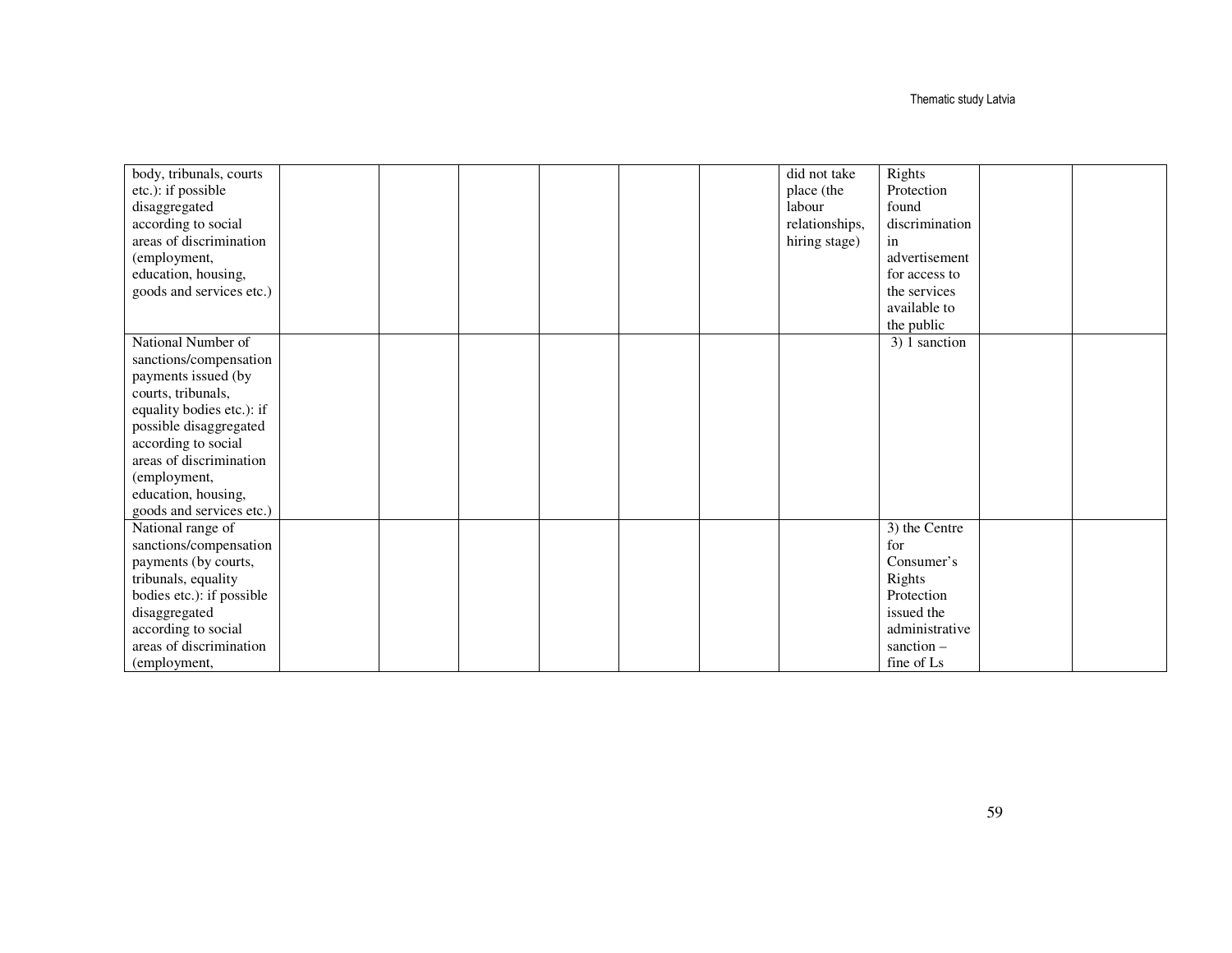| education, housing,      |  |  |  | 1500 (2,140) |  |
|--------------------------|--|--|--|--------------|--|
| goods and services etc.) |  |  |  | EUR) (access |  |
|                          |  |  |  | to services) |  |
|                          |  |  |  |              |  |

#### Chapter B, Freedom of movement of LGBT partners

|                                                                     | 2000 | 2001 | 2002 | 2003 | 2004 | 2005 | 2006 | 2007 | 2008 | 2009 |
|---------------------------------------------------------------------|------|------|------|------|------|------|------|------|------|------|
| Number of LGBT partners of EU citizens residing in your country     | ۰.   |      |      |      |      |      |      |      |      |      |
| falling under Directive 2004/38/EC (i.e., LGBT partners having      |      |      |      |      |      |      |      |      |      |      |
| exercised their freedom of movement as granted to family members of |      |      |      |      |      |      |      |      |      |      |
| EU citizens, whether under Directive 2004/38/EC or under previous   |      |      |      |      |      |      |      |      |      |      |
| instruments)                                                        |      |      |      |      |      |      |      |      |      |      |
| Number of LGBT partners who claimed their right to residence but    |      |      |      |      |      |      |      |      |      |      |
| were denied this right                                              |      |      |      |      |      |      |      |      |      |      |

#### Chapter C, Asylum and subsidiary protection, protection due to persecution on the grounds of sexual orientation

|                                                                         | 2000 | 2001 | 2002 | 2003 <sub>1</sub> | 2004 | 2005 | 2006 | 2007 | 2008 | 2009 |
|-------------------------------------------------------------------------|------|------|------|-------------------|------|------|------|------|------|------|
| Number of LGBT individuals benefiting from asylum/subsidiary            |      |      |      |                   |      |      |      |      |      |      |
| protection due to persecution on the ground of sexual orientation.      |      |      |      |                   |      |      |      |      |      |      |
| Number of LGBT individuals who were denied the right to asylum or       |      |      |      |                   |      |      | -    |      |      |      |
| to subsidiary protection despite having invoked the fear of persecution |      |      |      |                   |      |      |      |      |      |      |
| on grounds of sexual orientation                                        |      |      |      |                   |      |      |      |      |      |      |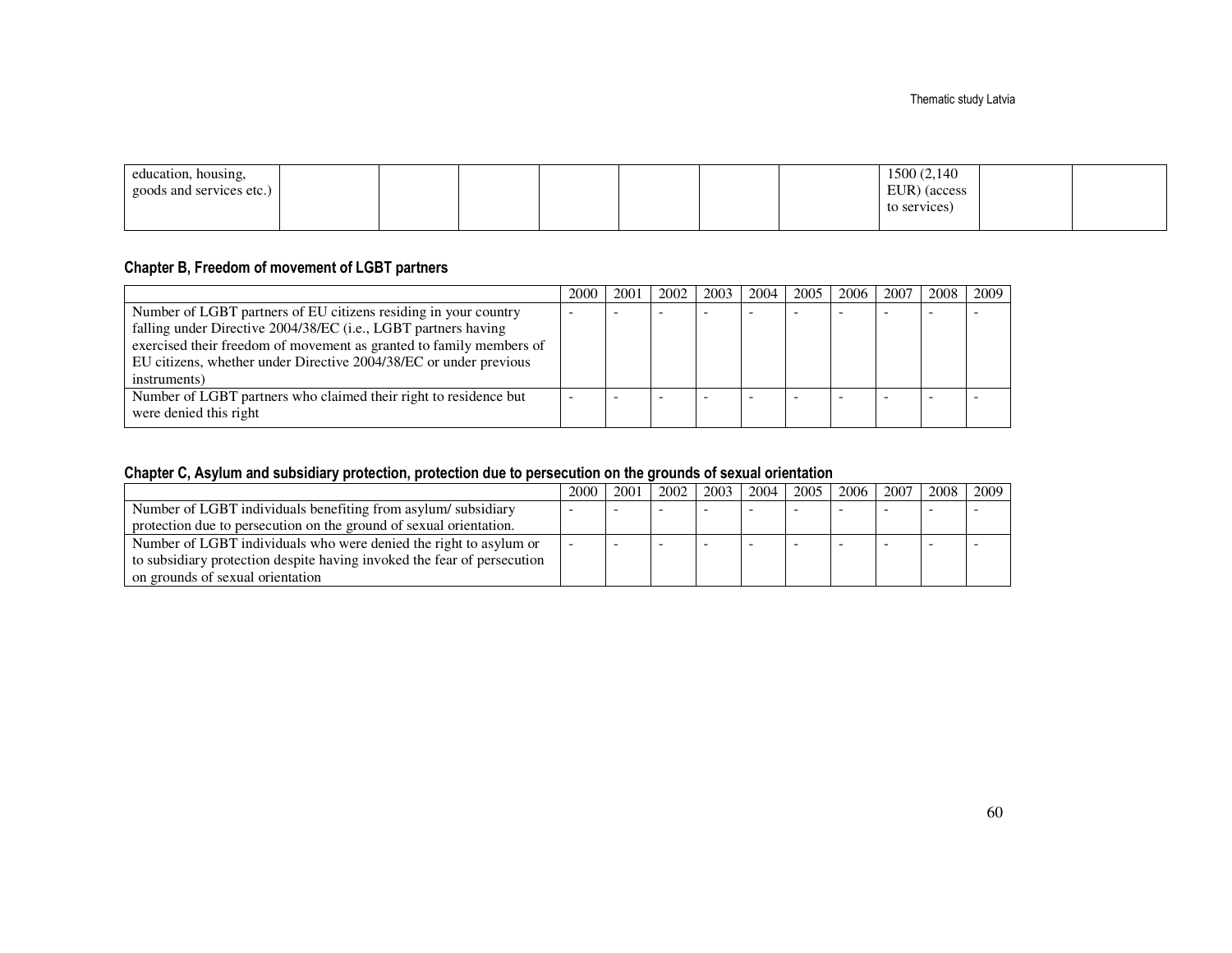#### Chapter C, Asylum and subsidiary protection, protection of LGBT partners

|                                                                                   | 2000 | 2001 | 2002 | 2003 | 2004 | 2005 | 2006 | 2007 |
|-----------------------------------------------------------------------------------|------|------|------|------|------|------|------|------|
| Number of LGBT partners of persons enjoying refugee/ subsidiary protection status |      |      |      |      |      |      |      |      |
| residing in your country falling under Art 2/h Directive 2004/83/EC               |      |      |      |      |      |      |      |      |
| Number of LGBT partners of persons enjoying refugee/subsidiary protection status  |      |      |      |      |      |      |      |      |
| who were denied the possibility to stay with their partner                        |      |      |      |      |      |      |      |      |

#### Chapter D, LGBT partners benefiting family reunification

|                                                                                                                                               | 2000 | 2001 | 2002 | 2003 | 2004 | 2005 | 2006 | 2007 | 2008 | 2009 |
|-----------------------------------------------------------------------------------------------------------------------------------------------|------|------|------|------|------|------|------|------|------|------|
| Number of LGBT partners of third country nationals residing in your<br>country benefiting from family reunification.                          |      |      |      |      |      |      |      |      |      |      |
| Number of LGBT partners of third country nationals residing in your<br>country who were denied the right to benefit from family reunification |      |      |      |      |      |      |      |      |      |      |

#### Chapter E, LGBT people enjoyment of freedom of assembly

|                                                                                           | 2000 | 2001 | 2002 | 2003 | 2004 | 2005 | 2006 | 2007 | 2008 | 2009 |
|-------------------------------------------------------------------------------------------|------|------|------|------|------|------|------|------|------|------|
| Number of demonstrations in favour of tolerance of LGBT people, gay<br>pride parades, etc |      |      |      |      |      |      |      |      |      |      |
| Number of demonstrations against tolerance of LGBT people.                                |      |      |      |      |      |      | -    |      |      |      |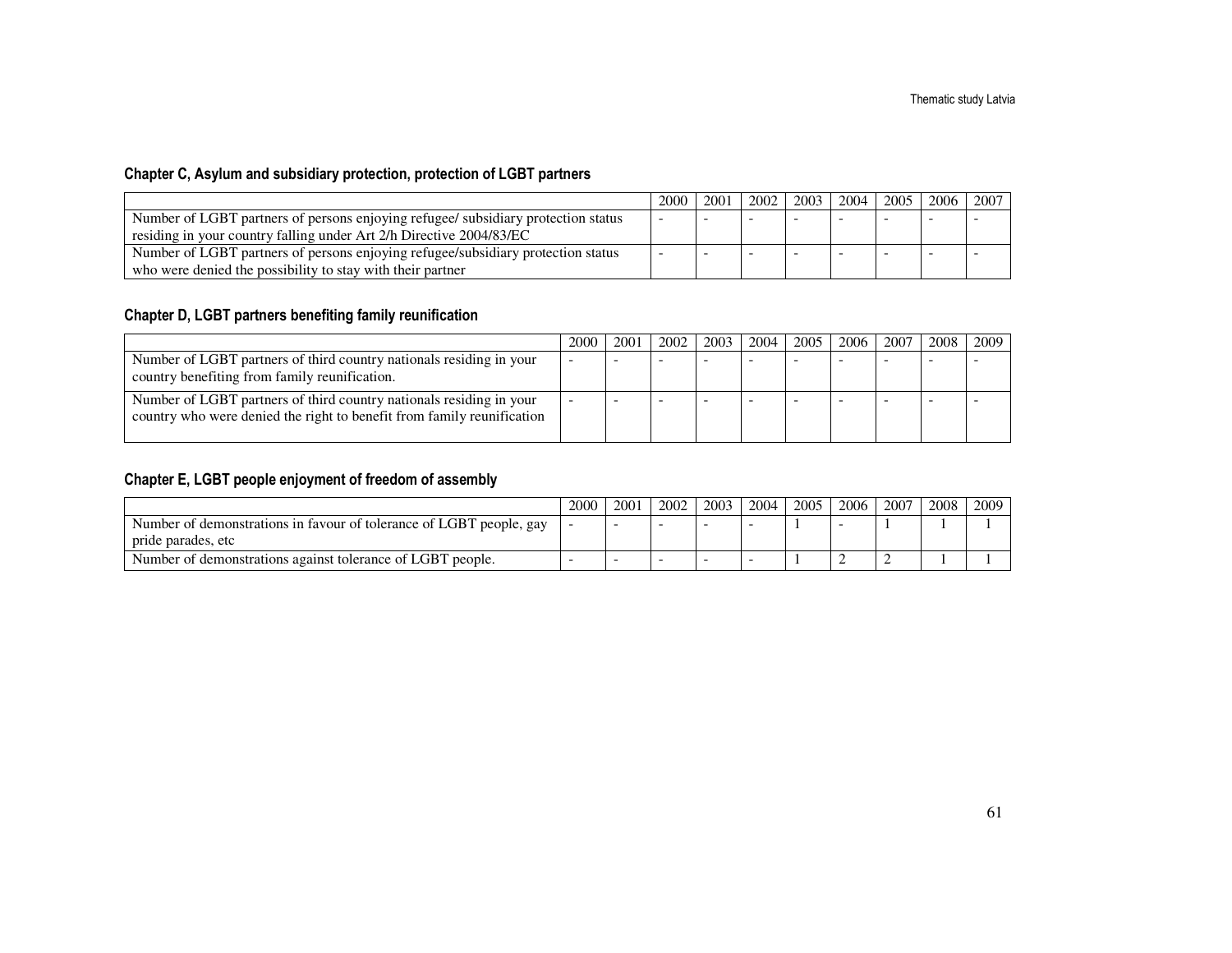#### Chapter F, Homophobic hate speech

|                                                                        | 2000 | 2001 | 2002 | 2003 | 2004 | 2005 | 2006 | 2007 | 2008 | 2009 |
|------------------------------------------------------------------------|------|------|------|------|------|------|------|------|------|------|
| Number of criminal court cases regarding homophobic hate speech        | -    |      |      |      |      |      |      |      |      |      |
| initiated (number of prosecutions)                                     |      |      |      |      |      |      |      |      |      |      |
| Number of convictions regarding homophobic hate speech (please         |      |      |      |      |      |      |      |      |      |      |
| indicate range of sanctions ordered)                                   |      |      |      |      |      |      |      |      |      |      |
| Range of sanctions issued for homophobic hate speech                   |      |      |      |      |      |      |      |      |      |      |
| Number of non-criminal court cases initiated for homophobic            |      |      |      |      |      |      |      |      |      |      |
| statements                                                             |      |      |      |      |      |      |      |      |      |      |
| Number of non-criminal court cases initiated for homophobic            |      |      |      |      |      |      |      |      |      |      |
| statements which were successfully completed (leading to a decision in |      |      |      |      |      |      |      |      |      |      |
| favour of the plaintiff, even if no sanctions other than symbolic were |      |      |      |      |      |      |      |      |      |      |
| imposed)                                                               |      |      |      |      |      |      |      |      |      |      |

#### Chapter F, Homophobic motivation of crimes as aggravating factor

|                                                                                               | 2000 | 2001 | 2002<br>2002. | 2003 | 2004 | 2005 | 2006 | 2007 | 2008 | 2009 |
|-----------------------------------------------------------------------------------------------|------|------|---------------|------|------|------|------|------|------|------|
| of criminal :<br>1n<br>al court :<br>decisions.<br>motivation<br>i which homophobic<br>Number |      |      |               |      |      |      |      |      |      |      |
| s an aggravating factor<br>sentencing<br>1n<br>wa.<br>used as<br>ັ                            |      |      |               |      |      |      |      |      |      |      |